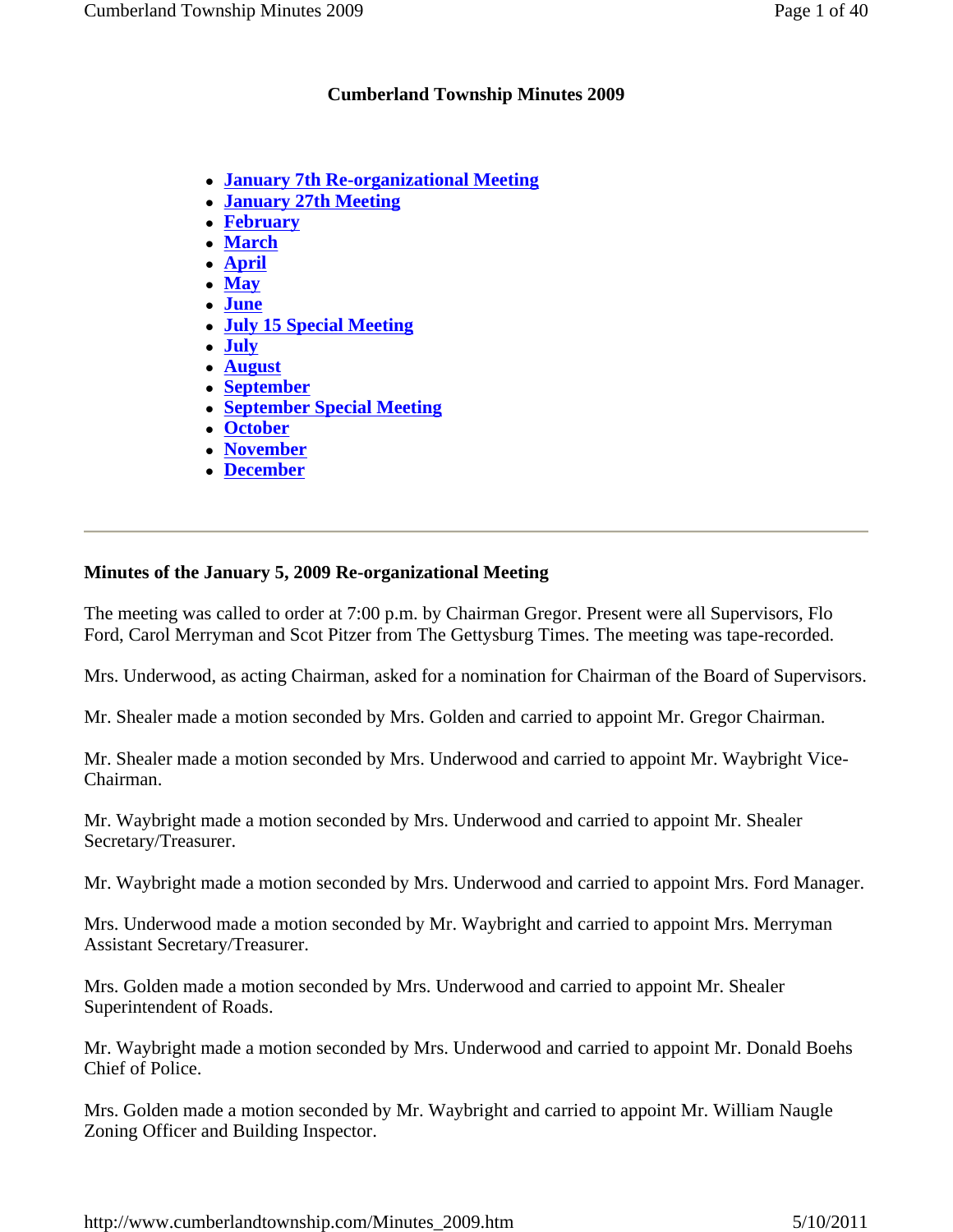Mr. Waybright made a motion seconded by Mrs. Underwood and carried to appoint KPI Technology Township Engineer.

Mrs. Golden made a motion seconded by Mrs. Underwood and carried to appoint Mr. Tom Campbell Solicitor.

Mrs. Underwood made a motion seconded by Mr. Shealer and carried to appoint Chester G. Schultz Solicitor for the Zoning Hearing Board.

Mr. Waybright made a motion seconded by Mr. Shealer and carried to appoint Gil Picarelli Sewage Enforcement Officer.

Mr. Waybright made a motion seconded by Mrs. Golden and carried to appoint Dominic Picarelli Backup Sewage Enforcement Officer.

Mr. Waybright made a motion seconded by Mrs. Underwood and carried to appoint Mrs. Donna Maring Per Capita Tax Collector.

Mrs. Underwood made a motion seconded by Mr. Shealer and carried to set the tax collector's compensation at 3% at discount and 5% at par and penalty for the next term.

Mr. Waybright made a motion seconded by Mrs. Underwood and carried to appoint Central Tax Bureau (CENTAX) as collector of Earned Income and Local Services Taxes.

Mrs. Golden made a motion seconded by Mr. Shealer and carried to appoint Ron Bower Chairman of Vacancy Board.

Mr. Waybright made a motion seconded by Mrs. Underwood and carried to appoint Ken Kuntz Director of Emergency Management.

Mrs. Golden made a motion seconded by Mrs. Underwood and carried to appoint Steve Higgs Deputy Director of Emergency Management.

Mrs. Underwood made a motion seconded by Mrs. Golden and carried to continue meeting on the 4<sup>th</sup> Tuesday of each month at 7:00 p.m.

Mrs. Golden made a motion seconded by Mr. Waybright and carried to hold workshops on the Thursdays proceeding the  $2<sup>nd</sup>$  and  $4<sup>th</sup>$  Tuesdays of each month at 8:30 a.m.

Mr. Shealer made a motion, seconded by Mr. Waybright and carried to retain Adams County National Bank and Pennsylvania Local Government Investment Trust (PLGIT) as depositors for the Township's funds.

Mr. Waybright made a motion seconded by Mrs. Underwood and carried to bond the Manager, Treasurer, and Assistant Treasurer for 1,500,000.00.

Mr. Waybright made a motion seconded by Mr. Shealer and carried to reappoint Bobby Rohrbaugh to the Zoning Hearing Board for a three-year term expiring 2/1/2012.

Mr. Shealer made a motion seconded by Mr. Waybright and carried to reappoint Don Kingston to the

http://www.cumberlandtownship.com/Minutes\_2009.htm 5/10/2011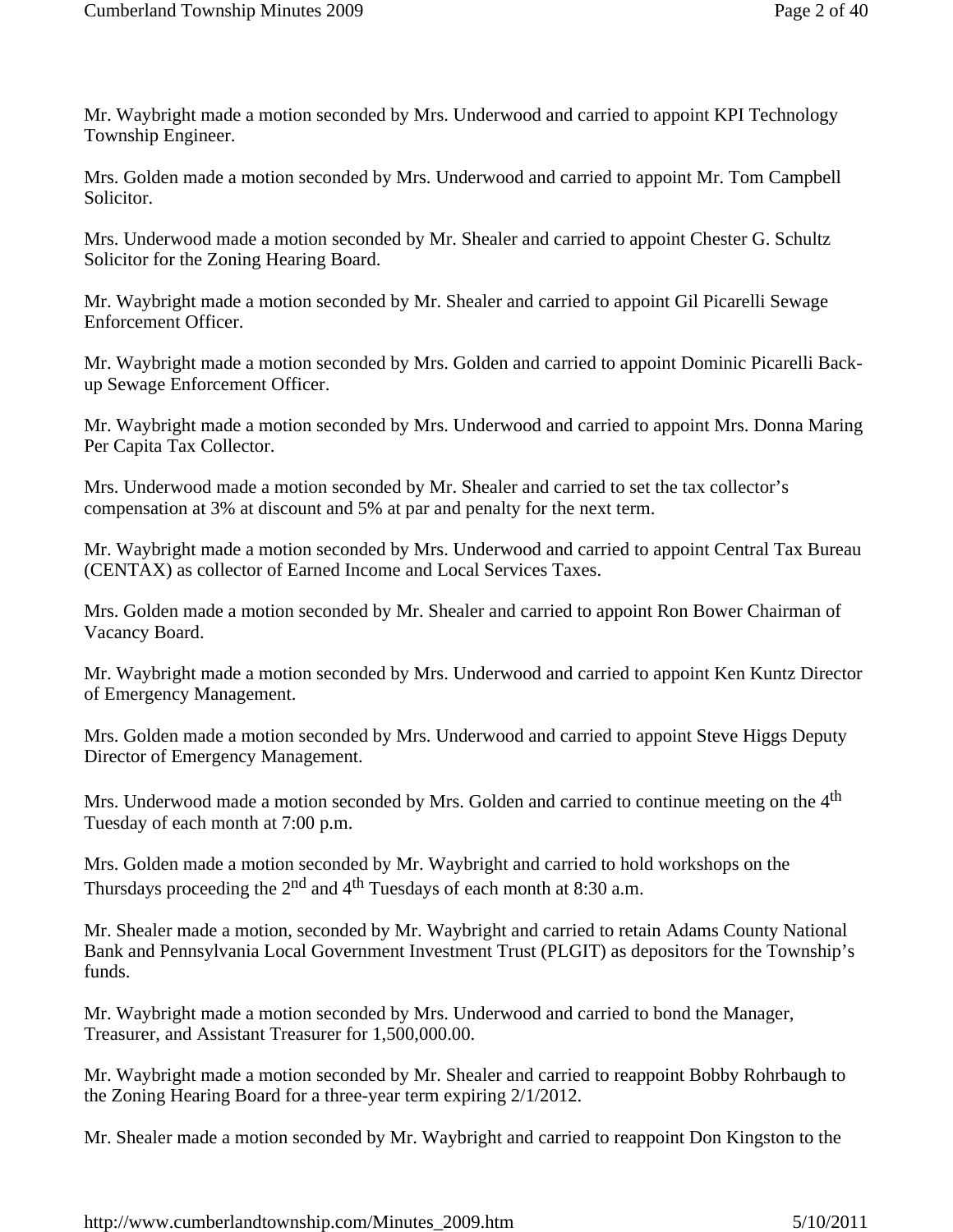Authority Board. Mrs. Underwood opposed.

Mr. Waybright made a motion seconded by Mr. Shealer and carried to appoint Richard Redding to the Authority to fill the unexpired term of Mark Purdy which expires 12/31/2011.

Mrs. Golden made a motion to appoint Randy Phiel to the Planning Commission to fill John Straka's term seconded by Mrs. Underwood and carried.

Mr. Shealer made a motion seconded by Mrs. Underwood and carried to form Committees as follows:

| <b>FINANCE</b>                | Mr. Shealer and Mr. Gregor              |
|-------------------------------|-----------------------------------------|
| <b>ECONOMIC DEVELOPMENT</b>   | Mrs. Underwood and Mrs. Golden          |
| <b>PUBLIC SAFETY</b>          | Mrs. Underwood and Mr. Gregor           |
| <b>HIGHWAY ADMINISTRATION</b> | Mr. Shealer and Mr. Waybright           |
| PARK AND RECREATION           | Mr. Waybright, Mrs. Golden and Ms. Ford |

Mr. Shealer made a motion seconded by Mrs. Golden and carried to adopt the following Resolution:

#### **RESOLUTION 09-01**

### **A RESOLUTION ELIMINATING EMPLOYEE CONTRIBUTIONS TO THE POLICE PENSION PLAN FOR 2009**

 BE IT RESOLVED AND ENACTED by the Authority of Cumberland Township, Adams County, Commonwealth of Pennsylvania, by the Board of Supervisors, it is hereby resolved and enacted as follows:

The conditions required by Act 600 allowing for the elimination of employee contributions to the Police Pension Plan have been met;

\*\* The condition of the plan is such that contributions may be reduced, or eliminated, as evidenced by an actuarial study;

\*\* Municipal contributions will not be required to keep the fund actuarially sound;

\*\* The governing body of the Municipality eliminates contributions on an annual basis.

ENACTED AND RESOLVED THIS 5th DAY OF JANUARY, 2009 BY THE BOARD OF SUPERVISORS OF CUMBERLAND TOWNSHIP

/SGN/ JOHN P. GREGOR /SGN/ THOMAS D. SHEALER /SGN/ DEBRA A. GOLDEN /SGN/ DAVID P. WAYBRIGHT /SGN/ BARBARA H. UNDERWOOD

# CERTIFIED TO BE A TRUE COPY OF THE CUMBERLAND TOWNSHIP POLICE PENSION PLAN RESOLUTION, ADOPTED BY THE BOARD OF SUPERVISORS ON JANUARY 5, 2009.

/SGN/ CAROL A. MERRYMAN, ASSISTANT SECRETARY

Mr. Waybright made a motion seconded by Mrs. Underwood and carried to adopt the following Resolution: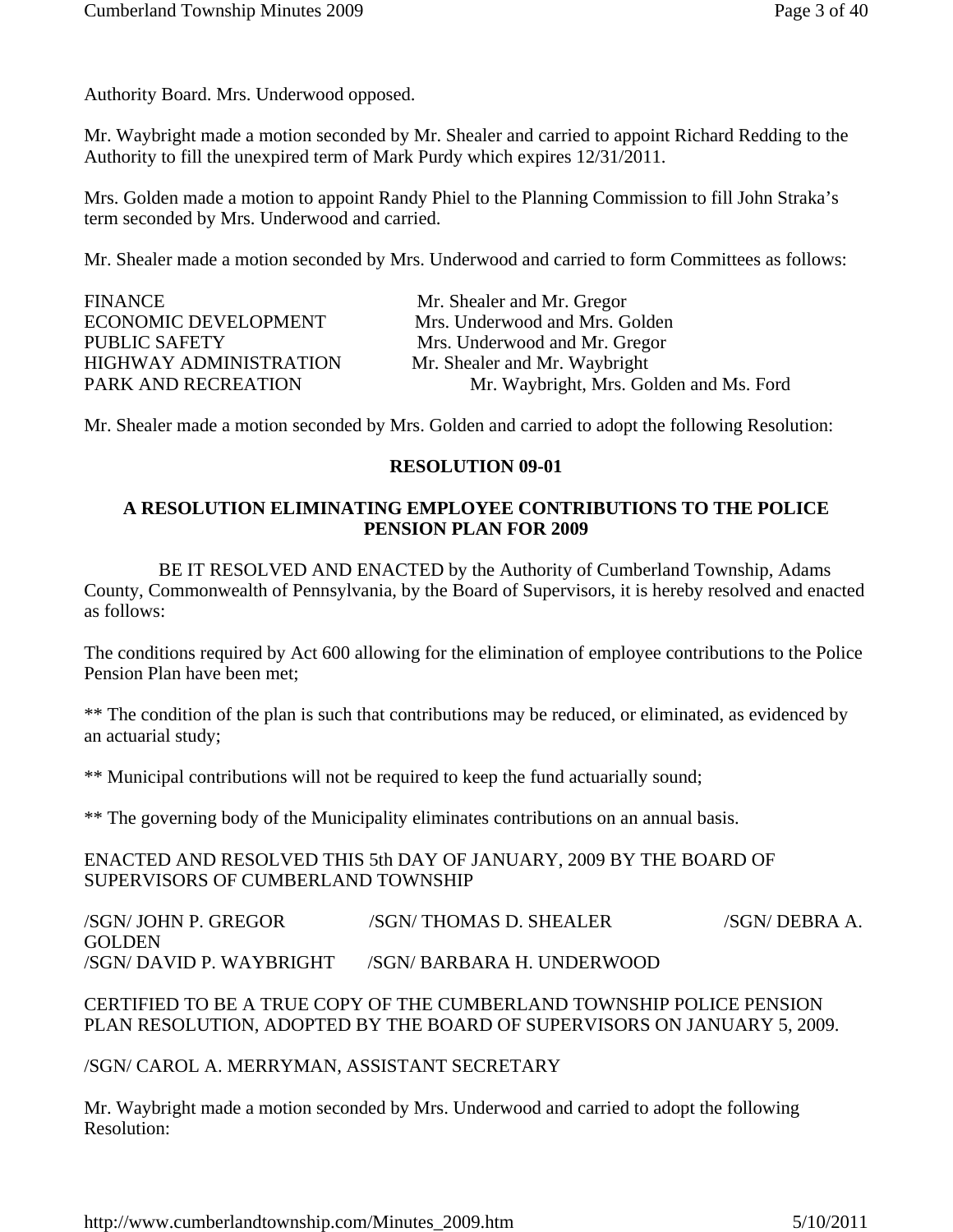## **RESOLUTION 09-02**

### **A RESOLUTION APPOINTING THE CHIEF ADMINISTRATIVE OFFICER OF THE MUNICIPAL PENSION PLANS FOR CUMBERLAND TOWNSHIP**

 We appoint Florence A. Ford as the Administrative Officer for the Police and Non-Uniformed Pension Plans of Cumberland Township.

ENACTED AND ORDAINED THIS 5th DAY OF JANUARY, 2009 BY THE BOARD OF SUPERVISORS OF CUMBERLAND TOWNSHIP.

/SGN/JOHN P. GREGOR /SGN/ THOMAS D. SHEALER /SGN/ DEBRA A. **GOLDEN** /SGN/ DAVID P. WAYBRIGHT /SGN/ BARBARA H. UNDERWOOD

## CERTIFIED TO BE A TRUE COPY OF CUMBERLAND TOWNSHIP RESOLUTION APPOINTING CHIEF ADMINISTRATIVE OFFICER FOR MUNICIPAL PENSION PLAN RESOLUTION ADOPTED BY THE BOARD OF SUPERVISORS ON JANUARY 5, 2009.

#### /SGN/ CAROL A. MERRYMAN, ASSISTANT SECRETARY

Mrs. Ford reported that FEMA is requiring everyone to adopt a revised Floodplain Ordinance and it is the standard DCED Ordinance. The ordinance was reviewed by Solicitor Campbell and found to be in good order. **Mr. Campbell made a motion to adopt the Revised Floodplain Management 09-127 seconded by Mrs. Golden and carried.** A roll call vote was taken as follows: Mrs. Underwood voted in favor, Mrs. Golden voted in favor, Chairman Gregor voted in favor, Mr. Waybright voted in favor and Mr. Shealer voted in favor. The motion carried.

Chairman Gregor reported that the Board would like the Historic Architectural Review Board to meet during regular office hours if it suits the applicant to do so. Mrs. Merryman will notify the Chairman of that Board.

Chairman Gregor also reported that the Board would like the Maintenance Department to deal with all property maintenance if their schedule permits.

Lastly, Chairman Gregor reported that he will be writing letters to the Chairman's of the township's boards requesting year end reports.

Being no further business, the meeting was adjourned at 7:20 p.m. by motion of Mr. Shealer, seconded by Mr. Waybright and carried.

Carol A. Merryman, Asst. Secretary

#### **Minutes of the January 27, 2009 Meeting**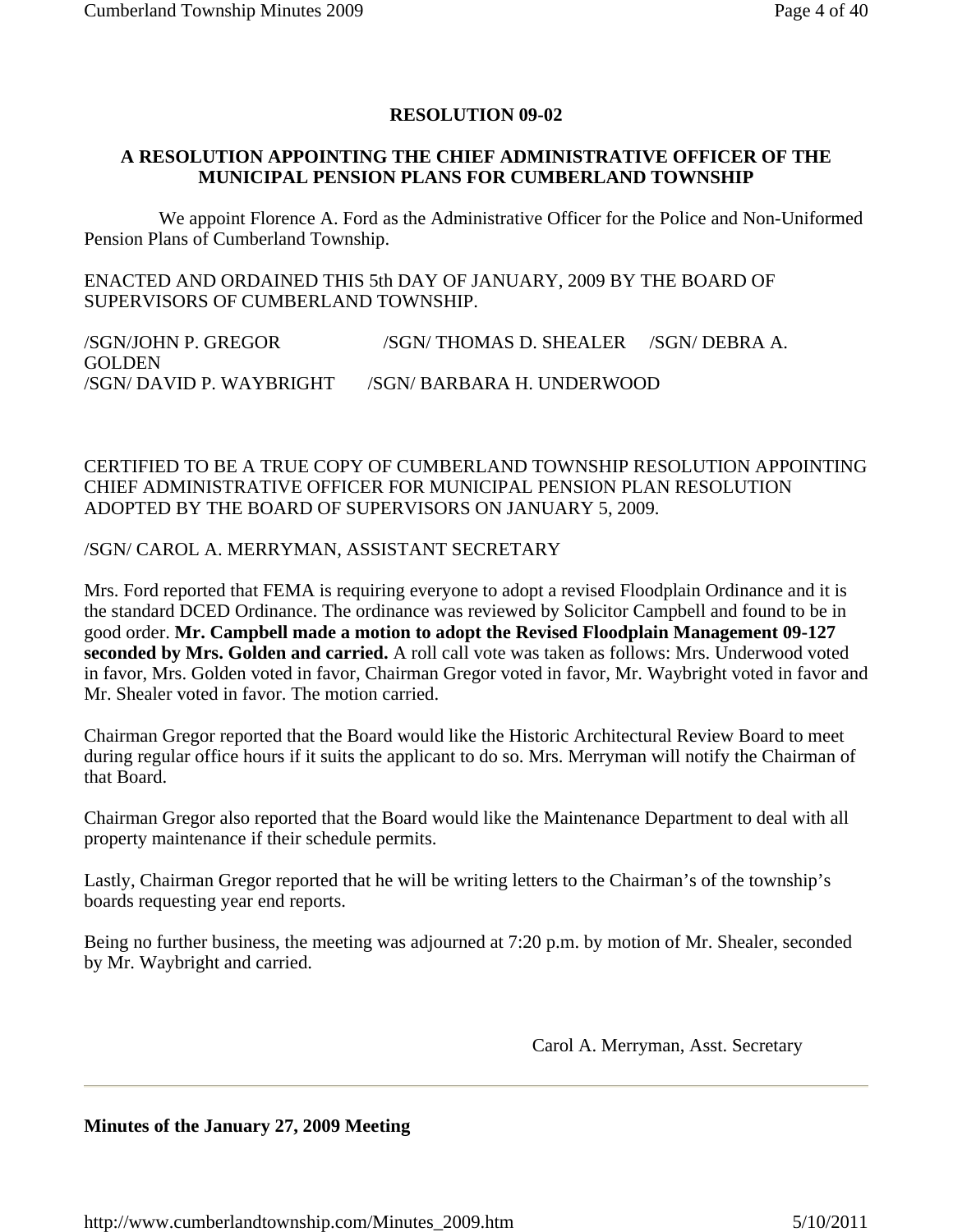The regular meeting was called to order at 7:00 p.m. by Chairman Gregor. Present were Supervisors Waybright, Underwood and Golden; Flo Ford, Carol Merryman, Chief Boehs, Tim Knoebel, Tom Campbell, Bob Sharrah, Matt Sentz, Bernie Yannetti, John Straka, Vince Wayne and Scot Pitzer from the Gettysburg Times. The meeting was tape recorded. Mr. Shealer was absent due to the inclement weather.

### **Mrs. Underwood made a motion to approve the Minutes of the December 16, 2008 meeting seconded by Mrs. Golden and carried.**

#### **Mrs. Golden made a motion seconded by Mrs. Underwood and carried to approve the Minutes of the January 5, 2009 Re-Organization Meeting.**

### **Mrs. Underwood made a motion to approve the bills list, in the amount of \$116,889.41, from the General Fund, seconded by Mr. Waybright and carried.**

Chairman Gregor presented Mr. John Straka with a Certificate of Appreciation for his twelve years of service on the Township's Planning Commission.

Speros Marinos, resident and business owner, from 900 Baltimore Pike, expressed concerns regarding The Pike Restaurant. The first concern he has is regarding parking. He reported that his driveway is being parked closed. The second concern is regarding the noise and they were in opposition of the township taking that responsibility rather than the Liquor Control Board who made roving checks and kept them under control. He added that his home is 615 feet away from The Pike and they can still hear the noise even with various pumps running in the house. He also stated that he doesn't like bothering the Police Department every time they can hear the noise and it is subjective and the band could be taking a break when the Police arrive. Attorney Campbell advised Mr. Marinos that these are legal concerns and have to be handled by the Police. He asked if there is anything that can be done regarding the zoning since the restaurant has very little property. He also stated that Bike Week is hurting his business. Chief Boehs suggested that he meet with Mr. Marinos to discuss the problems further.

Matt Sentz, Barlow Fire Department, reported that they responded to 126 fire, EMS and rescue calls in 2008 and their average response time was 4 minutes, 11 seconds. He added that they average eleven people per call. He also reported that they ran 52 calls into Cumberland Township and 40 calls into Mt. Joy Township and there are no changes to the Box Cards except for one piece of equipment that was put out of service permanently.

Chief Boehs presented a written and oral report of police activities for the month of December 2008 including: 352 complaints, 55 traffic stops and 50 combined arrests. They patrolled 13,541 miles and assisted other departments 21 times and were assisted 8 times. The total calls for 2008 were 4,852 and the total miles patrolled were 130,408.

Mr. Knoebel reported that Michael and Vanessa Robinson purchased a lot from the Morris subdivision approved back in 1991. The subdivision consisted of four lots, one of which was improved with a house. He explained that because there were a total of four lots there was a requirement for a private road to be constructed to township specifications before any of the lots were built on. He reported that two of the lots have been purchased by the Park Service and they have indicated by correspondence that they have no desire to develop their lots. The Robinsons have had a plan drawn up showing what they propose to do to gain access to their lot and since there will only be two lots using the private road, they are asking for a waiver to the requirement of constructing it to township specifications. He reported that this has been discussed at a workshop with Mr. Campbell and his suggestion was that the waiver could be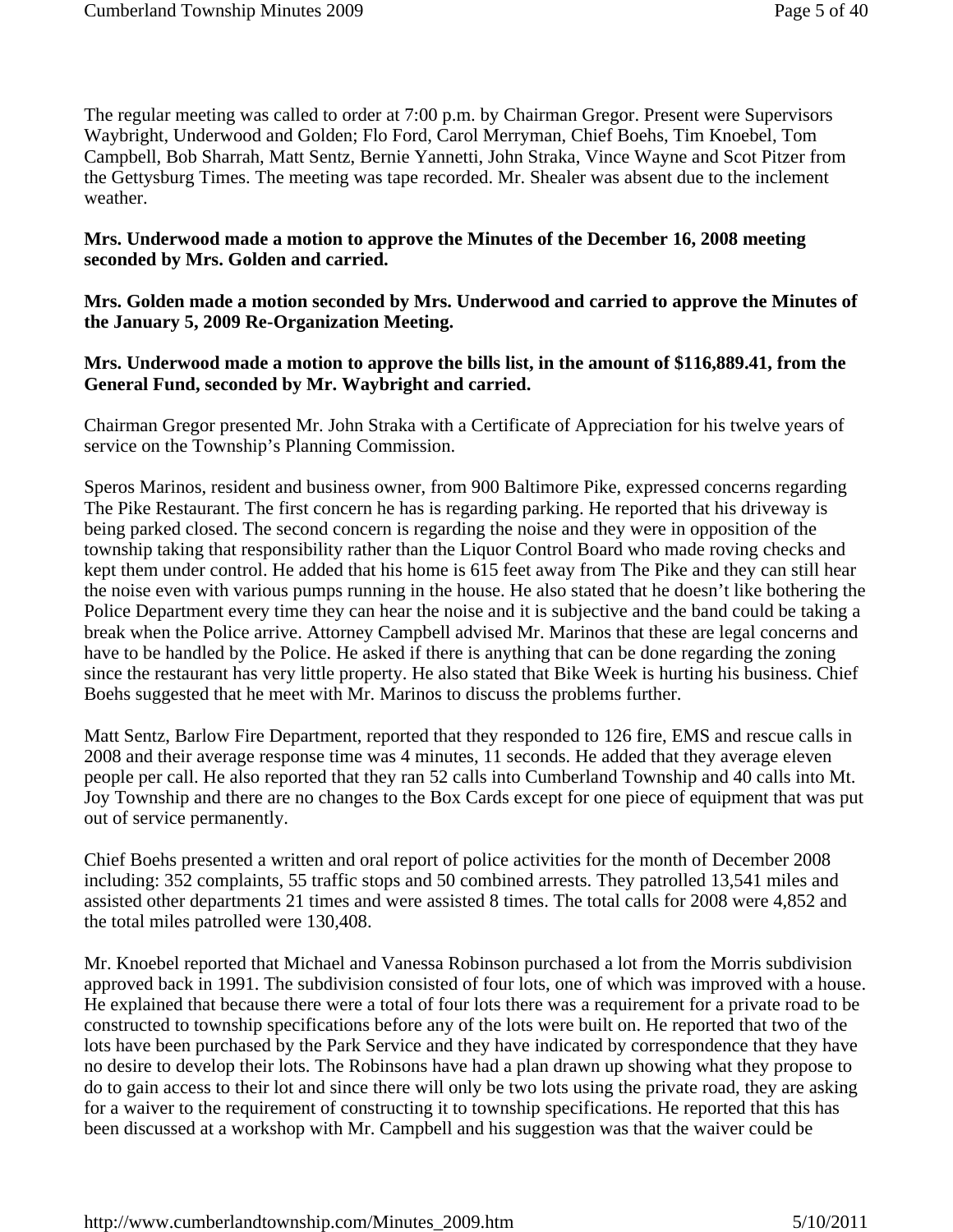granted with a condition that if the other two lots were developed at that time the road would have to be constructed to township ordinance requirements and there must be a User and Maintenance Agreement between the parties. It was also determined that the township would like to see a plan that shows that it is possible for the road to be constructed to the township's requirements in case that ever needs to happen. Mr. Campbell stated that the agreement should come from the Robinsons for the township's approval. Mr. Knoebel indicated that he would write a letter to the Robinsons giving them this information. **Mrs. Underwood made a motion to send a letter to the Robinsons indicating the Board's decision on their request seconded by Mrs. Golden and carried.** 

Mr. Knoebel reported that the GMA Well No. 9 Land Development Plan proposes the addition of a new treatment/well house building which will accommodate proposed additional treatment equipment and the old well house will be demolished. He added that the plan was just waiting for the written decision from the Zoning Hearing Board for a Special Exception and if no conditions were attached to their approval, then the plan is ready for action. He added that a resolution has been prepared and there is one waiver that needs action. **Mrs. Golden made a motion to grant a waiver to Section 303: Preliminary Plan Requirement seconded by Mr. Waybright and carried. Mrs. Underwood made a motion to adopt Resolution 09-03 Final Land Development Plans for Gettysburg Municipal Authority Well No. 9 Treatment Building seconded by Mr. Waybright and carried.**

Mr. Knoebel reported that he received a request from Deatrick Commons asking that their financial security (being held in escrow) be reduced from \$7,500.00 to \$3,000.00 until final stabilization has occurred in the stormwater detention basins. Mr. Knoebel's January 21, 2009 report indicates three items that need to be addressed but, recommends that the release may be granted subject to the completion of the three items. **Mr. Waybright made a motion to grant the request from Realty Leasing for the Deatrick Commons development and release \$4,500.00 of the \$7,500.00 being held in escrow, leaving a balance of \$3,000.00 subject to the three items being addressed seconded by Mrs. Underwood and carried.**

Mr. Knoebel also reported that he has received request for release #8 from Cambridge Crossing, Phase I, and has prepared a report dated January 21, 2009. He reported that the township currently holds \$92,888.51 and they are requesting a release of \$63,500.00. He added that there has been work done but, he explained that the request worksheet has multiple items that were miscalculated creating discrepancies and attempts to have them correct their worksheet have failed and therefore, he is recommending that their request for release be denied, that they are notified in writing of the denial and a copy of his January 21, 2009 be attached for the basis of the denial. **Mr. Waybright made a motion to deny the request from Cambridge Crossing based on the information in Mr. Knoebel's letter dated January21, 2009 and send them a letter as stated, seconded by Mrs. Underwood and carried.**

Chairman Gregor reported that there are five requests for extension on the agenda and Mr. Knoebel recommended that, as discussed at the workshop, the first four requests could be granted. The fifth request from The Ridge 2-Lot subdivision has a representative present that would like to discuss the plan.

**Mrs. Golden made a motion seconded by Mrs. Underwood and carried to approve a request from Cumberland Village, Phase II, to extend their approval time frame until August 3, 2009.**

**Mrs. Golden made a motion seconded by Mr. Waybright and carried to approve a request from Cannon Ridge, Phase III, to extend their approval time frame until August 3, 2009.**

**Mr. Waybright made a motion seconded by Mrs. Underwood and carried to approve a request**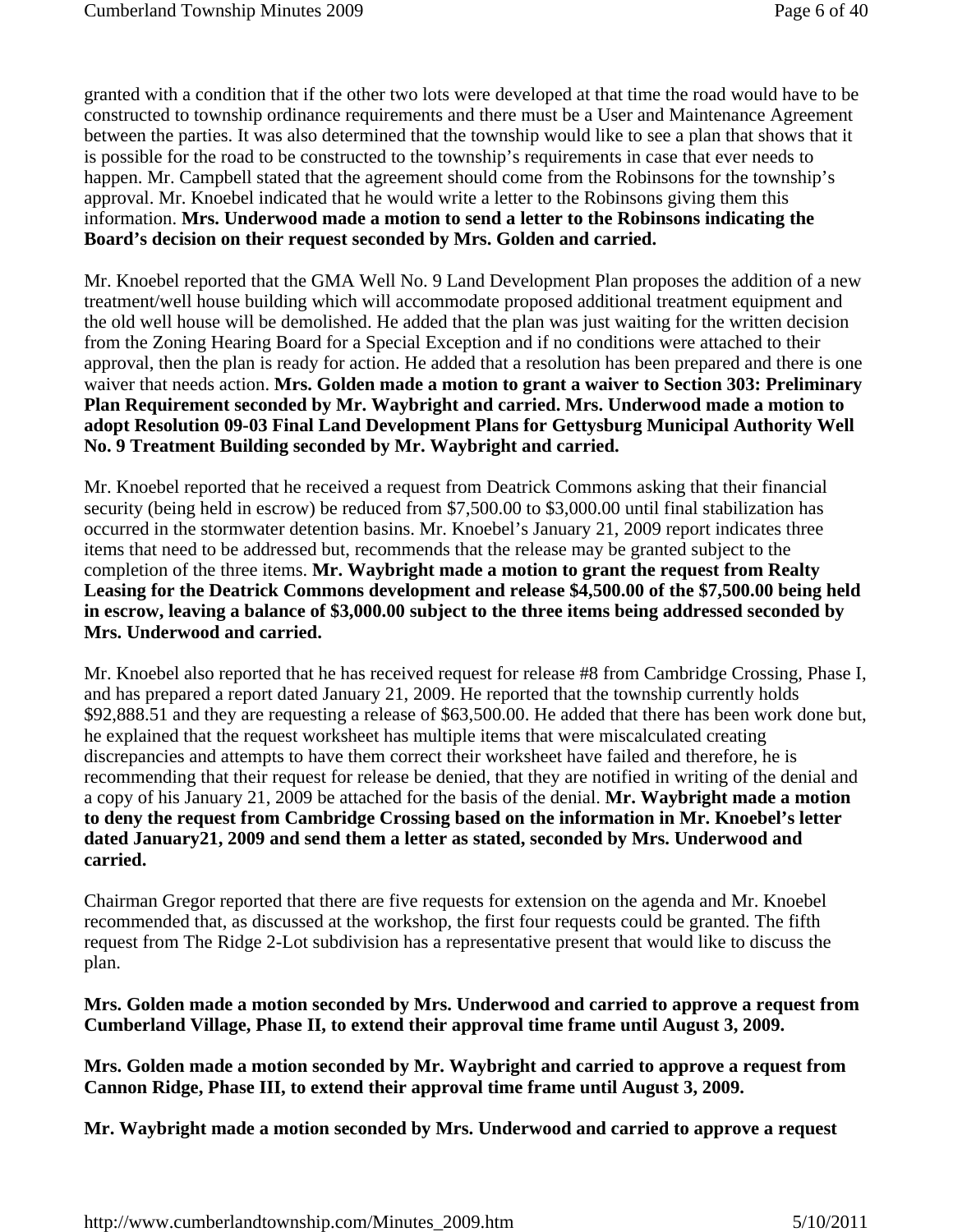**from The Crossings I, Phase I, to extend their approval time frame for 120 days. Approval will now be needed by June 2, 2009.**

# **Mr. Waybright made a motion seconded by Mrs. Underwood and carried to approve a request from The Crossings II Preliminary Plan to extend their approval time frame for 120 days. Approval will now be needed by May 31, 2009.**

Mr. Knoebel reported that The Ridge 2-Lot Subdivision was submitted in conjunction with The Ridge Plan and now the developer would like the 2-lot plan to move forward on its own. He added that the plan was discussed at the workshop and since that time he has received a revised plan and it appears that they have addressed a lot of the comments on the plans but, there are some things that they agree to do. He reported that since public water and sewer are required in the Residential District they have shown a grinder pump station and connection to the CTA sewer and they are indicating that at such time that the water line is extended along Old Mill Road they will connect to it and the question is whether that is satisfactory in terms of design and if so then they would like to have the plan approved subject to the conditions of his January 21, 2009 letter which were discussed at the workshop. Mrs. Ford stated that she did not prepare a resolution. Mrs. Golden pointed out that the discussion at the workshop was whether this was a decision for the Zoning Hearing Board. Mr. Knoebel added that there have been situations in the past that went to the Zoning Hearing Board but, this situation may be a little different because they have some arrangements and agreements to connect to the water line. Mr. Sharrah added that Mr. Sites has paid for all eighty-three water EDUs and at the very worst the developer can make a private connection to the water main and the sewer has been addressed so he would love to have a conditional approval. Mrs. Ford suggested that a resolution could be adopted at the next meeting ratifying the approval of the plan. Mrs. Underwood asked to have this finalized in writing by the next workshop. Mrs. Golden expressed her concern for setting a precedent that the water connection is coming because they may be faced with this time and again. Mr. Sharrah stated that there is a timeframe in which the connection will be made. Mr. Campbell stated that he did feel that this is a Zoning issue and the Board does not have the authority to make this decision. Mr. Yannetti stated that he thinks that this situation is distinguishable because there is an existing house that is currently served by a well and the water line extension is under contract to happen within the next twelve months. Mr. Knoebel suggested that they show a private connection to the water line since he already has the EDU and agree that if that does not happen with the extension of the water main then the township can direct them to make that connection that is shown on the plan. Mrs. Golden clarified that the Board would not be obligated to approve the plan for Lot 1 if the water connection has not been made and that was agreed to by Mr. Knoebel and Mr. Sharrah. **Mr. Waybright made a motion to grant approval of The Ridge 2- Lot Subdivision Plan subject to the developer's compliance with all comments stated in the engineer's letter of January 21, 2009 and to include connection of a separate private line to GMA public water system and with a formal resolution ratifying the decision. The motion was seconded by Mr. Gregor. Mr. Waybright and Mr. Gregor voted in favor of the motion. Mrs. Golden and Mrs. Underwood voted in opposition of the motion. The motion did not carry. Mr. Knoebel stated that the plan needs action, either denial or extension.**

Mr. Sharrah requested a 90-day extension for approval of The Ridge 2-Lot Final Subdivision Plan. **Mrs. Underwood made a motion to grant a 90-day extension for The Ridge 2-Lot Final Subdivision Plan seconded by Mrs. Golden and carried.** Approval will be needed by May 3, 2009.

**Mrs. Underwood made a motion seconded by Mrs. Golden and carried to advertise an Intention to Adopt an Ordinance 09-128 that reduces the number of members on the Township's Planning Commission from 7 to 5 on February 24, 2009 at 7:00 p.m.**

**Mrs. Golden made a motion to adopt a Resolution authorizing Florence Ford to sign the Signature**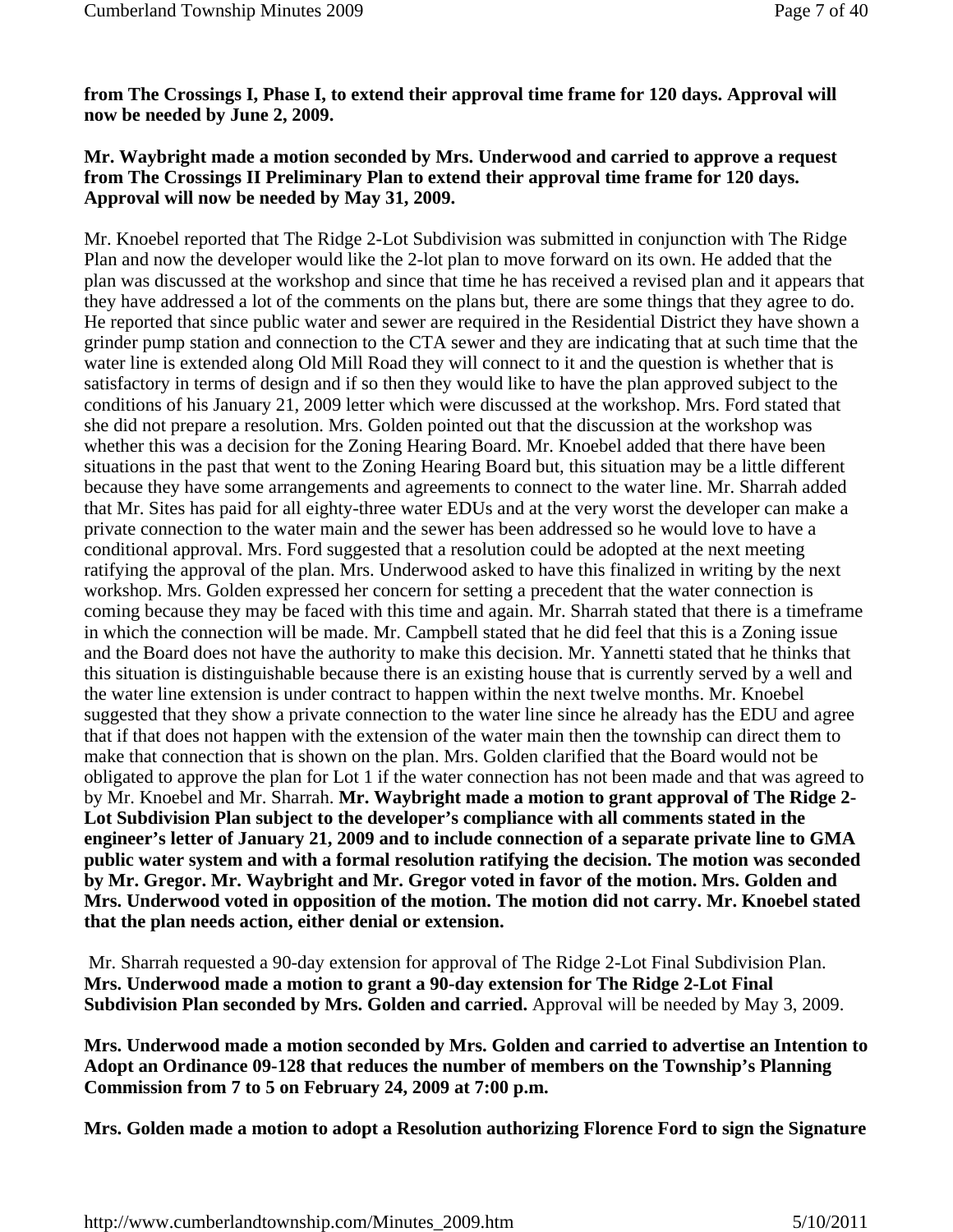**Page for Grant Application and Grant Agreement for the Gettysburg Area Peer Study, seconded by Mrs. Underwood and carried.**

**Mr. Waybright made a motion seconded by Mrs. Underwood and carried to schedule a Conditional Use Hearing for St. Francis Xavier Church for February 24, 2009 at 6:30 p.m. Mrs. Underwood made a motion seconded by Mrs. Golden and carried to approve a request for a fireworks display to be held on July 11, 2009 at Eisenhower in conjunction with Gettysburg Bike Week. Neighbors with livestock will be notified.**

The Zoning Officer and Assistant Secretary's reports were reviewed. The Actual Use Report of State Funds was signed by the Board.

**Being no further business, the meeting was adjourned at 8:05 p.m. by motion of Mr. Waybright, seconded by Mrs. Golden and carried.**

> \_\_\_\_\_\_\_\_\_\_\_\_\_\_\_\_\_\_\_\_\_\_\_\_\_\_\_\_\_ Carol A. Merryman, Asst. Secretary

# **Minutes of the February 24, 2009 Meeting**

A Conditional Use hearing for Diocese of Harrisburg for a sewage pumping station needed in conjunction with the proposed St. Francis Xavier Church project was held at 6:30 p.m.

The regular meeting was called to order at 7:00 p.m. by Vice-Chairman Waybright. Present were Supervisors Underwood and Golden; Carol Merryman, Chief Boehs, Bill Naugle, Tim Knoebel, Tom Campbell, Bob Sharrah, Matt Sentz, Bernie Yannetti, Riley Redding, Mike Galassi, Jonathan Stough, Elizabeth Magner and Erin James from the Evening Sun. The meeting was tape recorded. Mr. Gregor and Mr. Shealer were absent.

Vice-Chairman Waybright reported that the first item on the agenda was a proposed ordinance that reduces the number of members on the Township's Planning Commission from seven members to five members. **Mrs. Golden made a motion seconded by Mrs. Underwood to adopt Ordinance 09-128 as follows:** 

#### **ORDINANCE 09-128**

**AN ORDINANCE AMENDING CHAPTER 1, PART 1, SECTION 1-102 CONSTITUTION. POWERS AND DUTIES OF PLANNING COMMISSION TO CHANGES THE COMPOSITION OF THE TOWNSHIP PLANNING COMMISSION FROM THE EXISTING SEVEN (7) MEMBERS, TO FIVE (5) MEMBERS**

**A roll call vote was taken with Mrs. Underwood voting in favor, Mrs. Golden voting in favor and Mr. Waybright voting in favor. The motion carried.**

**Mrs. Underwood made a motion to approve the Minutes of the January 27, 2009 meeting seconded by Mrs. Golden and carried.**

**Mrs. Underwood made a motion to approve the bills list, in the amount of \$146,921.89, from the General Fund, \$300.00 from the Park and Rec Fund and \$20,710.44 from the State Fund seconded by Mrs. Golden and carried.** It was noted that the bill for the new air compressor will be split with the Authority.

Matt Sentz, Barlow Fire Department, thanked the township's Police Department for their assistance with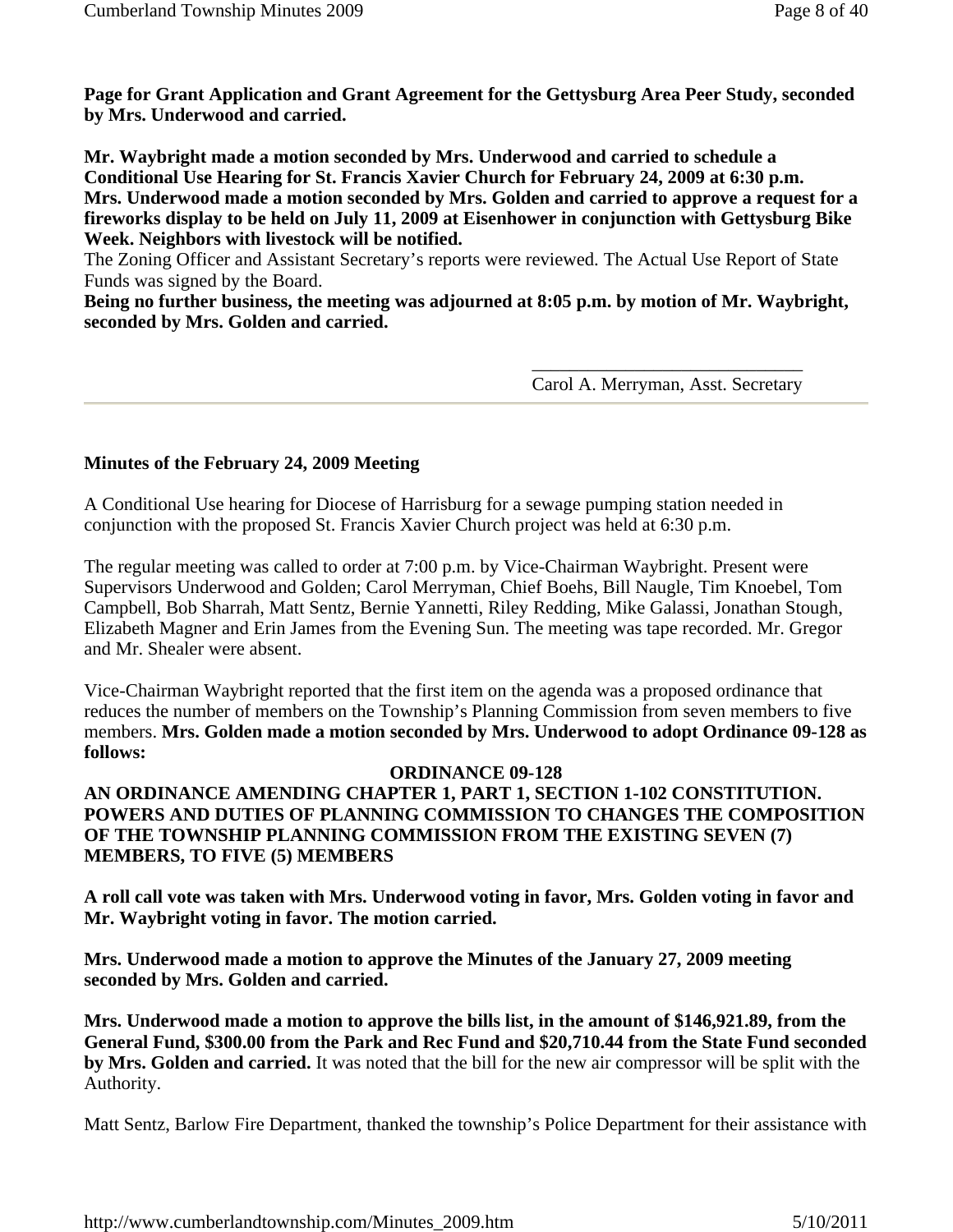traffic control during a recent house fire on Taneytown Road. He also brought pictures of the progress on their new rescue vehicle.

Chief Boehs presented a written and oral report of police activities for the month of January 2009 including: 388 complaints, 70 traffic stops and 27 combined arrests. They patrolled 9,287 miles and assisted other departments 22 times and were assisted 6 times. Mr. Riley Redding asked Chief Boehs for increased presence at the intersection of Boyd's School Road and Table Rock Road because many people are running the stop signs. The Chief will address this problem.

Mr. Knoebel reported that the Realty Leasing 2-Lot subdivision (David and Ellen Sites) was reviewed at the last Board meeting and it is a simple subdivision that takes a .63 acre parcel off of a roughly 30 acre parcel on Old Mill Road. The plan was formerly associated with The Ridge subdivision which is not moving forward and the developer wishes to move forward with subdividing off the existing house. He added that the Board has a report dated February 18, 2009 that states that all of the comments have been addressed and there are no waiver requests. He stated that there are two conditions on the resolution; that all fees are paid and that verification of water connection shall be required prior to recording the plan and Mr. Sites had supplied that to Mrs. Ford earlier in the day. **Mrs. Golden made a motion to adopt Resolution 09-04 Final Subdivision Plan Approval for Realty Leasing and Management (David and Ellen Sites) with the two conditions noted seconded by Mrs. Underwood and carried.**

Vice-Chairman Waybright reported that a Conditional Use Hearing was held before the regular meeting for the Diocese of Harrisburg for a sewage pumping station and he would entertain a motion if the Board is ready to make a decision on this matter. **Mrs. Underwood made a motion to approve the Conditional Use application for the Diocese of Harrisburg seconded by Mrs. Golden and carried.**

Mr. Knoebel reported that a subdivision plan for Robert Bishop has been submitted and was discussed at the workshop. He stated that the Bishop property is located near the intersection of Mason-Dixon Road, Natural Dam Road and Marsh Creek and is located in Freedom Township except for a small portion in Cumberland which is totally in the flood plain and there are no consequences to Cumberland Township from this plan. He added that his recommendation would be for the township to waive their review of the plan. **Mrs. Underwood made a motion to waive the Cumberland Township's review process for the Robert Bishop Plan seconded by Mrs. Golden and carried.**

Mr. Knoebel also reported that he received a request from Ernest Havens for a total release of his financial surety being held for a private road that was needed for a four-lot subdivision that he did several years ago. He explained that Mr. Havens did not have adequate road frontage for the subdivision and that necessitated that a private road be done. He stated that the township current holds \$17, 580.20 and his report dated February 18, 2009 recommends that the total amount may be released and that all of the work has been completed. **Mrs. Golden made a motion to approve a total release of the remaining financial surety, in the amount of \$17,580.20, for the Ernest Havens subdivision seconded by Mrs. Underwood and carried.**

Vice-Chairman Waybright reported that the township received a quote for their liability insurance coverage from the Keystone Insurers Group and have also met with their current insurance provider H. A. Thomson Co. Mr. Jonathan Stough, representative from the Keystone Insurers Group, addressed the Board regarding their proposal to provide insurance coverage for the township. He asked the Board to consider that his proposal is cost effective and broadens coverage and the existing agent has probably come in with numbers very close to his proposal, but he would like the Board to consider that if our existing agent can reduce our price this year, why couldn't they do it in previous years. He also asked the Board to consider that he could save the township \$10,000.00 on their Worker's Comp policy which renews in November. Lastly, Mr. Stough reported that with PIRMA we have claims reported coverage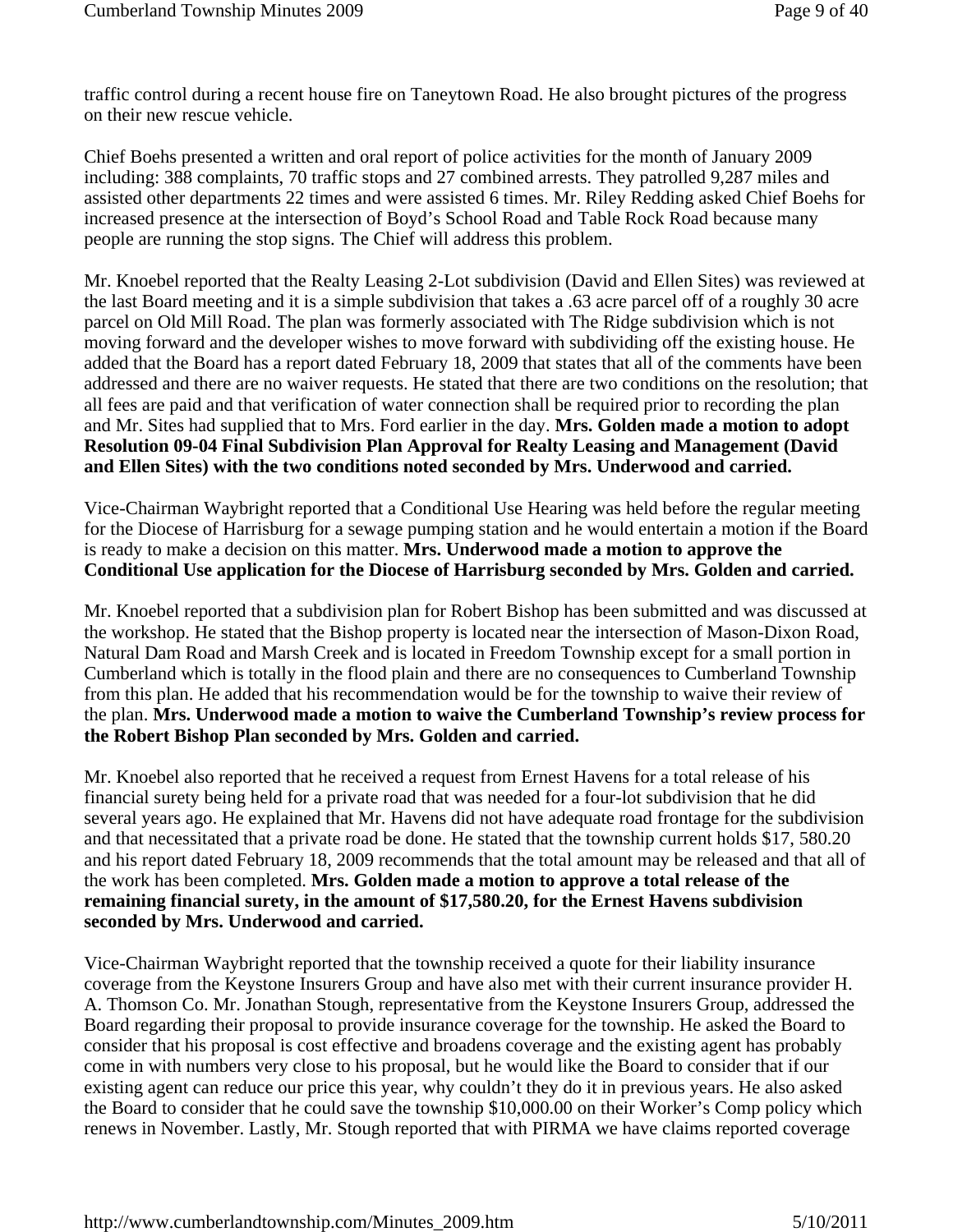and if we have a claim reported and decided to leave them, they will not pay the claim and we currently do have two outstanding claims. He stated that PIRMA is the only company that does those kinds of claims and they may increase our prices when we have more outstanding claims. Vice-Chairman Waybright recapped that the Board is considering a bid from H. A. Thomson, in the amount of \$46,902.35 and a bid from Keystone Insurers Group, in the amount of \$49,377.00. **Mrs. Golden made a motion to continue coverage with H. A. Thomson, given the situation that we have two risks that the township would have to assume should they leave PIRMA, and go with Option #2 with PIRMA property and liability coverage and EMC MLP (Heart and Lung Act), in the amount of \$46,902.35, seconded by Mrs. Underwood and carried.** Vice-Chairman Waybright thanked Mr. Stough for the time and effort he put forth to prepare the proposal for us and acknowledged that the Board will look at this again next year.

Vice Chairman Waybright reported that the next item is a bid from Electech to run phone and computer cabling and networking and wireless cabling in the existing township building and also to the new maintenance building that is currently under construction He added that this work will not be done until May, but accepting the bid now will lock the price in for us. The amount of the bid is \$11,642.00. **Mrs. Golden made a motion to authorize Mrs. Ford to sign the Electech bid seconded by Mrs. Underwood and carried.**

**Mrs. Golden made a motion to approve a request for a 90-day extension for Adams County Christian Academy seconded by Mrs. Underwood and carried.** Approval will now be needed by June 14, 2009.

**Mrs. Underwood made a motion seconded by Mrs. Golden and carried to approve a request from Sharrah Design Group, Inc., on behalf of Grandview Station to extend their review period to June 1, 2009.**

The Zoning Officer and Assistant Secretary's reports were reviewed.

**Being no further business, the meeting was adjourned at 7:30 p.m. by motion of Mrs. Golden, seconded by Mrs. Underwood and carried.**

#### **Minutes of the March 24, 2009 Meeting**

The regular meeting was called to order at 7:00 p.m. by Chairman Gregor. Present were all Supervisors; Carol Merryman, Chief Boehs, Tim Knoebel, Tom Campbell, Matt Sentz, Elizabeth Magner, Ernie Shriver, Mark Purdy, approximately 20 residents from the Hospital Road area and Scot Pitzer from the Gettysburg Times and Erin James from the Evening Sun. The meeting was tape recorded. Mrs. Ford was attending a conference.

#### **Mrs. Golden made a motion to approve the Minutes of the February 24, 2009 meeting seconded by Mrs. Underwood and carried.**

**Mr. Shealer made a motion to approve the bills list, in the amount of \$459,123.77, from the General Fund seconded by Mrs. Golden and carried.** Mr. Shealer further explained that \$372,906.41 of the bills are for the construction of the new maintenance building and the balance of \$86,217.36 was for monthly expenses. Mrs. Golden asked if the Maintenance Department could do any of the work that Battlefield KIA is doing. Chief Boehs stated that once they occupy the new maintenance building he will see if they can do some of the work on the cars.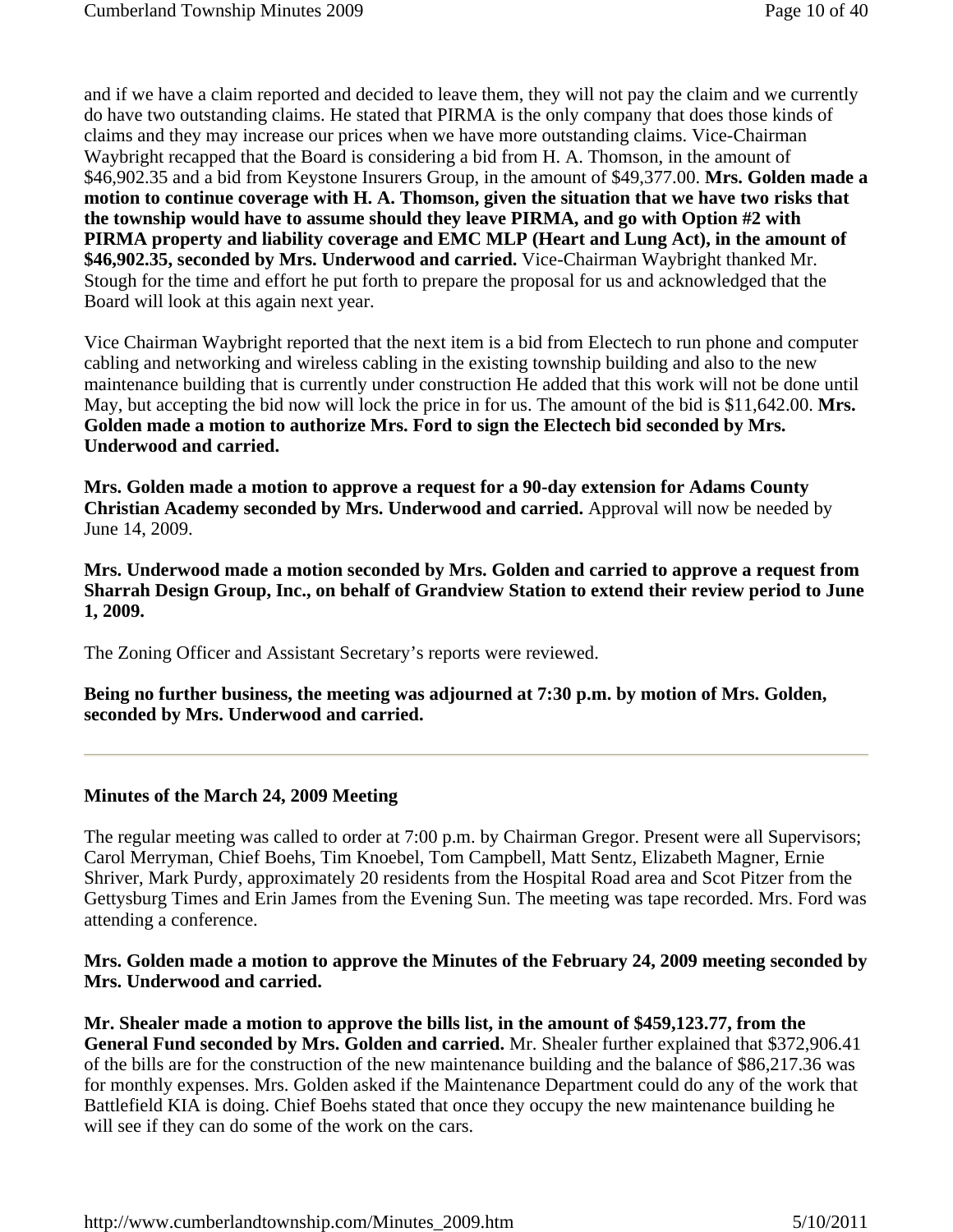Chairman Gregor recognized Mr. Mark Purdy for his service on the Cumberland Township Authority and presented him with a Certificate of Appreciation and thanked him on behalf of the Board of Supervisors and citizens of the township.

Matt Sentz, Barlow Fire Department, reported that their new rescue vehicle has arrived in Lancaster. Pennsylvania and he will bring it to the township building for the Supervisors to see once it is closer to being in service. Mr. Sentz also thanked Township Manager Flo Ford and Representative Dan Moul, who working through ACTPO, were instrumental in getting PennDOT to place mile markers on Route 15 later this year. He reported that this will be a huge help to both fire and police when attempting to locate accidents.

Mr. Paul Kellett, on behalf of Collaborating for Youth, asked the Board to consider a donation of \$3,000.00 to purchase materials for a half pipe for their skate park at the Gettysburg Rec Park. Mr. Kellett reported that they are a non-profit corporation that operates through grant money and they provide an alternative for not traditional team sport kids. He added that they provide a drug, alcohol, tobacco and profanity free park. The half pipe will be built by volunteer labor.

Mr. Gary Ryan, 261 Hospital Road, stated that he is representing a group of homeowners from Blacksmith Shop, Hospital and Sachs Roads (approximately 26 residents) and they have a great concern because it appears that GMA has drilled a well on the Clarence Andrew property for municipal use and they are all wondering why they were not notified about this. Chairman Gregor stated that he just received their petition earlier in the day by fax, but he is aware that GMA, as sanctioned by DEP, has the right to come in and the township has a permitting process that they went through the same as anyone else. Mr. Ryan stated that he feels that it is different because of the municipal use and he added that there are homeowners in the area that already have deep wells and are having water issues because of the drought. He asked that someone explain to them what the intent is and where they go from here. Attorney Campbell stated that these questions need to be addressed to GMA. Mrs. Golden stated that the township does not have the right to deny GMA from drilling wells because they are a public utility and are sanctioned by DEP to provide their service and at some point they had to advertise their intent to do this in a Public Notice but, it is not the township's responsibility to advertise. She added that she understood and would like to have had more information before this evening.

Mrs. Evelyn Ganas, 146 Hospital Road, stated that she feels that they should have been informed.

Mr. John Graham, 215 Sachs Road, stated that GMA did come to them, but did not explain what their long range plans were and he would like to know. Attorney Campbell stated that this the same as anyone else coming into the township that wants to make use of a parcel of land and as long as it complies with the Zoning Ordinance that is what this township has control over.

Mrs. Golden suggested that they also contact DEP and Mrs. Underwood stated that the township has been attempting, to no avail, to have a representative on the GMA Board and if they did they would know what their intentions are.

Mrs. Margaret McGlaughlin, 380 Blacksmith Shop Road, stated that GMA approached Mr. Andrew about this, they told him he could sell it to them or they would take it through eminent domain.

Mr. Paul Kellett, Freedom Township Supervisor, stated that Freedom Township has a similar problem and he sympathizes with the Cumberland Supervisors because DEP trumps the township's regulations regarding where public utilities are placed and the Supervisors' hands are tied.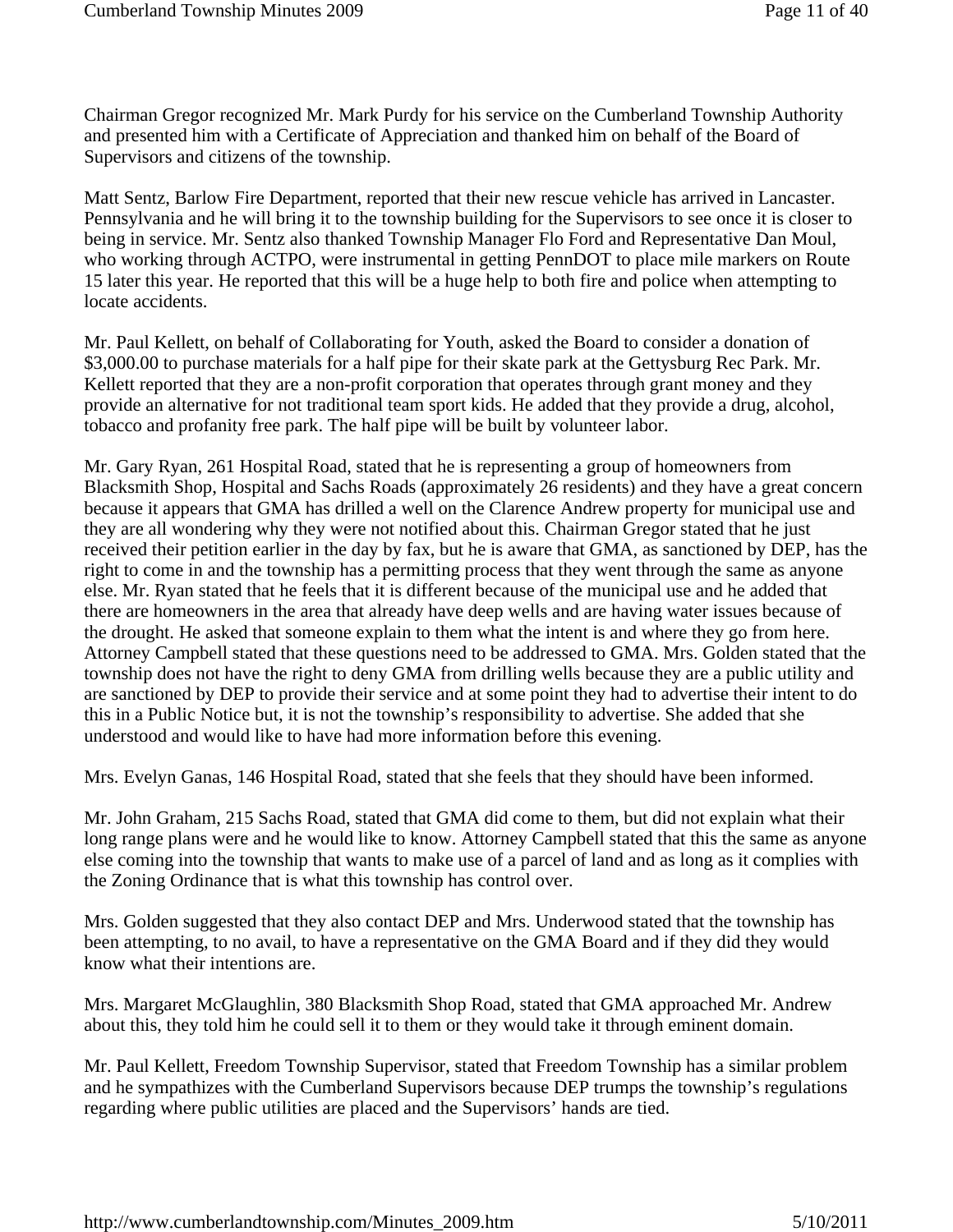Mr. Tim Knoebel, township engineer, stated that he feels that the property owners should contact DEP and request them to make it a condition of the permit that if local residential wells are affected that it will be GMA's responsibility to mitigate that problem by either connecting them to their public water or drilling a new well. He added that they should allow GMA to monitor their wells to establish if they are being impacted.

Mr. John Graham asked why GMA was seeking an additional well when the York Water Company is bringing their water to Gettysburg. Mrs. Golden stated that there was a lot of contention over the York Water coming to Gettysburg, but she doesn't know which way it went.

Mr. John Dailey, 810 Taneytown Road asked if GMA could use eminent domain outside of the Borough. Attorney Campbell stated that it may go by their service area and it depends on how that is defined.

Mr. Mike McGlaughlin asked if a public utility is a permitted use in an A/R Zoning District and is there any limit to the amount of water that can be withdrawn. Chairman Gregor stated that the township permit is only for the construction and does not have control over anything else.

Chairman Gregor reported that a majority of the GMA wells are located in Cumberland Township and this process has happened in the past. He added that the Board understands their concerns, appreciates them coming in and is sorry that they can not do anymore. He stated that he feels that the suggestions that were made were good ones and he understands that they are on GMA's agenda for their April meeting and offered the Board's help in the future.

Mrs. Evelyn Ganas asked why the adjoining property owners did not received certified letters for this like they did for the sewage pumping station on Old Mill Road. Attorney Campbell explained that there are certain kinds of land uses that require public hearings which have to be advertised and require that adjoining property owners be notified, but the Zoning Officer must have determined that it was a permitted use. He added that if they are going to construct something in the future, they may very well need to hold a hearing which will trigger the advertising and notification process.

Chief Boehs presented a written and oral report of police activities for the month of February 2009 including: 370 complaints. 111 traffic stops and 49 combined arrests. They patrolled 8,785 miles and assisted other departments 15 times and were assisted 8 times. He also reported that the Police Department will be holding an Open House on Saturday, March 28 from 1:00 to 3:00. He added that they will have their patrol cars, mobile command unit and police dog available; will be giving tips on preventing thefts and burglaries and will have some refreshments available.

Mr. Knoebel reported that the Adams County Christian Academy is proposing to add a temporary classroom building addition to their facility located on Biglerville Road. The site is served by public sewer and a private water supply permitted by DEP. He added that the Planning Commission has approved the land development plan, the bonding estimate has been determined and agreed upon and a Resolution for Final Plan Approval has been prepare. **Mrs. Underwood made a motion to adopt the Resolution for Final Plan Approval 09-05 for Adams County Christian Academy with the conditions noted and any conditions of the Zoning Hearing Board being met seconded by Mrs. Golden and carried.** 

**Mr. Waybright made a motion to approve a request for a 90-day extension for St. Francis Xavier Church seconded by Mrs. Underwood and carried.** Approval will now be needed by July 2, 2009. Mr. Knoebel reported that since the workshop he has completed the review of the revised plan and forwarded the comments to the developer.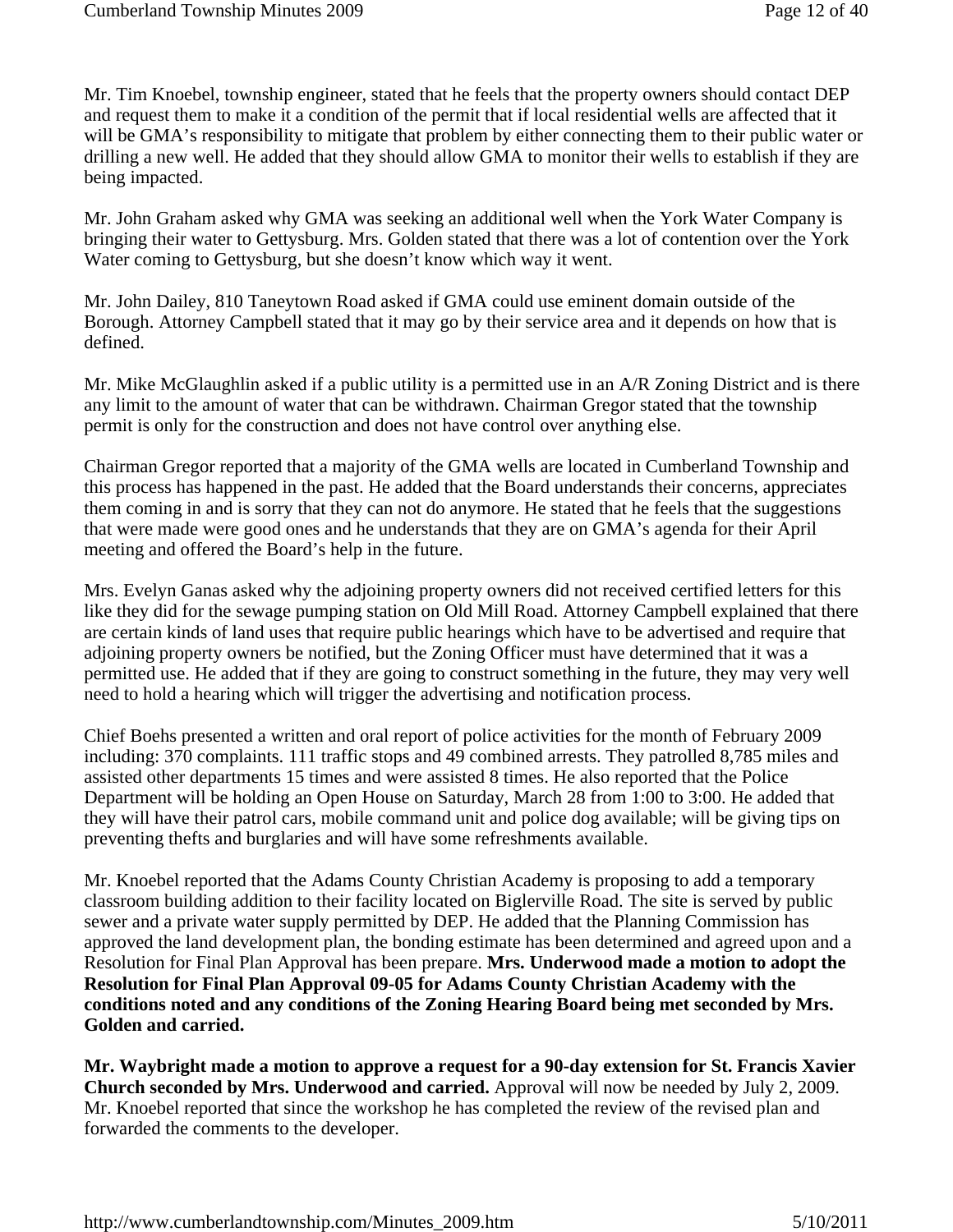**Mrs. Golden made a motion seconded by Mrs. Underwood and carried to approve a Special Event Permit for the YWCA Gettysburg and Adams County Spirit of Gettysburg 5K Run scheduled for July 11, 2009.** 

**Mrs. Underwood made a motion seconded by Mrs. Golden and carried to approve a 180-day extension for Pickett's Choice.** Approval is now needed by October 23, 2009.

The Zoning Officer and Assistant Secretary's reports were reviewed.

At 7:47 p.m., Chairman Gregor adjourned the meeting for an Executive Session to discuss a legal issue.

At 8:20 p.m., Chairman Gregor reconvened the meeting.

**Mr. Shealer made a motion seconded by Mr. Waybright and carried to use \$3,000.00 from Park and Rec money as a donation to Collaborating for Youth for materials for a half pipe.** 

**Being no further business, the meeting was adjourned at 8:26 p.m. by motion of Mr. Shealer, seconded by Mr. Waybright and carried.** 

#### **Minutes of the April 28, 2009 Meeting**

The regular meeting was called to order at 7:00 p.m. by Chairman Gregor. Present were all Supervisors; Flo Ford, Carol Merryman, Chief Boehs, Tim Knoebel, Tom Campbell, Matt Sentz, Ernie Shriver, Barry Stone, a fellow student and their professor from HACC, Bob Sharrah, Jay and JT Patel, Ken Kuntz and Erin James from the Evening Sun. The meeting was tape recorded.

**Mr. Waybright made a motion to approve the Minutes of the March 24, 2009 meeting seconded by Mrs. Golden and carried.**

#### **Mrs. Underwood made a motion to approve the bills list, in the amount of \$124,467.37, from the General Fund and \$3,000.00 from the Park and Rec Fund seconded by Mrs. Golden and carried.**

Chairman Gregor recognized Mr. Barry Stone, a member of the Township's Planning Commission. Mr. Stone stated that he, a fellow student and their professor from HACC were present to observe the meeting for their Legal Aspects of Code Enforcement Class. Chairman Gregor thanked them for coming.

Mr. Ernie Shriver, Freedom Township resident and landowner in the MX District in Cumberland Township, asked about the status of the Zoning Ordinance changes that are being considered for the MX District. He asked when the public can expect to see the final draft of the changes. Solicitor Campbell reported that he has been working with the Planner and the ordinance is in draft form and it will be up to the Supervisors if they want to move forward with the final draft. Mr. Shriver asked if the district will remain mixed-use and if the residential component will also remain. Solicitor Campbell stated that it will remain mixed-use and residential will remain but, there may be a change in the density of the residential. Mrs. Ford stated that things like the impervious coverage may change and the ordinance may be a little friendlier, if the Supervisors decide to move ahead with the changes.

Matt Sentz, Barlow Fire Department, thanked the Police Department for their help during the fire on Taneytown Road. He also reported that their new rescue vehicle is in Lancaster having the equipment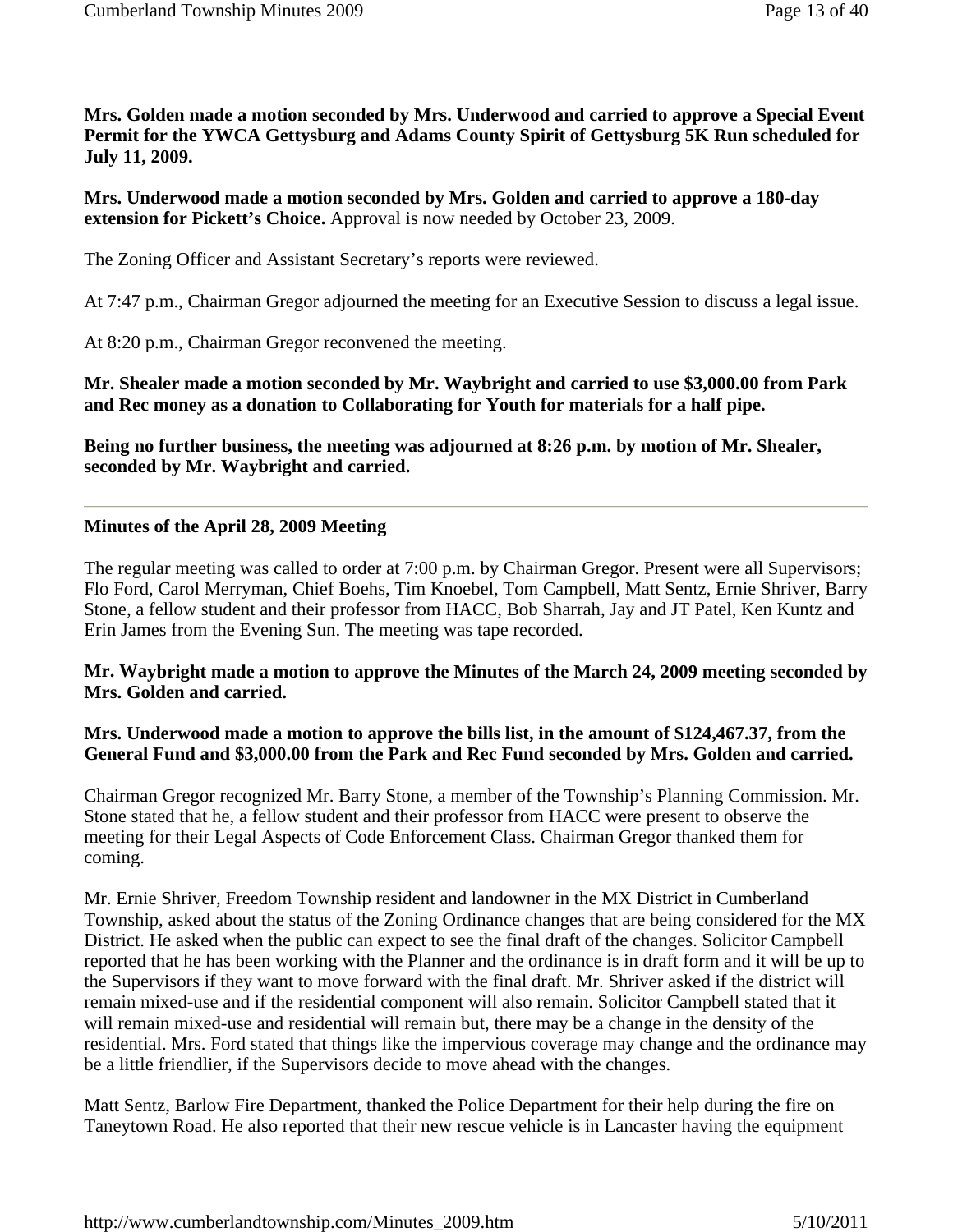mounted on it and the old rescue vehicle is being advertised for sale for \$70,000.00.

Mr. Bob Sharrah, on behalf of Jay and TJ Patel, requested that they be allowed to delete 15 arborvitaes from the landscaping plan for the Comfort Suites project on Baltimore Pike. Mr. Sharrah added that he had asked the Zoning Officer and gotten a call from Leah at KPI, the township's engineer, telling him to bring the request to the Board of Supervisors. Mr. Sharrah stated that it is his belief that the trees are not required when their zoning district, which is VMX, abuts an INS district. Mr. Knoebel stated that Mr. Sharrah should have received a call from the Zoning Officer notifying him that the trees are required to stay on the plan. Chairman Gregor stated that the Board was not even aware of this request and would need some time to respond to the request. Mrs. Golden stated that she would like something from the neighbor indicating that they would not have a problem with the trees being deleted before she made her decision.

Chief Boehs presented a written and oral report of police activities for the month of March 2009 including: 423 complaints, 105 traffic stops and 48 combined arrests. They patrolled 9,791 miles and assisted other departments 26 times and were assisted 8 times.

Chairman Gregor reported that there will be an Executive Session held at the end of the Reports Section on the agenda to discuss a personnel issue and there will be nothing to report at the end of the Executive Session. Chairman Gregor invited Mrs. Ford and Mr. Campbell to stay for the Executive Session

Mr. Knoebel reported that the Gettysburg Times Land Development Plan proposes a 40x96 addition to an existing commercial facility in the MX zoning district on Media Drive fronting Rt. 116. He added that there are no waivers requested, the bonding amount has been established and approved and a Resolution for Final Plan Approval has been prepared. **Mr. Waybright made a motion to adopt Resolution 09-06 Gettysburg Times Building Addition Final Land Development Plan with the conditions as stated in 2.a through 2.d seconded by Mrs. Underwood and carried.**

Chairman Gregor reported that the next item was a Sewage Planning Exemption for St. Francis Xavier Parish Life Center and a letter has been received from Cumberland Township Authority indicating that they have capacity in their plant for the additional 54 EDUs needed for the project. Mr. Knoebel added that the Supervisors are only approving the exemption to be forwarded to PADEP for their review and approval. **Mr. Shealer made a motion to approve the Sewage Planning Exemption for St. Francis Xavier Parish Life Center to be signed and forwarded to PADEP for their approval seconded by Mrs. Underwood and carried.**

Chairman Gregor reported that the Board has received a request from Allstar Events Complex for approval to hold a fireworks display on July 18, 2009 for the EVAPCO Company Picnic. He added that he would like the neighbors notified as has been done in the past. **Mrs. Underwood made a motion to approve the request from Allstar Events Complex to hold a fireworks display on July 18, 2009 seconded by Mrs. Golden and carried.**

Chairman Gregor reported that the next item on the agenda is a revised Memorandum of Understanding and Statement of Purpose from the Adams County Conservation District. Mrs. Ford reported that this is simply a housekeeping item required for cooperation between the agency and township. **Mr. Waybright made a motion to approve the revised Memorandum of Understanding with the Adams County Conservation District seconded by Mrs. Golden and carried.** 

Chairman Gregor reported that, regretfully, Don Kingston has submitted his resignation as Chairman of the Cumberland Township Authority effective March 31, 2009. **Mrs. Golden made a motion to accept, with regret, the resignation of Don Kingston from the Cumberland Township Authority seconded**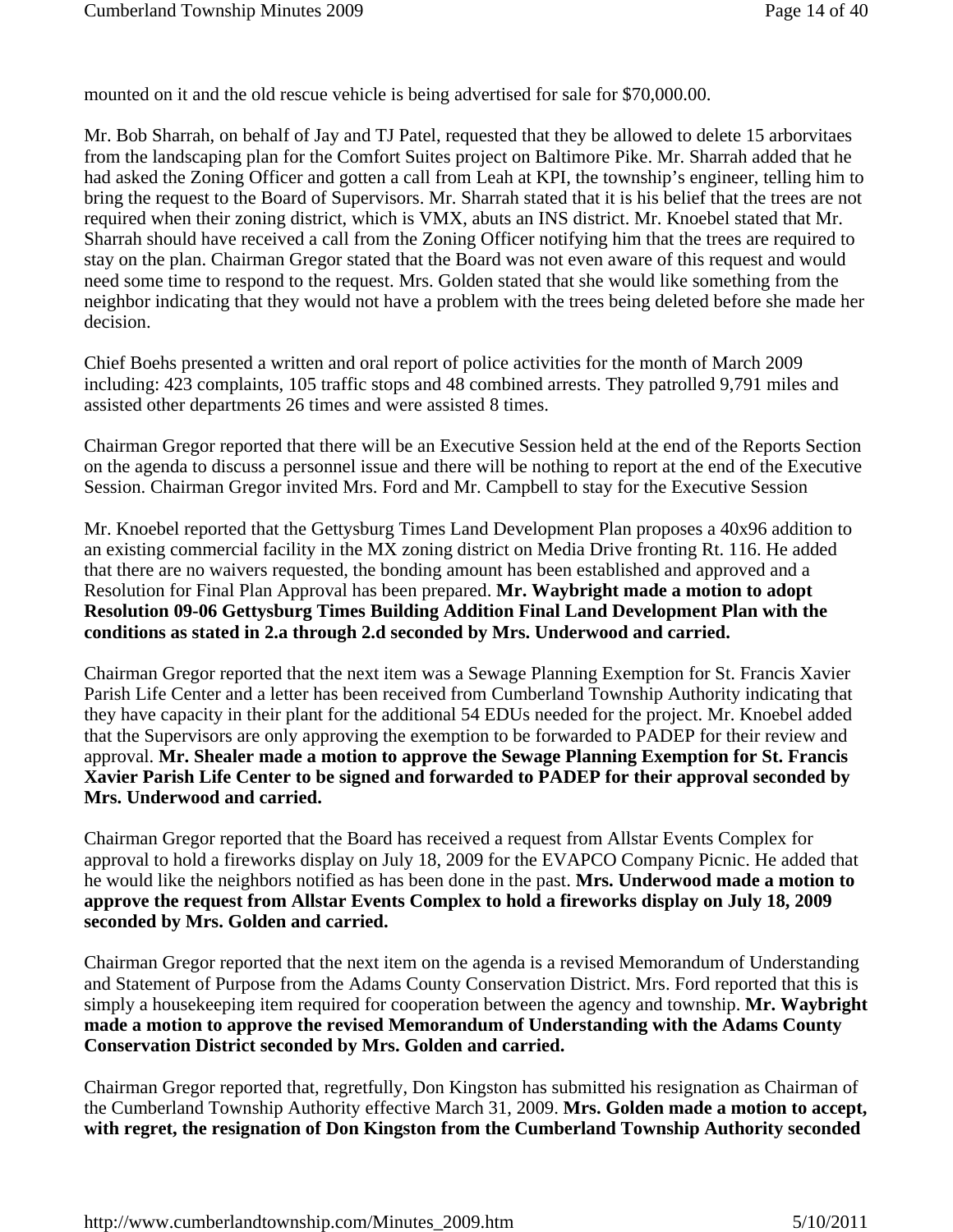# **by Mrs. Underwood and carried.**

**Mrs. Golden made a motion seconded by Mrs. Underwood and carried to appoint Randy Phiel to the Cumberland Township Authority filling the vacancy created by Don Kingston's resignation.**  Mr. Phiel will fill the unexpired term which expires 12/31/2013**.**

Mr. Ken Kuntz, Director of Emergency Management, presented Resolution 09-07 Implementing the National Incident Management System (NIMS). He stated that NIMS provides a consistent nationwide approach to federal, state, local and tribal governments to work together more effectively and efficiently to prevent, prepare for, respond to and recover from domestic incidents, regardless of cause, size or complexity and when adopted, requires all public safety agencies and emergency responders to do the same. He added that the Township must adopt NIMS to be eligible for reimbursement for costs expended during a declared emergency. He added that he has also provided the Foreword from the NIMS to be signed by the Chairman and a Promulgation which formally adopts the township's Emergency Operations Plan (EOP) which is a requirement of NIMS. **Mrs. Underwood made a motion to adopt Resolution 09-07 Implementing the National Incident Management System seconded by Mr. Shealer and carried. Mr. Shealer made a motion seconded by Mrs. Golden and carried to approve the Implementation Plan, as presented. Mrs. Underwood made a motion to approve the Promulgation for the Emergency Operation Plan seconded by Mr. Shealer and carried.** Mr. Kuntz stated that he will serve a copy of the documents to the Fire Departments including Gettysburg, Greenmount and Barlow. Mr. Waybright added that all Supervisors have received the required NIMS training.

**Mr. Shealer made a motion to approve a request from Sharrah Design Group, Inc. to extend the approval period for the Hull's Electric Service, Inc. Final Land Development Plan until July 31, 2009 seconded by Mrs. Golden and carried.**

#### **Mr. Waybright made a motion to approve a request from Sharrah Design Group, Inc. to extend the approval period for the Hagemeyer North America Final Land Development Plan until July 31, 2009 seconded by Mrs. Underwood and carried.**

Mrs. Ford reported that she attended a Trash Contract meeting and the areas have been broken out into sections or sub-areas and Cumberland has been placed in a sub-area with Straban and Mt. Joy Townships and Bonneauville and Abbottstown Boroughs. She added that we currently don't have large enough populations for mandatory recycling but, it is being discussed. Cumberland has the largest number of customers recycling at 20%. She added that everyone in the particular sub-area would have to agree to the mandatory recycling and she got a lukewarm feeling about it from the other municipalities in our sub-area. She reported that the township would be eligible for a recycling grant (approximately \$6,500.00) if recycling became mandatory. She asked the Supervisors to discuss this at their next workshop (she will not be present at that workshop) because she meets with our sub-area again before the second workshop of the month. Mrs. Golden stated that she would like to know what impact that would have on the residents. Mrs. Ford also reported that she had attended an ACTPO meeting and there is a shovel-ready project, paving Rt. 15 from Rt. 94 to Rt. 394, which has funding. She added that PennDOT has committed to placing the mile markers on Rt. 15 and tomorrow night is the Peer-to-Peer Study kick-off meeting.

Mrs. Underwood reported that the Adams County COG currently has 18 municipalities and school districts participating and the By-Laws are now in committee and should be ready for approval. The next meeting is May 28, 2009.

Mr. Waybright reported that he attended a Greenspace meeting and they approved some projects from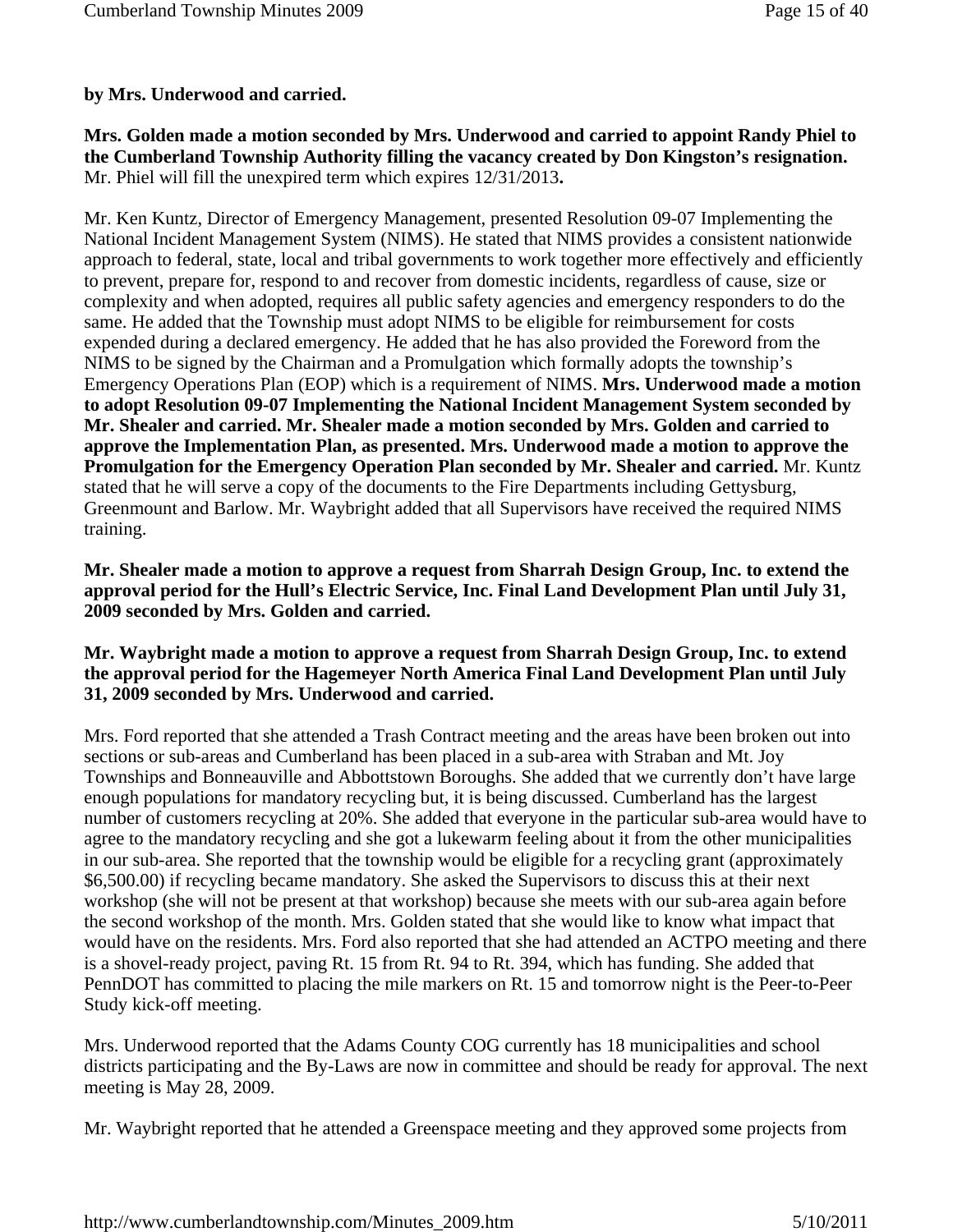last year and they requested that any unused money from the 2008/2009 year be transferred to the 2009/2010 year. He added that they are trying to get some more municipalities involved. Mr. Waybright also asked where we are on the walking trail project and Mrs. Ford stated that the project has been shelved.

Mr. Shealer reported that the new Maintenance Building is 99.9% complete except for the exterior work. He added that the heating system needs to be balanced and a final cleaning is needed. He also reported that the fiber-optic cabling will begin on Monday and once these things are completed they can start moving in.

The Zoning Officer and Assistant Secretary's reports were reviewed.

At 7:45 p.m., Chairman Gregor adjourned the meeting for an Executive Session to discuss a personnel issue.

At 8:20 p.m., Chairman Gregor reconvened the meeting.

**Mr. Shealer made a motion seconded by Mrs. Underwood and carried to remove Brian Baldwin from probationary status and place him on permanent full-time status with the Road Department.** 

**Being no further business the meeting was adjourned at 8:20 p.m. by motion of Mr. Shealer seconded by Mr. Waybright and carried.**

#### **Minutes of the May 26, 2009 Meeting**

The regular meeting was called to order at 7:00 p.m. by Chairman Gregor. Present were all Supervisors; Flo Ford, Carol Merryman, Chief Boehs, Leah Heine, Tom Campbell, Ernie Shriver, Mike Galassi, Peter Martin from C.S. Davidson and Scot Pitzer from the Gettysburg Times. The meeting was tape recorded.

**Mrs. Golden made a motion to approve the Minutes of the April 28, 2009 meeting seconded by Mrs. Underwood and carried.**

#### **Mr. Waybright made a motion to approve the bills list, in the amount of \$232,799.01, from the General Fund and \$7,525.44 from the State Fund seconded by Mrs. Underwood and carried**.

 Chief Boehs presented a written and oral report of police activities for the month of April 2009 including: 424 complaints, 56 traffic stops and 47 combined arrests. They patrolled 8,622 miles and assisted other departments 17 times and were assisted 7 times.

 Chairman Gregor reported that the first item of business is Resolution 09-07 appointing a voting delegate and an alternate to represent the township on the Adams County Tax Collection Committee. **Mrs. Underwood made a motion to adopt Resolution 09-07 appointing Florence Ford as the voting delegate and John Gregor as the alternate representing Cumberland Township on the Adams County Tax Collection Committee seconded by Mrs. Golden and carried.**

Mrs. Ford reported that Chesapeake Telephone has prepared a System Purchase Agreement for a new phone system for the Township Building including two additional phones for the new maintenance building. The existing telephones will be re-used. The total cost for the equipment is \$4,595.00 which was budgeted. Mrs. Ford added that this should fix our problem with the extremely long lag time while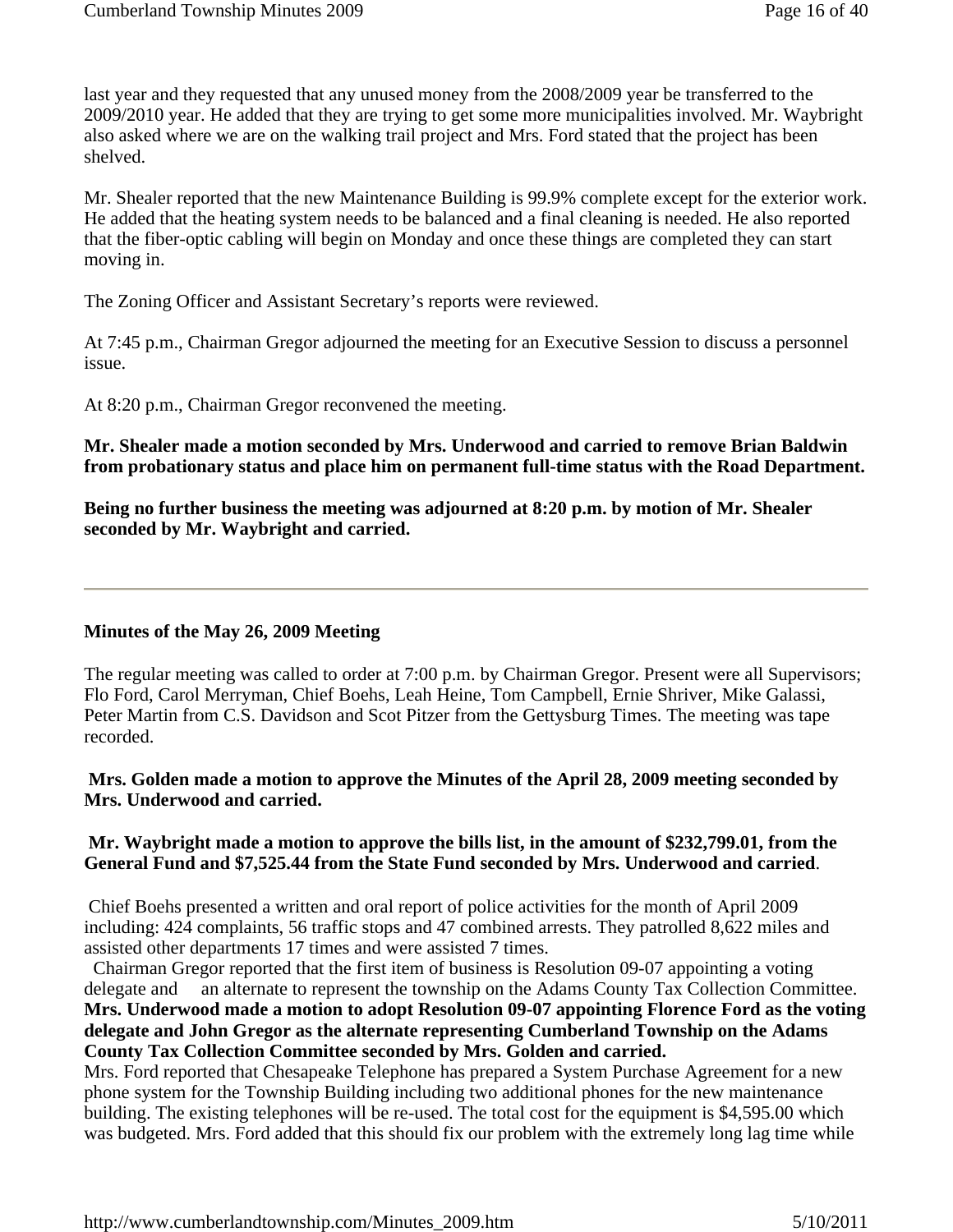waiting to be transferred to an extension and the problem with receiving voice mails a day or two after they are left. She also reported that we were maxed out on the number of phone stations that we had on the old phone system and the new system was necessary to add two phones in the new building. **Mr. Shealer made a motion to approve the agreement with Chesapeake Telephone to upgrade the phone system in the township building and to add two phones in the new maintenance building, in the amount of \$4,595.00, seconded by Mrs. Underwood and carried.**

Mrs. Ford reported that the township entered into the Peer-to-Peer Grant and were the sponsors of that grant and she now has an agreement between Sue Landes, the Consultant from DCNR, and the township that needs to be approved. She added that the agreement outlines the payment and reimbursement component of the grant. **Mr. Waybright made a motion to approve the Peer-to-Peer Technical Assistance Project Contract Agreement seconded by Mrs. Underwood and carried.**

Ms. Heine reported that the Harvest Investment Group Plan is a subdivision plan for the pump station only, to serve St. Francis Xavier Church that is proposed near the intersection of Table Rock and Boyd's School Roads. She added that no new information has been received on this plan since the Board discussed it at their workshop on Thursday. She reported that the Planning Commission has recommended approval of the plan and a Resolution for Final Subdivision Approval has been prepared. She added that all of the engineer's comments have been addressed. Mr. Campbell asked if all of the Zoning issues had been addressed. Ms. Heine reported that all Zoning issues with the subdivision plan have been addressed but, there may be issues with the land development plan. Mr. Peter Martin, representative for St. Francis Xavier, asked that the conditions be clarified. He read condition 2.A and asked if there were any outstanding issues. Mrs. Ford acknowledged that there are no outstanding issues with the subdivision plan and that condition 2.B has been satisfied and could be crossed out. **Mr. Shealer made a motion to accept Resolution 09-08 Final Subdivision Approval for the Revised** 

**Final Subdivision Plans for Harvest Investment Group, LLC with condition 2.A; and 2.B being removed from the Resolution seconded by Mrs. Golden and carried.**

 **Mrs. Golden made a motion seconded by Mrs. Underwood and carried to schedule a Public Hearing for the addition to the township's Agricultural Security Area I (ASA I) for June 23, 2009 at 6:45 p.m.**

 **Mr. Waybright made a motion to approve a request from Sharrah Design Group, Inc, on behalf of Grandview Station – Professional Office Condominium Development, to extend the timeframe for approval of their plan until September 1, 2009. The motion was seconded by Mrs. Golden and carried.**

 **Mrs. Underwood made a motion seconded by Mr. Waybright and carried to approve a request from Penn Terra Engineering, Inc., on behalf of The Crossings I, Phase I Final Plan, to extend the approval period for their plan for 120 days. Approval will now be needed by September 30, 2009. Mr. Waybright made a motion seconded by Mrs. Golden and carried to approve a request from Penn Terra Engineering, Inc., on behalf of The Crossings II, Preliminary Plan, to extend the approval period for their plan for 120 days. Approval will now be needed by September 28, 2009.** Mrs. Underwood reported that the next meeting of the Adams County COG will be held on Thursday at 8:30 a.m. at the Gettysburg Area School District Board Room and that the Board must appoint two voting members. **Mr. Shealer made a motion to appoint Mrs. Underwood and Mrs. Ford as the township's voting members on the Adams County COG seconded by Mrs. Golden and carried.** Mrs. Ford reported that she would like to cancel the Finance Committee meeting scheduled for next Wednesday because Mrs. Merryman will be on vacation. The committee members were in agreement. The Zoning Officer and Assistant Secretary's reports were reviewed.

 **Being no further business the meeting was adjourned at 7:17 p.m. by motion of Mr. Shealer seconded by Mrs. Underwood and carried.**

#### **Minutes of the June 23, 2009 Meeting**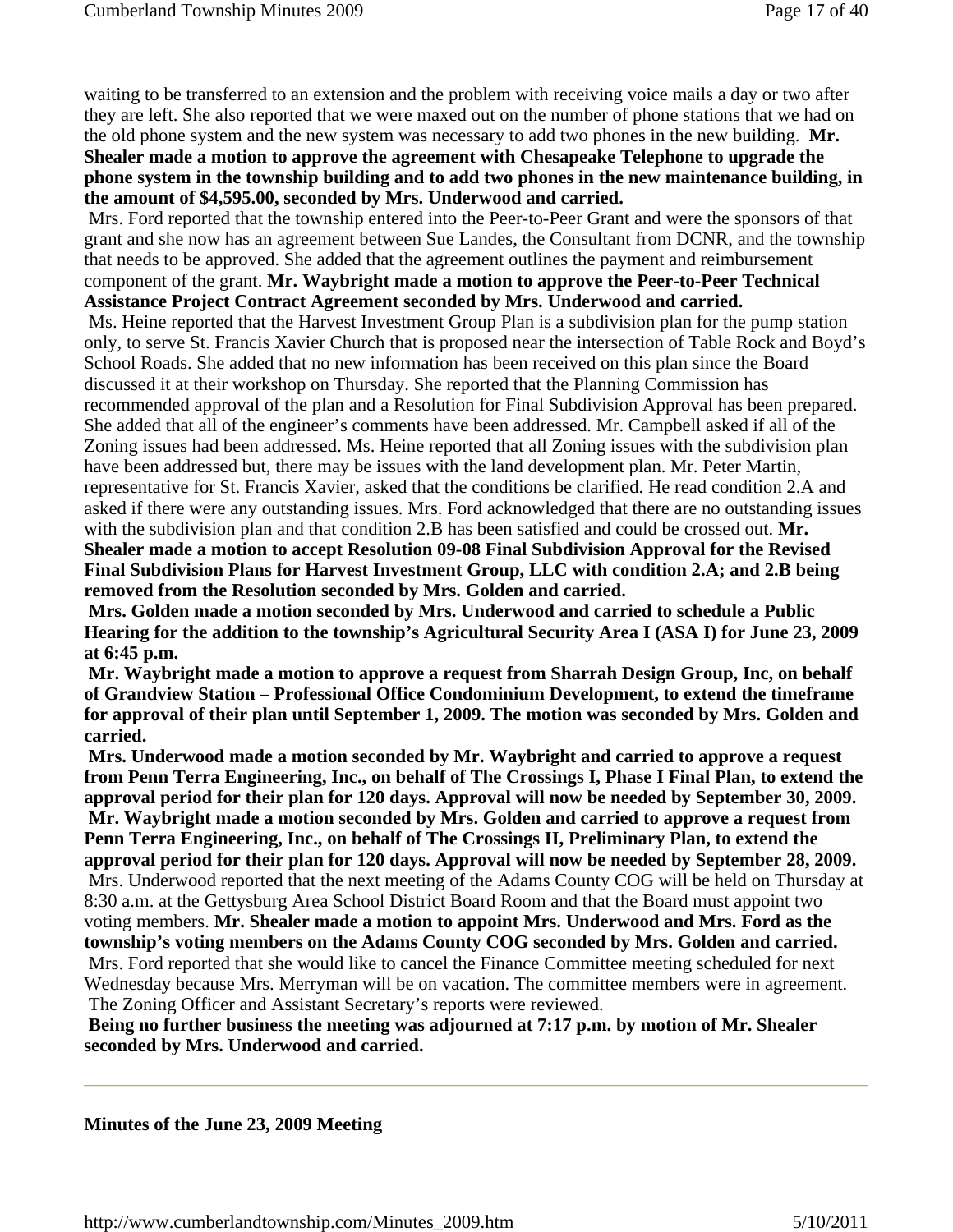At 6:45 p.m., Chairman Gregor called the Public Hearing for an addition to the township's Agricultural Security Area I (ASA I) to order. Present were all Supervisors; Solicitor Tom Campbell, Flo Ford, Carol Merryman and Jan Bucher, Court Reporter. Please see transcript for details of the hearing.

The regular meeting was called to order at 7:00 p.m. by Chairman Gregor. Present were all Supervisors; Flo Ford, Carol Merryman, Chief Boehs, Tim Knoebel, Solicitor Tom Campbell, Ernie Shriver, Matt Sentz, Holly and Elizabeth Martin; Officers Guise, Briggs, Ogle and Pennese and Erin James from the Evening Sun and Scot Pitzer from the Gettysburg Times. The meeting was tape recorded.

#### **Mrs. Underwood made a motion to approve the Minutes of the May 26, 2009 meeting seconded by Mrs. Golden and carried.**

#### **Mr. Waybright made a motion to approve the bills list, in the amount of \$127,911.60, from the General Fund, \$1,395.00 from the State Fund and \$88,215.57 from the Capital Reserve Fund (for new building expenses) seconded by Mrs. Underwood and carried**.

Chairman Gregor stated that it is a pleasure to recognize Elizabeth Martin. He stated that Elizabeth is a recent graduate of Delone High School and is planning to attend Harrisburg Area Community College (HACC). He added that Elizabeth has apprenticed with the Township's Police Department for the past year volunteering about 10 hours a week and has also helped the Administration staff when things were slow in the Police Department. He stated that the Supervisors are very happy that Elizabeth has done this and on behalf of the Board, and the residents, presented Elizabeth with a small token of their appreciation and a Certificate of Appreciation. He asked Chief Boehs to say a few words since Elizabeth spent the majority of her time with the Police Department. Chief Boehs stated that Elizabeth has helped the department substantially by entering incidents and information into the computer on a daily basis, helping the officers and giving them more hours to spend on the road. She helped prepare the Standard Operating Procedures and made crime prevention pamphlets for the recent Open House. Chief Boehs stated that Elizabeth has grown to be a trusted and valuable member of the Police Department. He added that some of the officers are present to show their appreciation and more of them would have liked to be present. He added that he has seen Elizabeth grow in the last year, into a confident, honest and dependable person that he would like to see become a full-time member of the Police Department. Chief Boehs also presented Elizabeth with a Certificate of Appreciation from the Police Department.

Mr. Ernie Shriver asked if there is any change in the status of work on the Mixed Use Zoning changes. Chairman Gregor stated that there is no change. Mr. Shriver also asked if there were any changes proposed to the VMX District and Mrs. Ford stated that she did not believe there were any proposed changes to the VMX District.

Mr. Matt Sentz reported that Barlow's new rescue truck is back in station, all equipment is mounted on the unit and they are working on the drivers' training on the new unit. He added that they hope to have the new unit in service by Bike Week.

Chief Boehs presented a written and oral report of police activities for the month of May 2009 including: 403 complaints, 87 traffic stops and 77 combined arrests. They patrolled 7,652 miles and assisted other departments 14 times and were assisted 10 times. Mrs. Golden stated that she noticed more noise complaints than usual on the Chief's report. Chief Boehs stated that they were neighbor/nuisance complaints. Mrs. Golden also stated that she noticed five animal calls and asked if these calls would normally be handled by the SPCA. Chief Boehs stated that they could have been animals struck on the road and that they do answer their own dog calls. Chief Boehs also reported that there has been a steady rise in calls for service and they should hit 5,000 calls by the end of the year. He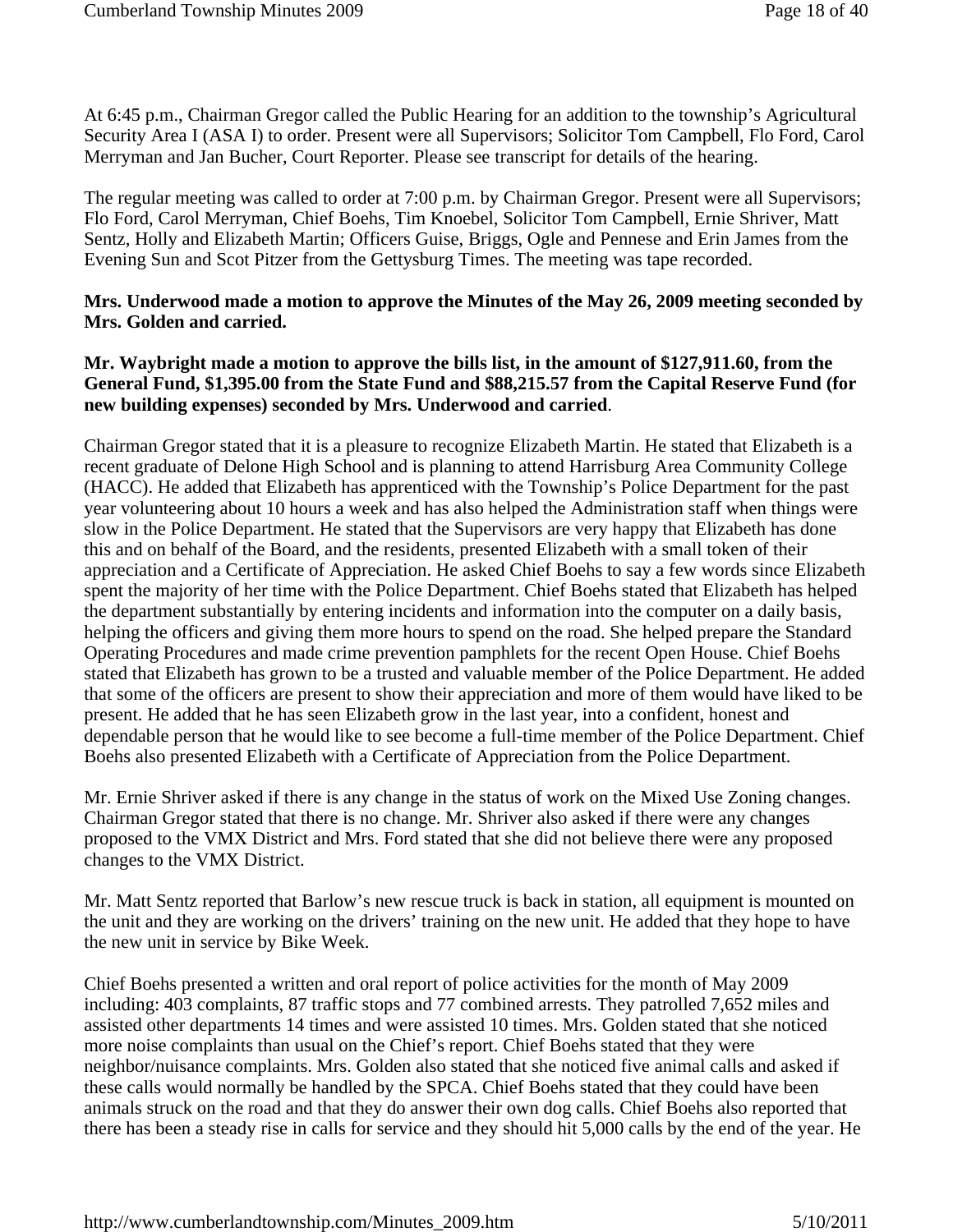also reported that violent/serious crimes are up roughly 40% since 2006. He added that the department has 39 felonies that they are currently working on and they average twenty hours per case.

There was no Old Business on the agenda.

 The first item under New Business is a Resolution authorizing the Township Manager to sign a Condition statement in conjunction with application #204808 for a State Highway Occupancy Permit (HOP) for Misty Ridge. Mrs. Ford explained that the State has recently made the Townships be the applicants for State HOPs just like they must do for traffic signals and they have also added a statement that lists all of the conditions that the developer must meet included in the HOP. By passing this resolution, the Board authorizes the Manager to sign this Condition statement. Mr. Campbell added that the signing of the statement would be contingent upon the developer entering into an agreement with the township indemnifying, holding the township harmless and making the developer financially responsible and a draft agreement has been prepared and is ready to go to the developer. Mr. Shealer asked who would be responsible for inspecting the work as it is being done and Mr. Campbell stated that both the Township and State would be responsible for inspecting the work. Mr. Campbell also stated that there is no guarantee that the developer will still be around twenty years from now to be held financially responsible for the work. Mrs. Ford stated that she will be going to Dan Moul about this after the representatives are finished with budget because this is not coming from our legislator, it is policy coming from a department. Mrs. Golden asked that a letter be drafted to all of our State representatives asking them to review this policy. Mrs. Ford suggested that this may be a good thing to be handled by the COG. **Mrs. Golden made a motion to adopt Resolution 09-09 authorizing the Township Manager to sign the Condition statement for HOP #204808 contingent upon the developer signing the agreement prepared by Solicitor Campbell seconded by Mrs. Underwood and carried.** 

**Mr. Shealer made a motion seconded by Mrs. Golden and carried to authorize a joint legal advertisement in the Gettysburg Times with at least 22 other municipalities to specify the Township's intent to adopt an ordinance establishing their membership in the Adams County Council of Governments.** The date of the intended adoption is August 25, 2009.

Mr. Campbell reported that he received a call from the attorney representing Herr Tavern and they are requesting the Township remove the enforcement of the Noise Ordinance from the PLCB as they did for The Pike Restaurant and that it be enforced by the Township's Police Department. He added that the attorney did understand that all costs will be the applicant's responsibility. Chief Boehs reported that things have been going okay with the enforcement at The Pike with the exception of some complaints from the neighbors. **Mr. Waybright made a motion to grant the request from Herr Tavern seconded by Mrs. Golden and carried.**

**Mr. Shealer made a motion seconded by Mrs. Underwood and carried to enter into a joint bidding process for a waste hauling contract.** Mrs. Ford explained that entering into this bidding process does not lock the Township into accepting any of the bids and that there are about seven bidders this year.

**Mr. Shealer made a motion to grant an extension to St. Francis Xavier for an additional 120 days for review and approval of their land development plan seconded by Mrs. Underwood and carried.**

**Mr. Waybright made a motion seconded by Mrs. Underwood and carried to grant an extension for approval of the Wayne D. and Susan C. Hill Preserve at Plum Run Revised Final Plan until October 1, 2009.**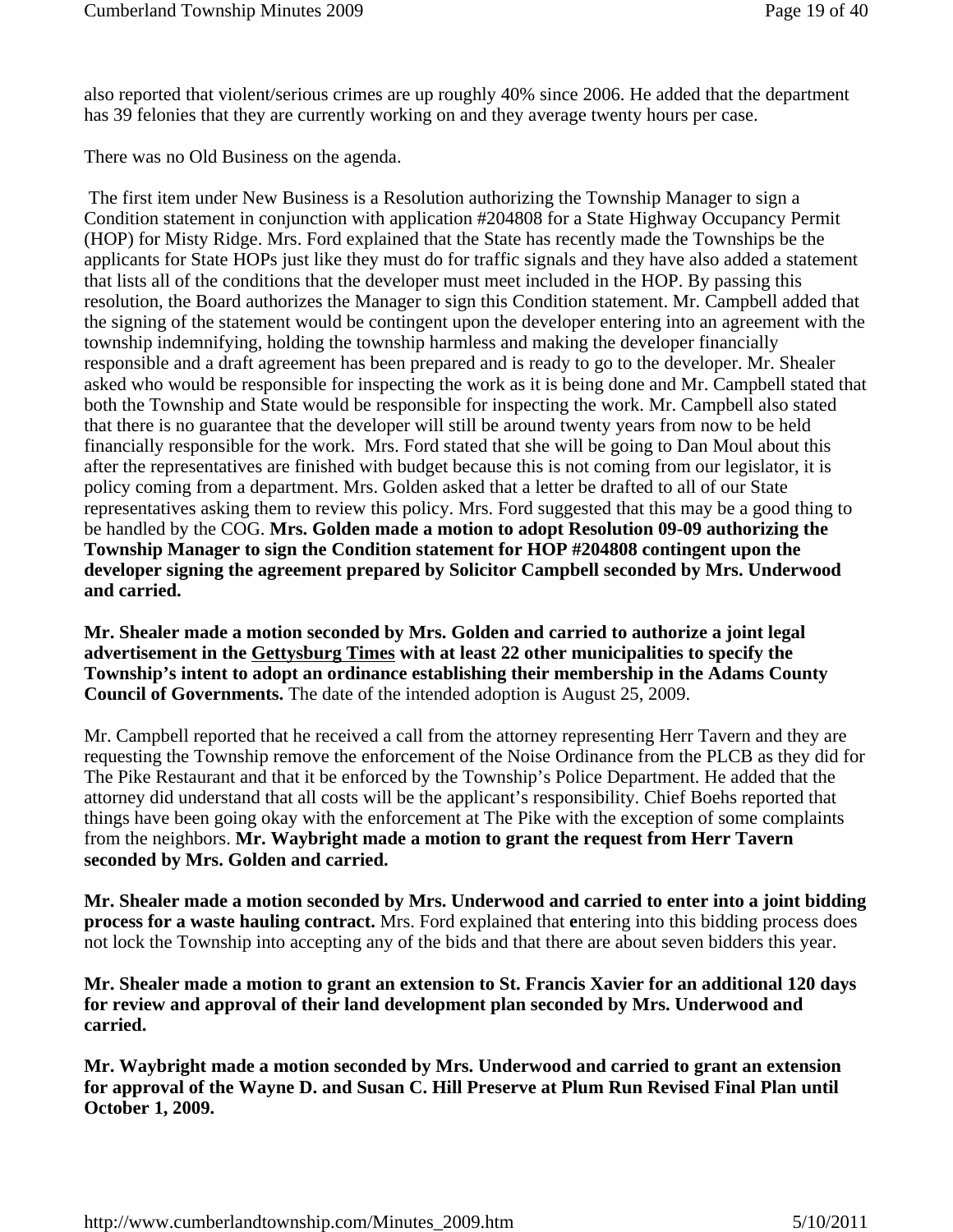**Mrs. Golden made a motion seconded by Mr. Waybright and carried to grant an extension for approval of the Wayne D. and Susan C. Hill Former Rudisill Property (2 lot subdivision) until October 1, 2009.**

**Mr. Waybright made a motion to adopt the Resolution adding the Green, Kepner and Viersma properties to the Township's Agricultural Security Area I (ASA I) seconded by Mrs. Underwood and carried.**

The Zoning Officer and Assistant Secretary's reports were reviewed.

At 7:45 p.m., Chairman Gregor adjourned the regular meeting for an Executive Session to discuss legal matters.

**Being no further business the meeting was adjourned at 8:15 p.m. by motion of Mr. Shealer seconded by Mrs. Underwood and carried.**

> \_\_\_\_\_\_\_\_\_\_\_\_\_\_\_\_\_\_\_\_\_\_\_\_\_\_\_\_\_ Carol A. Merryman, Asst. Secretary

#### **Minutes of the July 15, 2009 Special Meeting**

The special meeting was called to order at 9:00 a.m. by Chairman Gregor. Present were all Supervisors; Flo Ford and Carol Merryman. The meeting was tape recorded.

Chairman Gregor stated that the Finance Committee has been meeting and dealing with the Township's financial situation including the new building and other projects and after meeting with Dennis Hollinger, a Commercial Loan Officer at ACNB, decided that it was time to meet with the entire Board of Supervisors in an effort to give the whole Board an understanding that despite the fact that the budget was frozen, things are not getting better in terms of our revenues. He added that Mrs. Ford was tasked with contacting someone to help the township with strategic planning and that meeting has been scheduled for next Monday, July 20, 2009 at 2:30 p.m. with Dr. Kerry Moyer and the Finance Committee will come back to the Board if they feel that it is worthy of continuing with Dr. Moyer. He also reported that Mrs. Ford contacted Dave Unkovich, Bond Counsel for our previous loan, and he asked her to explain the information that she received from Mr. Unkovich.

Chairman Gregor also stated that the plan to build a new maintenance building started back in 2006 at the cost of \$1.2 million dollars and as the building progressed the Board decided to get a \$1 million dollar loan and to pay the \$200,000.00 from the General Operating Fund. The loan was initiated in 2007 and unfortunately the economic conditions of the Country and State turned and the revenue sources did not materialize as expected and the \$200,000.00 could not be paid from the General Fund. He added that when he came on the Board about thirteen years ago, the Capital Reserve Fund was about \$1.25 million dollars and now it is \$300,000.00 and we have been nibbling away at the reserves over the years. He stated that taxes have been raised twice but, the township has never had a "plan" and we need a plan for how we are going to progress with projects like buildings, cars, roads etc.

Mrs. Ford stated that she had contacted Dennis Hollinger of ACNB to see if the township could pay back its General Fund for the money that had been spent from there on building expenditures and he stated that the township could secure another loan and that there are state and federal requirements that have to be met. She reported that Tom Campbell had contacted DCED and they were okay with the township getting another loan because we are not near our debt cap. Mr. Hollinger also requested that the township get an opinion letter because IRS laws have changed since the township got the original loan and this is not something that Tom Campbell would be aware of. Mrs. Ford reported that she then talked to Dave Unkovich, Bond Counsel, and he told her that if your expenses exceed your original loan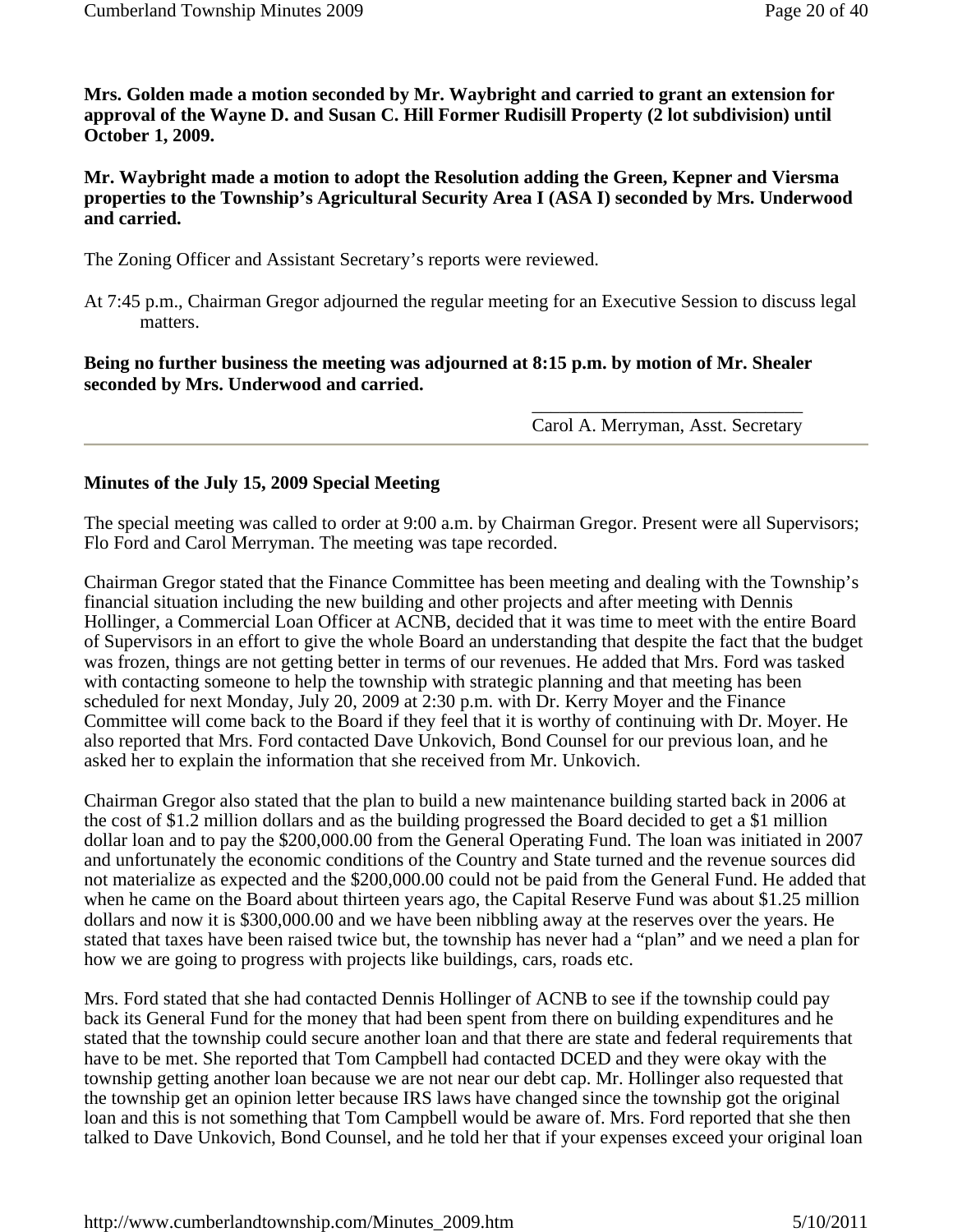you have a sixty-day window to recapture monies that were spent from the General Fund and luckily we had several large payments that were made in May and June. He also explained that we could recoup "soft costs" which included engineering, project management and design bills back to the beginning of the project and these costs do total around \$500,000.00. She added that the Board has a resolution before them that must be adopted at a public meeting but, this resolution does not lock the Board into doing anything, it just allows the Board to go back sixty days and recapture the expenditures on the building that exceeded the original loan amount of \$1 million without paying a tax penalty. She added that Tom Campbell is aware of this resolution and was thankful that Mrs. Ford spoke to Bond Counsel regarding the situation. Mr. Gregor added that it is typical for banks to handle the smaller loans rather than doing a bond issue and Bond Counsel agreed. Mrs. Ford also stated that she knows that the Board has future projects that will need to be financed and these small loans can be rolled into a larger bond issue in the future. Mrs. Ford simplified this by saying that if the money spent over the \$1 million is taken from the General (operating) Fund then there is no money left to operate. If the money is taken from the Capital Reserve Fund then there is no reserve left and we know that this year our revenues are down and our expenses are up. Mrs. Ford asked the Board to think about this just like they would their home expenses. A certain portion of their income has to be set aside to pay their debt and the balance can be spent on other things like a vacation and if the money is not there, you don't take that vacation. The only difference is that the township has to set aside money to pay back debt and the rest of the money goes to operate, and we have to operate. She asked the Board to think about it in this way, as separate entities, as we go into budget preparation and acknowledged that this Board has never had to deal with debt in the past.

Mrs. Golden asked how the County's reassessment will affect the township. Mrs. Ford stated that the township can not take in more money from the reassessment so the millage will be lowered and can not be raised for two years so the Board will actually have to be budgeting for two years on the revenue side. Mrs. Ford also presented a chart showing the impact of a 1 mil tax increase to property owners. On a home assessed at \$50,000.00 a 1 mil increase equals \$50.00 and on a home assessed at \$250,000.00 a 1 mil increase equals \$250.00. The chart also showed the payments on the township's current debt.

**Mrs. Underwood made a motion to adopt the Resolution 09-10; Whereas, the Township needs additional financing to complete a capital project consisting of the construction of a new maintenance building for the Township's Highway Department, and the Township intends to issue an additional note or bond to provide such financing in the maximum amount of \$500,000.00 seconded by Mr. Shealer and carried.**

Chairman Gregor mentioned that the Board has a workshop next Thursday and there will be more information on the loan process at that time. Mrs. Underwood and Mrs. Golden stated that they would not be available for the next workshop on Thursday, July 23 so it was canceled and rescheduled for Friday, July 24 at 8:30 a.m. and this will be advertised.

 At 9:45 a.m., Chairman Gregor adjourned the regular meeting for an Executive Session to discuss a personnel matter.

 **Being no further business the meeting was adjourned at 10:15 a.m. by motion of Mr. Shealer seconded Mrs. Underwood and carried.**

> \_\_\_\_\_\_\_\_\_\_\_\_\_\_\_\_\_\_\_\_\_\_\_\_\_\_\_\_\_ Carol A. Merryman, Asst. Secretary

#### **Minutes of the July 28, 2009 Meeting**

The regular meeting was called to order at 7:00 p.m. by Chairman Gregor. Present were all Supervisors;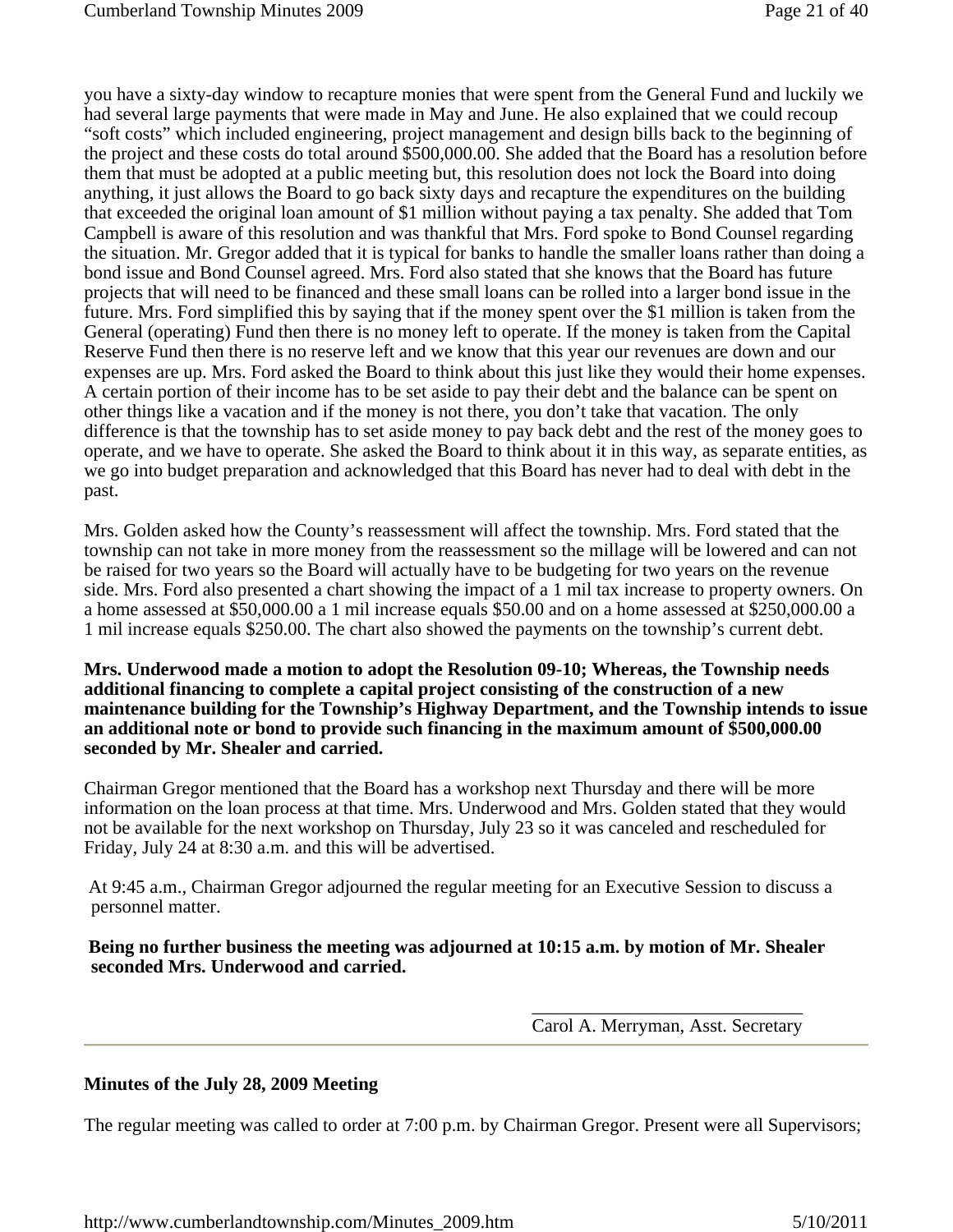Carol Merryman, Chief Boehs, Tim Knoebel, Solicitor Tom Campbell, Tina Danos, Bob Sharrah, Matt Sentz, Elizabeth Magner; Mike Galassi, Cheryl Hankey, Bernie Yannetti, Dennis Ryder, Ruth Hallman and Erin James from the Evening Sun. The meeting was tape recorded.

### **Mrs. Golden made a motion to approve the Minutes of the June 23, 2009 meeting seconded by Mrs. Underwood and carried.**

**Mrs. Underwood made a motion to approve the Minutes of the July 15, 2009 special meeting seconded by Mrs. Golden and carried.**

### **Mr. Waybright made a motion to approve the bills list, in the amount of \$89,737.99 from the General Fund and \$6,236.95 from the Park and Rec Fund seconded by Mrs. Golden and carried**.

Mr. Speros Marinos requested that the Township relinquish the enforcement of the Noise Ordinance at The Pike Restaurant from the Police Department back to the PLCB and also asked that the Township have more control over their external functions. He reported that they had bands in their parking lot during Bike Week using up valuable parking spaces and previous owners limited everything to inside the building and he would like to see everything moved back inside. He also thanked Chief Boehs for the police coverage. Mrs. Golden asked if Mr. Marinos got a timely response from the PLCB and if he could call them at any time of the day or night. Mr. Marinos reported that he got both from them and added that they were undercover and could show up at any time to do unannounced inspections which works more effectively. He also reported that the external lights at the new Comfort Suites were extremely bright and he would speak to the Code Enforcement Officer regarding this matter.

Mr. Matt Sentz reported that the new rescue vehicle is now in service and he will work with the Manager to get the vehicle out here for the Supervisors to see. He also reported that as of June 30, 2009 they have had 64 calls with an average of nine people per call and an average 4.4 minute response time. He added that they have run 20 calls in Cumberland and 25 calls in Mt. Joy and had 1,075 hours of volunteer time.

Mr. Bernie Yannetti expressed his appreciation to the Police Department for their services during Bike Week. He added that everything went very smoothly and their presence there takes care of that. He also stated that the Township will be receiving somewhere in the neighborhood of \$11,000.00 (our half) in amusement tax from the event.

Ms. Elizabeth Magner asked about the amount of the Township's tax increase last year. Chairman Gregor stated that the increase was not from the Township last year and she should check with Adams County or Gettysburg Area School District.

Chief Boehs presented a written and oral report of police activities for the month of June 2009 including: 420 complaints, 40 traffic stops and 35 combined arrests. They patrolled 11,654 miles and assisted other departments 21 times and were assisted 7 times.

There was no Old Business on the agenda.

Mr. Knoebel reported that the **James Heeschen Final Plan** is a minor plan consisting of lot additions to adjoining parcels of Ruth Hallman and Dennis Ryder. The properties front on Lakeview Drive and Old Mill Road and are zoned Residential. He added that all of his comments have been addressed, the Planning Commission has recommended approval and a Resolution has been prepared. **Mrs. Underwood made a motion to adopt Resolution 09-10 Final Subdivision Plan – Lot Addition for James M. Heeschen seconded by Mr. Shealer and carried.**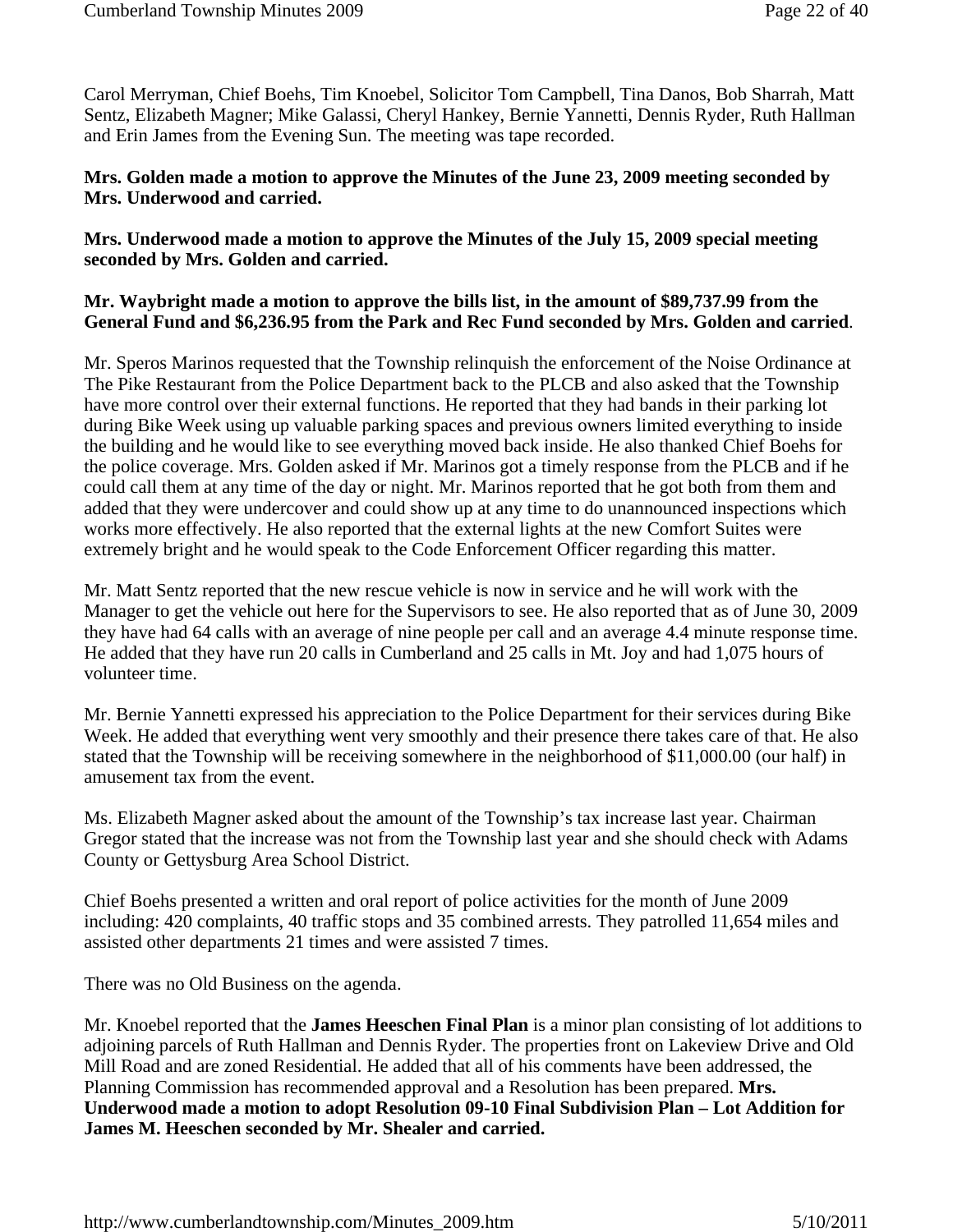Mr. Knoebel also reported that the next item is a Land Development Plan for **Hagemeyer North America** and the associated Sewage Planning Exemption. He reported that this project is on Biglerville Road next to Samuels Dental Arts and consists of an existing building that will be razed and two new buildings will be constructed for a contractor/electrical sales business. He added that many of the comments have been addressed and what they are waiting for is mainly outside agency approvals. He added that there are three waiver requests, all from the SALDO and the bonding estimate has been received but, there is no letter recommending a final amount yet because they are not sure of the status of the bonding from PennDOT. Mr. Knoebel explained the three waiver requests and noted that most of the surrounding property slopes into this property so they did not have any issues with the requests except to ask that they get a release from the adjoining property owner where the property slopes onto the adjoining property. Lastly, Mr. Knoebel suggested that the Sewage Planning Module can be approved and forwarded to PaDEP. **Mr. Waybright made a motion to approve the Sewage Planning Module for Hagemeyer North America seconded by Mrs. Underwood and carried. Mrs. Golden made a motion seconded by Mr. Waybright and carried to grant waiver 3.a. to 507.2.A.2.a to allow grading greater than 10% within 20 feet of a property line contingent upon receiving a release from the adjoining property owner (which has been received.) Mrs. Underwood made a motion to grant waiver 3.b. from 507.2.G.2.b. to allow the toe of the detention facility slope to be within 15 feet of an adjacent property line and to be 40 feet of the down slope adjacent property line contingent upon receiving a release from the adjoining property owner seconded by Mrs. Golden and carried. Mrs. Golden made a motion to grant waiver 3.c. to 405.3.C. for relief from compliance with the 150 foot clear sight triangle requirement contingent upon the installation and maintenance of a Stop sign and the clear sight triangle distance of 150 feet should be measured from 10 ft. back from the existing highway cartway seconded by Mr. Shealer and carried. Mrs. Golden made a motion to approve Resolution 09-11 Final Subdivision Approval for the Preliminary/Final Land Development Plan for Hagemeyer North America with the conditions as listed and the bonding meeting the engineer's requirement seconded by Mr. Waybright and carried.**

Mr. Knoebel reported that a request has been received from the Gettysburg National Battlefield Museum and Visitor's Center for a total release of their bonding, in the amount of \$789,541.50. He added that he has prepared a letter dated July 28, 2009 which outlines a recommendation to retain \$56,000.00 for the following: \$25,000.00 for site work and soil erosion and sedimentation control; \$25,000.00 for sanitary sewer improvements and \$6,000.00 for stormwater facility improvements. **Mr. Waybright made a motion to grant the bond reduction request from the Gettysburg National Battlefield Museum and Visitor's Center in the amount of \$733,541.50, retaining \$56,000.00, seconded by Mrs. Underwood and carried.** 

Chairman Gregor asked that we move down to Item H and offered Matt Sentz, representative from Barlow VFD, the 1995 and 2002 Crown Victorias (as is) that are no longer being used by the Police Department. Mr. Sentz will take this offer back to the department and give the Township an answer. Mr. Campbell mentioned that we may need to do this by Resolution.

Chairman Gregor reported that the Finance Committee met with Dr. Kerry Moyer, the principal from the Civic Research Alliance, a small company located in Mechanicsburg, PA which does strategic and financial planning for states, school districts, townships, etc. He added that the Finance Committee is recommending to the Board that they look very seriously at this and hire this company to help the Township deal with a strategic plan over the next five to ten years including the financial planning of that strategic plan. He reported that Dr. Moyer could start working with us in early September and it would take two to three months to complete the study and he is willing to allow us to budget the cost of the study in the 2010 budget. Chairman Gregor reported that this study will be similar to the Police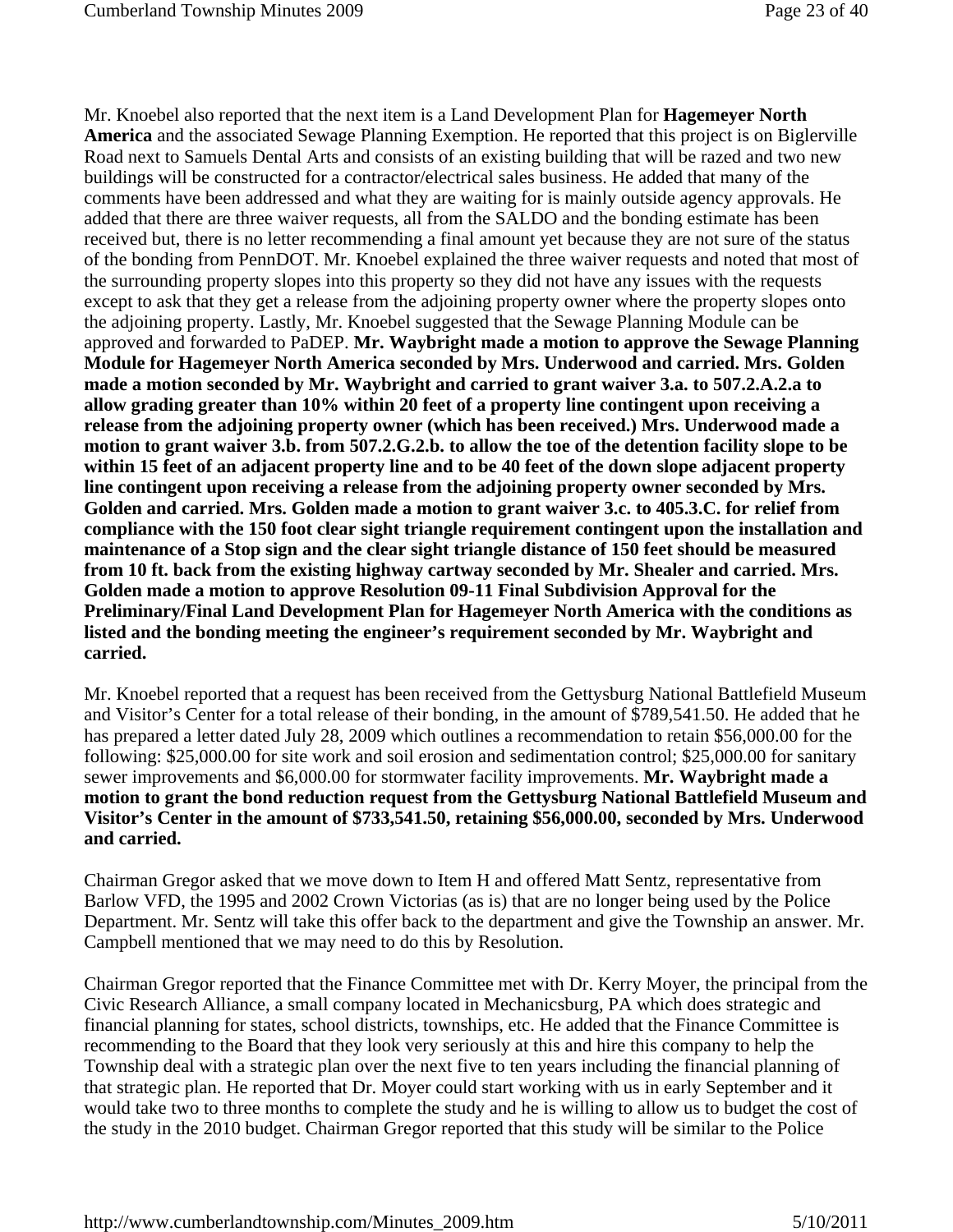Study that the Township did. **Mrs. Underwood made a motion to move forward with the Civic Research Alliance to have a Strategic Plan in place seconded by Mr. Shealer. Mr. Shealer stated that this is something that the Board has talked about for a fairly long period of time and he is happy to see it come to fruition for the Township's future. The motion carried.** Mr. Gregor stated that he or Mrs. Ford will be in contact with Dr. Moyer to get the process started.

**Mrs. Golden made a motion to approve a request from Sharrah Design Group, Inc. to extend the review period for Cumberland Village, Phase II Preliminary Plan until March 1, 2010 seconded by Mr. Waybright and carried.** 

#### **Mr. Waybright made a motion to approve a request from Sharrah Design Group, Inc. to extend the review period for Cannon Ridge, Phase III Final Plan until March 1, 2010 seconded by Mrs. Golden and carried.**

Chairman Gregor reported that the Township has received a request to withdraw the **Hull's Electric Service, Inc**. **Plan** and no action was needed by the Board.

Chairman Gregor reported that the Finance Committee has been working on an additional loan for the Maintenance Building. He recapped that back in 2007, the Township got a \$1 million loan and the bids for the building came in at \$1.2 million and the \$200,000.00 was going to be paid from the operating monies but, the Township's revenues have not been what were expected due to the economic downturn so an additional loan is needed. On advice from the Township's Bond Counsel Dave Unkovich, to meet the IRS tax rules, the Township adopted a resolution at their special meeting on July 15, 2009 to recapture the expenses on the building from the last sixty days and piggyback off of the existing loan and we can do a second resolution in the near future to capture the remaining funds needed to finish the project and possibly repair or replace the roof on the Township Building that is currently leaking. Chairman Gregor stated that the Finance Committee is looking for approval from the Board to move ahead and determine the amount of the additional money that will be needed and to work with the Bond Counsel and Adams County National Bank to move forward with the additional loan. He added that the Finance Committee will report back to the Board at the next workshop on August 6, 2009 and if all works well (once the amount is determined) there is a timeline to be followed and the Township will not be able to get the money on a drawdown loan before October 1, 2009. Mr. Campbell stated that nothing official is being done with the loan until the ordinance is adopted at a public meeting and the point of having Bond Counsel is to work with the bank to come up with the terms of the loan. **Mr. Shealer made a motion to allow the Finance Committee to work with Bond Counsel to proceed with the loan to the point where it must come back to the Board for formal action seconded by Mrs. Underwood and carried.**

Chairman Gregor reported that the Board has to schedule a Conditional Use Hearing for the Shenandoah Personal Communication Company who is seeking approval to install a cellular antenna on an existing silo at a private property on Herr's Ridge Road and he suggested that this be done just prior to the next regular meeting. **Mrs. Golden made a motion to schedule a Conditional Use Hearing for the Shenandoah Personal Communications to be located at 1135 Herr's Ridge Road on the property of Mr. and Mrs. Carl Woerner for August 25, 2009 at 6:30 p.m. seconded by Mr. Waybright and carried.**

Chairman Gregor reported that there have been two vacancies on the Township's Planning Commission for some time and they have interviewed two candidates that will be assets. He added that there are two terms that need to be filled ending on 12/31/2011 and 12/31/2012. **Mr. Waybright made a motion to appoint Dennis Hickethier to the term ending 12/31/2011 and Carl Schmick to the term ending 12/31/2012 seconded by Mr. Shealer and carried.**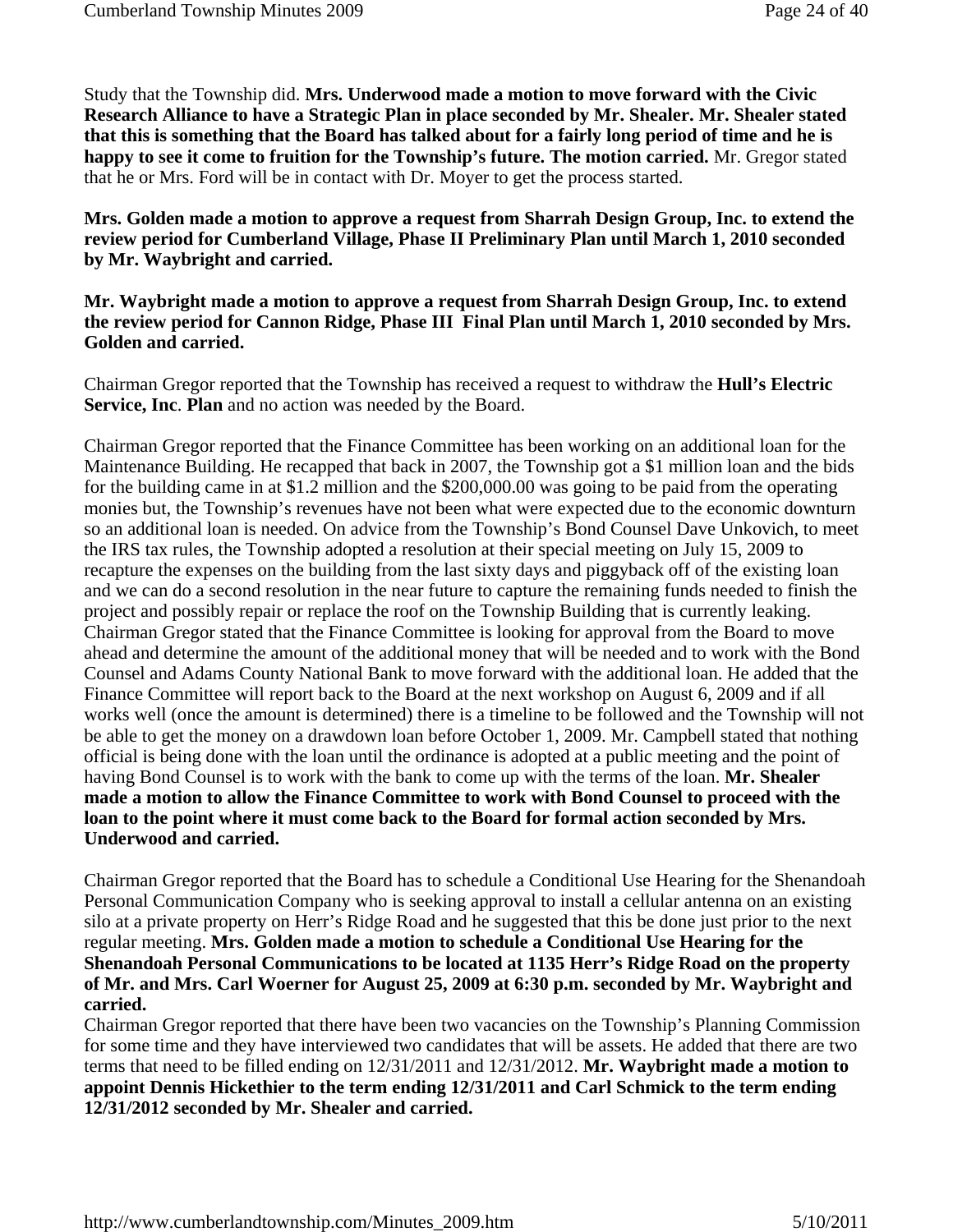The Zoning Officer and Assistant Secretary's reports were reviewed.

#### **Being no further business the meeting was adjourned at 8:02 p.m. by motion of Mrs. Golden seconded by Mr. Waybright and carried.**

\_\_\_\_\_\_\_\_\_\_\_\_\_\_\_\_\_\_\_\_\_\_\_\_\_\_\_\_\_ Carol A. Merryman, Asst. Secretary

#### **Minutes of the August 25, 2009 Meeting**

At 6:30 p.m., Chairman Gregor called a Conditional Use Hearing for Shenandoah Personal Communications Company (Shentel) for an application to construct telecommunication antennas and a related facility within a silo located at 1155 Herr's Ridge Road, Gettysburg, PA 17325. Please see the transcript for the hearing in its entirety.

The regular meeting was called to order at 7:10 p.m. (10 minutes late due to the hearing) by Chairman Gregor. Present were all Supervisors; Carol Merryman, Chief Boehs, Tim Knoebel, Solicitor Tom Campbell, Bill Naugle, Speros Marinos, Jay Patel, Don Kingston, Jeff Stough – J. A. Myers, Ben Craddock, Bernie Yannetti and Mr. and Mrs. Biggar. The meeting was tape recorded.

Chairman Gregor reported that the first item was Ordinance 2009-129 relating to the Adams County COG and he asked Mrs. Underwood to speak to this. Mrs. Underwood stated that the township was part of a joint advertisement for the intent to adopt and the legal ad did appear in the newspaper and we are within our time limits and the ordinance is ready for adoption if the Board is so inclined. **Mr. Shealer made a motion to adopt Ordinance 2009-129 as follows seconded by Mrs. Golden and carried:**

## **AN ORDINANCE OF CUMBERLAND TOWNSHIP, ADAMS COUNTY, PENNSYLVANIA, AUTHORIZING MEMBERSHIP IN THE ADAMS COUNTY COUNCIL OF GOVERNMENTS, APROVING THE "ADAMS COUNTY COUNCIL OF GOVERNMENTS PROPOSED BYLAWS AND AGREEMENT" AND FOR THE AGREEMENT FOR THE COUNCIL, AUTHORIZING THE RATIFICATION OF THE BYLAWS, AND PROVIDING FOR THE APPOINTMENT OF DELEGATES BY RESOLUTION.**

**Mrs. Golden made a motion to approve the Minutes of the July 28, 2009 meeting seconded by Mr. Waybright and carried.**

**Mrs. Underwood made a motion to approve the bills list, in the amount of \$111,674.07 from the General Fund, \$2,794.26 from the Park and Rec Fund and \$7,525.44 from the State Fund seconded by Mr. Waybright and carried**.

Chairman Gregor recognized Mr. Don Kingston for his service on several township boards and most recently on the Cumberland Township Authority and he presented him with a Certificate of Appreciation on behalf of the Board of Supervisors and the township's residents.

Mr. Speros Marinos expressed his concern about the parking at The Pike Restaurant. He cited some accidents that had recently occurred including the fatality of a pedestrian in the Borough. He reported that The Pike will be holding a dance party and bull ride on August 29<sup>th</sup> from 9:00 p.m. until 2:00 a.m. and their parking is very constricted. He reported that they will have people parking up and down the highway and also parking in the Borough and walking down the highway and he feels that this will create a very dangerous situation. He added that he will not call the Cumberland Township Police Department with noise complaints because he does not feel that this is an effective use of the Police Department and he hopes that their enforcement of the noise ordinance will change on September  $3<sup>rd</sup>$ .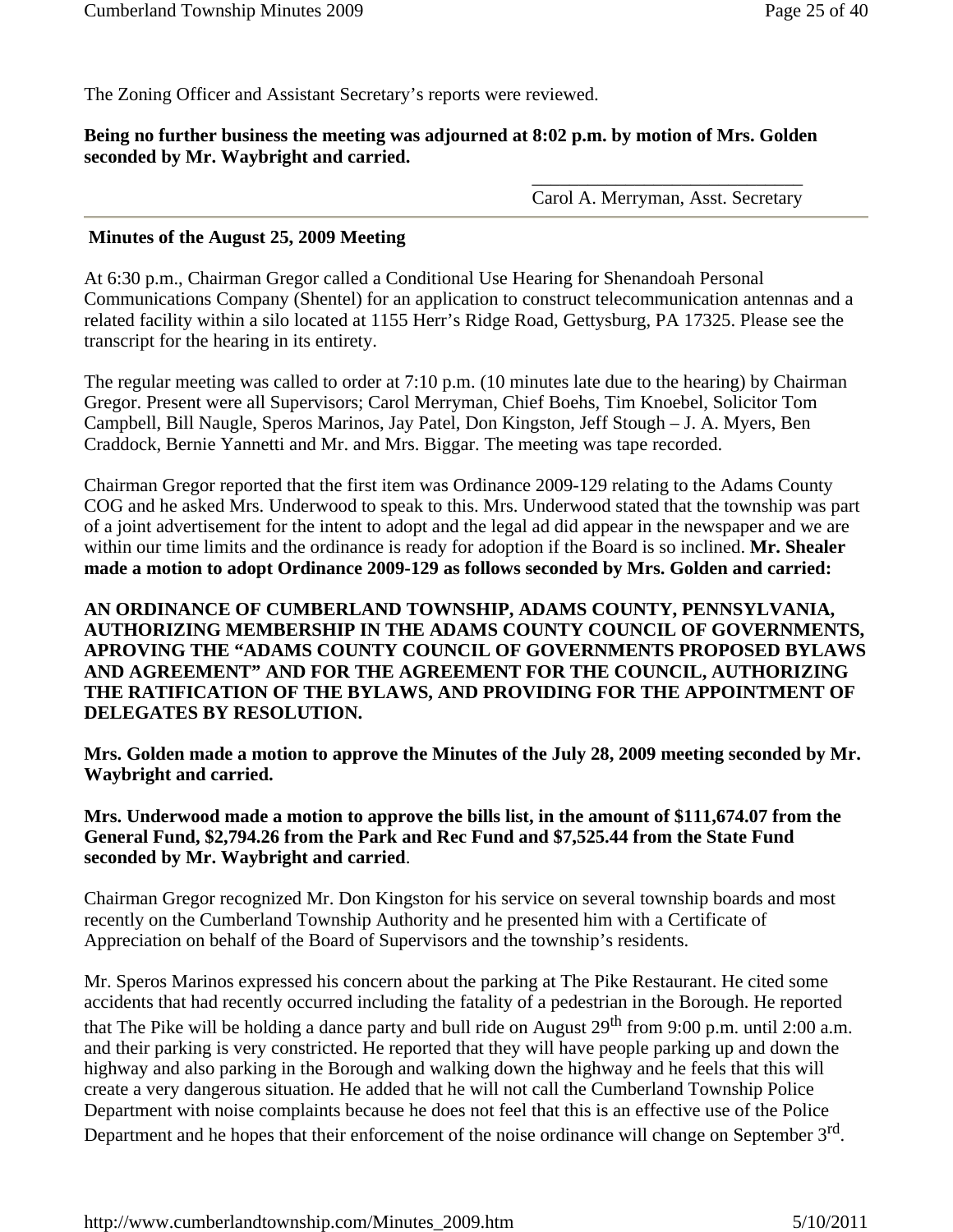Lastly, he reported that he noticed a funeral occurring at the cemetery while there was loud noise coming from The Pike as well as loud motorcycles going by and felt that it was a very sad situation that this family could not bury their loved one in some peace and quiet. He stated that he will be back next month.

Mr. Jay Patel presented some pictures of what he considered unsafe conditions on the inside and unsightly conditions (weeds and brush which attracts snakes) on the outside of The Pike Restaurant. He also expressed his concern about their patrons parking on his property and doing damage to his property. He stated that The Pike has been allowed to expand 3 times without having adequate parking and he asked why they have no setback from the building for their parking and he had to waste so much property when he built his new hotel. He showed some pictures of walls being braced by 2x4s and showed a fire exit that is usually locked and was blocked by the bracing. Mr. Patel stated that it is a shame that the business is allowed to operate with this many violations.

Chief Boehs presented a written and oral report of police activities for the month of July 2009 including: 469 complaints, 63 traffic stops and 36 combined arrests. They patrolled 8,165 miles and assisted other departments 20 times and were assisted 9 times.

Attorney Campbell reported that the Board had approved a request from Herr Tavern with respect to enforcement of the Noise Ordinance and the next step in the process is adoption of a resolution which he has prepared. He added that he has prepared a petition which needs the Board's signatures. **Mr. Waybright made a motion to adopt the resolution concerning the petition requesting exemption from the Liquor Control Board's regulation regarding amplified music seconded by Mr. Shealer and carried.** 

Chairman Gregor announced that the Board will hold an Executive Session following New Business to deal with personnel and legal issues and there will be nothing to report afterwards and the meeting will be adjourned.

The first item under New Business was the Angela C. Eckert Estate Final Plan. Mr. Knoebel reported that this is a minor lot addition on Country Club Lane that proposes to add .086 acres (Lot A) to an adjacent (Tract 1) both owned by the estate. Both tracts are located in the Residential District. Mr. Knoebel added that the Planning Commission has recommended approval and a resolution has been prepared. **Mrs. Golden made a motion to approve the Preliminary/Final Plan Lot Addition for Angela C. Eckert Estate with the conditions noted seconded by Mrs. Underwood and carried.**

Mr. Knoebel reported that the next item is a Preliminary Land Development Plan for St. Francis Xavier Church and their representative, Ben Craddock, approached the Board. Mr. Knoebel reported that the site is located at the corner of Boyd's School and Table Rock Roads and the plan has been reviewed by the Planning Commission and has been revised a number of times. Mr. Knoebel added that he has prepared a report dated August 19, 2009 which includes five waiver requests, some outstanding administrative items and outside agency approvals and clarification to the utility plan. He added that the Board had discussed some concerns that they had about traffic related items and he was asked to contact the traffic engineer and invite her to come to a future workshop to answer any questions that the Board has. He added that the plan does not need action at tonight's meeting according to the township's schedule. Mr. Craddock stated that he received the August 19 report from Mr. Knoebel and stated that he feels that everything has been approved with the exception of the PADEP water quality permit for the pump station and he asked for conditional approval of the plan and offered to answer any questions. He added that they have a "clean" letter from the traffic engineer except for signatures on the plan and road widening and they have requested a waiver to that requirement. Mrs. Underwood stated that she has concerns about the traffic volume going through the intersection and this project will increase the traffic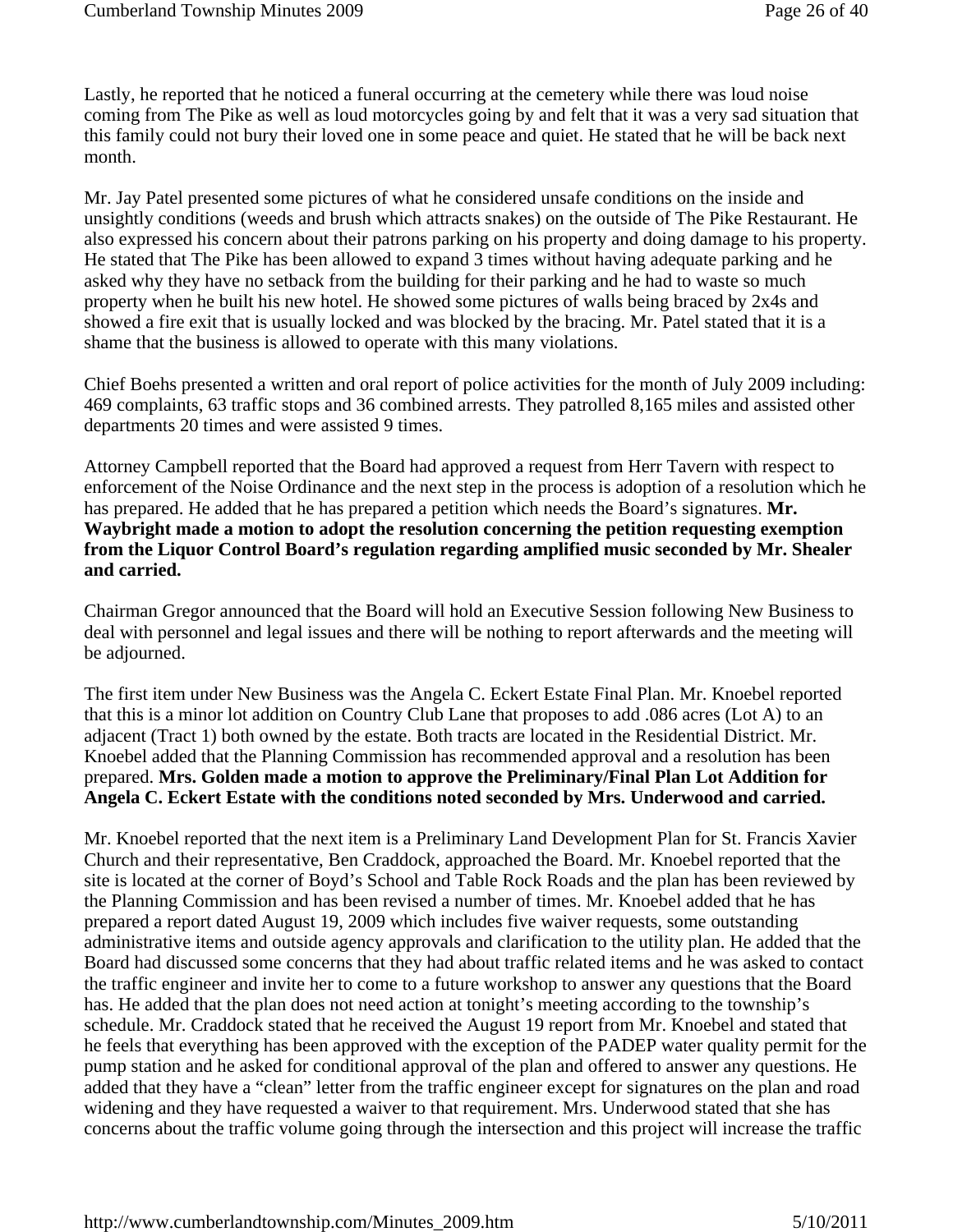volume and she would like to have an opportunity to hear from the township's traffic engineer. Mr. Craddock stated that they have done a traffic study and received approval from the traffic engineer and PennDOT. Mr. Knoebel stated that the concerns were about the access off of Table Rock Road, the need for turning lanes and any

improvements needed to the intersection of Table Rock and Boyd's School Roads. He added that the traffic engineer did recommend additional right-of-way and additional cartway for Table Rock Road and a waiver has been asked from that requirement. Mr. Craddock stated that the traffic study determined that turning lanes were not required only turning tables and that has been placed on the plans. Mrs. Underwood invited Mr. Craddock to attend the workshop when the traffic engineer is here. Mr. Craddock expressed his concern about additional time and additional costs for things that have already been reviewed and addressed. Mrs. Golden added that some of the engineer's letters were dated 2007 and the Board wants more current answers from the traffic engineer. Chairman Gregor stated that we are talking about a very large project here including a church and a school and we are talking about a road that hasn't changed for decades. Nor an intersection that hasn't changed for decades and the Board has concerns. He added that the Board has not reviewed this prior to tonight and they need some time. Mr. Craddock agreed that they have time because they are not building this summer because of financial constraints but, he asked to the Board to understand that his concern is about additional expense. Mrs. Underwood asked Mr. Craddock to understand that their concern is about safety. Mr. Campbell stated that it is not necessary to table the plan.

Mr. Knoebel reported that J. A. Myers has requested dedication of all of the streets in Phase I and a portion of the streets in Phase II of their Patriot's Choice subdivision. He added that he has prepared a report dated August 25 and he went over the matters that need to be addressed prior to the township accepting dedication of the roads in time to submit to PennDOT for inclusion in the township's Liquid Fuels allocation. These items included an approved deed of dedication, maintenance bond, verification that the sewer and water has maintenance bonding, all outstanding items on the punch list (all work has essentially been completed), approval of the as-built plans, certifications from the Authorities that the water and sewer are acceptable and operational and any additional items as may be recommend by the Solicitor. Mr. Knoebel added that the township would have to adopt a resolution that goes to PennDOT along with the recorded deed of dedication and plot plan and PennDOT's cut-off to receive this information is September  $1<sup>st</sup>$ . He added that it is the township's decision whether to accept the roads for dedication and he feels that it is all township's policy that if they accept a road for dedication they want to be able to receive Liquid Fuels money for the road. Mr. Shealer clarified that if we do not meet PennDOT's deadline then the winter maintenance of snowplowing and anti-skidding will be at the township's expense with no reimbursement from PennDOT and that is something that needs to be considered in these difficult financial times. Mr. Stough requested a conditional approval and did not feel that it would be a problem to get everything done in the next week. Mrs. Golden asked if the township has a policy about accepting a portion of a phase since there is additional construction to take place. Mr. Knoebel stated that ideally you try to minimize the amount of construction traffic and typically the roads are dedicated by phase. He added that in this case, the houses were built and it made sense to pave while the equipment was there but, there is heavy traffic yet to drive over those roads. He added that they have met the 80% requirement of houses being constructed. Mr. Campbell stated that if a resolution had been drafted it could be adopted tonight contingent upon all of the items being addressed but, we do not have the resolution here tonight. Mr. Stough asked why the resolution had not been drafted because he submitted the request back in June and there was a lengthy discussion regarding when things were submitted etc. Mr. Knoebel reiterated that it is always the township's prerogative whether to accept dedication or not especially when it is a portion of a road. Mr. Campbell stated that the resolution could be typed into the Minutes because the details are in the Deed of Dedication that Mr. Knoebel has had an opportunity to review. **Mrs. Golden made a motion to table the request for dedication until the next meeting due to so many loose ends needing to be tied up seconded by Mrs. Underwood and carried.** There was some further discussion regarding what the Supervisors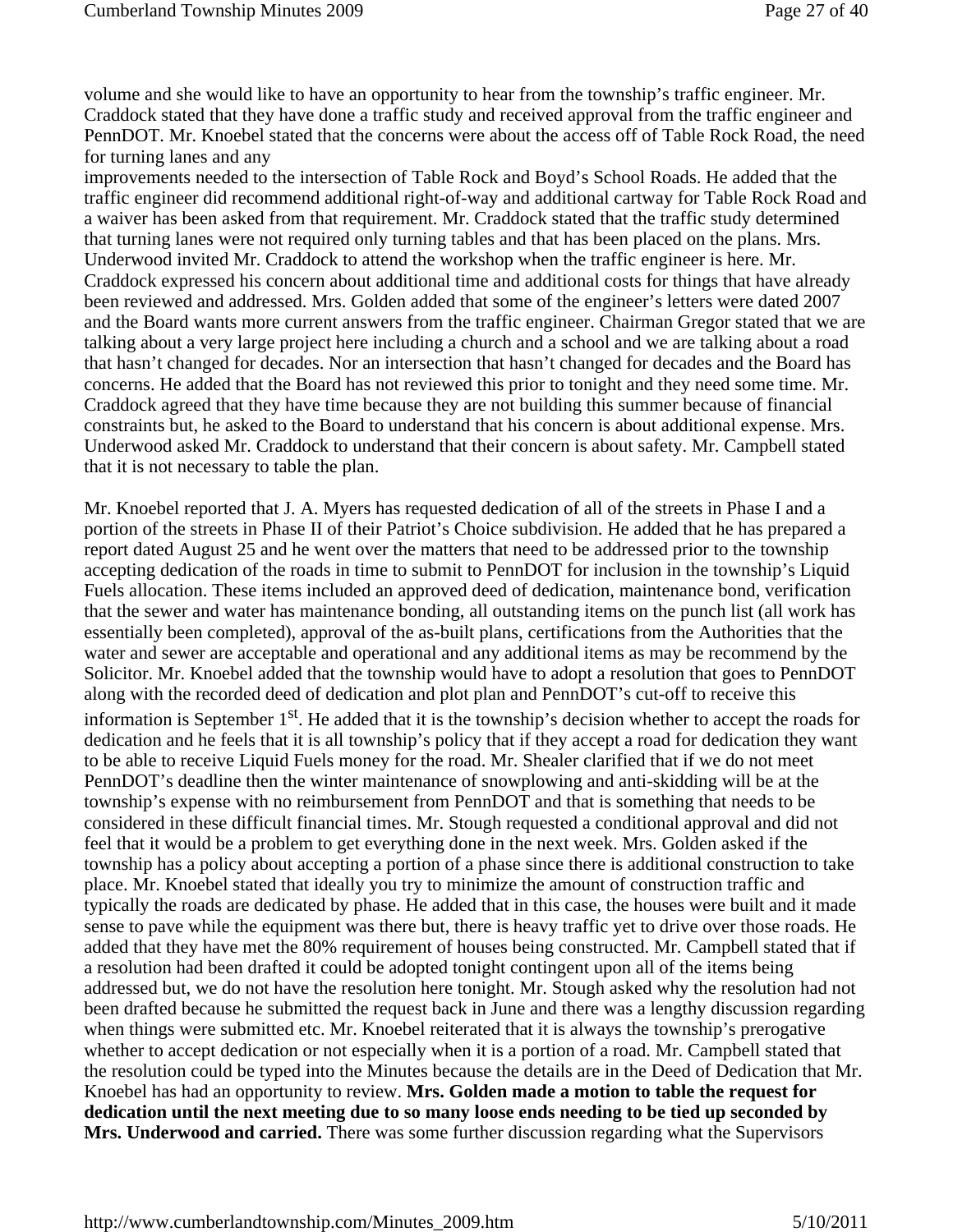intended to do at the next meeting and Mrs. Golden stated that they would discuss it at their workshop.

Mr. Knoebel reported that the Township received a request from Donald and Linda Yingling for a reduction of their bonding for their D & L Enterprises storage buildings project located on Taneytown Road and he has prepared a letter dated August 18, 2009 with his recommendation. **Mr. Waybright made a motion to reduce the D & L Enterprises bond by \$70,270.50, retaining \$33,855.50, as recommended by Mr. Knoebel, seconded by Mrs. Underwood and carried.** 

**Mr. Shealer made a motion to grant an extension for approval of the Grandview Station Professional Office Condominium Development Plan until December 1, 2009 seconded by Mrs. Underwood and carried.**

**Mrs. Underwood made motion seconded by Mrs. Golden and carried to approve a Certificate of Appropriateness for Gettysburg Construction for two new buildings for contractor supply (Hagemeyer) on Biglerville Road.**

Mr. Knoebel reported that the Robert McCullough Estate Plan proposes to add .324 acres (Lot 1) of a 56.7 acre tract owned by the estate of Robert McCullough to an adjoining lot owned by James R. Biggar. He added that there is also a Non-Building Waiver that goes with the subdivision. **Mr. Shealer made a motion seconded by Mrs. Underwood and carried to adopt Resolution 09-13 Final Plan Approval for Robert McCullough Estate Lot Addition and Non-Building Waiver.**

Mr. Naugle stated that he feels that the Township needs to adopt a Property Maintenance Ordinance in order to deal with situations such as the current concerns expressed earlier regarding The Pike Restaurant and to go in and inspect any building. Mr. Campbell noted that the Township does have a Dangerous Structure Ordinance that may be applicable in this situation. Mr. Naugle and Mr. Campbell will meet to discuss the complaint and it was suggested that Mr. Naugle should see if the owner would voluntarily allow him to come in and look at the building.

Chairman Gregor reported that the Township has received a commitment letter from Adams County National Bank for a loan to pay back the operating fund for money spent on the new maintenance building and for two remaining bills still owed on the contract and paving of the parking lot. Mr. Campbell took a few minutes to review the letter and did suggest a few minor changes that he will add. Mr. Campbell stated that the next step will be to advertise the Township's intent to adopt an ordinance regarding the loan and then send a package to Department of Community and Economic Development (DCED) for their approval which will take twenty days and then closing can be scheduled. **Mrs. Underwood made a motion to accept the commitment letter from Adams County National Bank with the Solicitor's changes seconded by Mr. Waybright and carried.**

The Zoning Officer and Assistant Secretary's reports were reviewed.

At 8:55 p.m., Chairman Gregor adjourned the regular meeting for an Executive Session.

At 10:00 p.m., Chairman Gregor reconvened the regular meeting.

#### **Being no further business the meeting was adjourned at 10:01 p.m. by motion of Mrs. Golden seconded by Mr. Waybright and carried.**

**Minutes of the September 22, 2009 Meeting**

http://www.cumberlandtownship.com/Minutes\_2009.htm 5/10/2011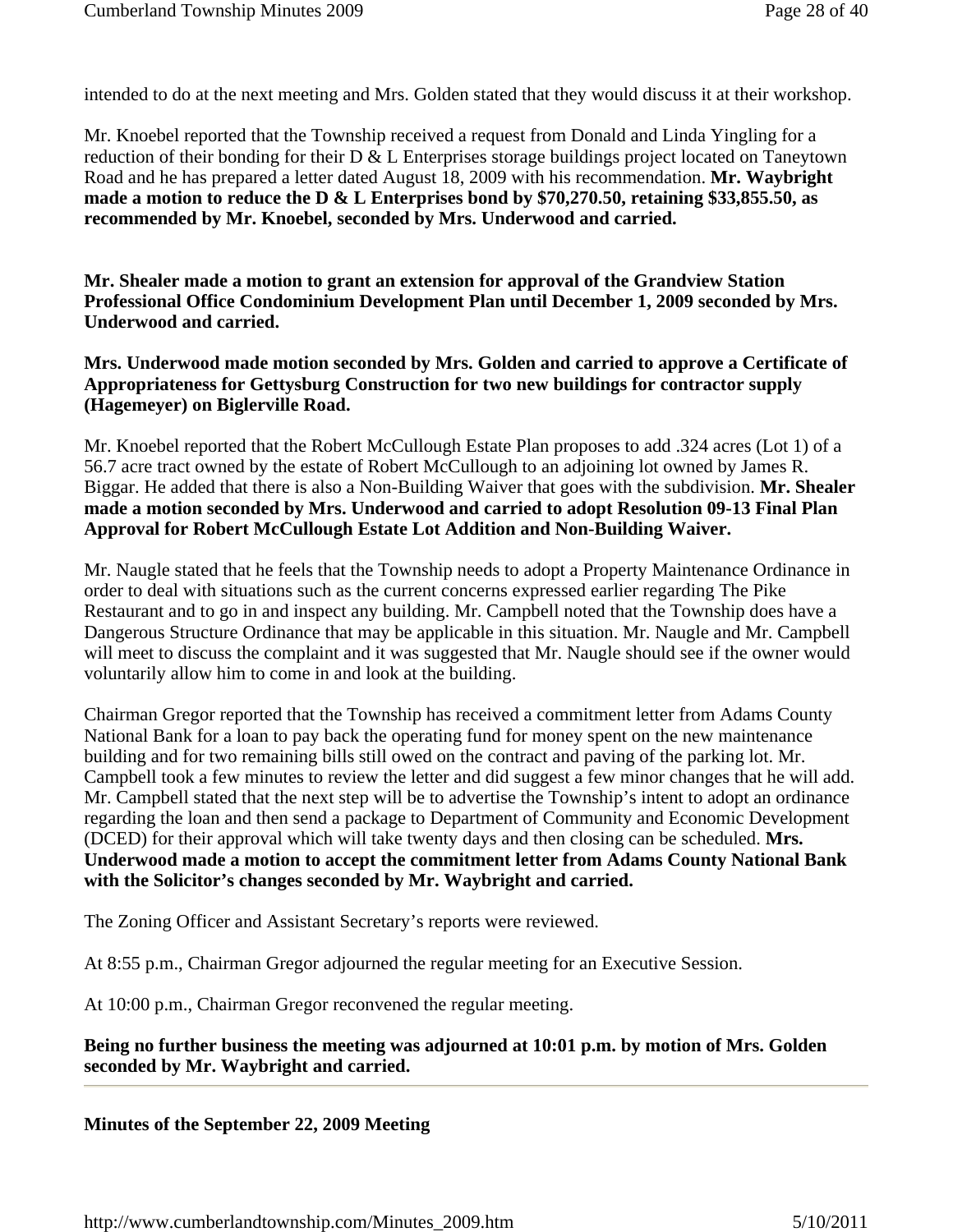The regular meeting was called to order at 7:00 p.m. by Vice-Chairman Waybright. Present were Supervisors Shealer, Underwood and Golden; Flo Ford, Carol Merryman, Chief Boehs, Tim Knoebel, Tom Campbell, Mike Galassi, George Scott, Bob Sharrah, Bernie Yannetti, Speros Marinos, Tucker Lahr and Scot Pitzer from the Gettysburg Times. Mr. Gregor was absent. The meeting was tape recorded.

### **Mr. Shealer made a motion to approve the Minutes of the August 25, 2009 meeting seconded by Mrs. Underwood and carried.**

### **Mrs. Golden made a motion to pay the bills, in the amount of \$125,566.53 from the General Fund, \$7,680.48 from the Park and Rec Fund and \$10,686.18 from the State Fund seconded by Mr. Shealer and carried**.

Mr. George Scott stated that he recently had five motor homes broken into at his business located in Cumberland Township and he wanted to go on record thanking the Police Department for the extremely professional manner in which they handled their investigation, keeping him informed, and he can not say enough good about Detectives Guise and Higgs and the other officers who came out. He added that he has been working with the Township on the Seventh Day Adventist Church project since 2000 and the staff has been very helpful and professional and he added that Mr. Naugle is the type of building inspector that you do not resent him coming and he was very helpful and it has been a pleasure working with the Township's employees through the building process.

Mr. Speros Marinos also complimented Officer Biggins for the professional manner in which he handled an incident at The Pike Restaurant and stated that he feels that Cumberland has a "gem" in its Police Department. He also thanked the Board for relinquishing the enforcement of the Noise Ordinance back to the Liquor Control Board by letting it lapse. Mr. Yannetti asked the Supervisors to allow Mr. Campbell to look into this and if it has lapsed please consider taking over enforcement again because there were no problems with the Police Department handling the enforcement.

Chief Boehs presented a written and oral report of police activities for the month of August including; 580 complaints, 51 combined arrests, 76 traffic stops and 11 traffic accidents. He added that the department patrolled 7,200 miles of road and assisted other departments 18 times and were assisted 6 times.

Vice-Chairman reported that the Board held a Conditional Use hearing prior to their last regular meeting on an application from Shenandoah Personal Communications Company (Shentel) to install an antenna inside a silo located on the Carl and Judy Woerner property at Herr's Ridge Road and Rt. 30. Mr. Campbell reported that the only outstanding issue was a Certificate of No Hazard from the FAA due to the proximity of the Gettysburg Airport and he recommended that if approval is given, that it be contingent upon receiving that certificate before a building permit is issued. **Mrs. Underwood made a motion to approve the Conditional Use application for Shenandoah Personal Communications Company (Shentel) contingent upon them receiving the Certificate of No Hazard from the FAA before they can be issued their building permit seconded by Mrs. Golden and carried.** Mr. Lahr asked if he could apply for the building permit before the written decision is received. Mr. Campbell stated that he could because official action has been taken and that he would expedite the preparation of the written decision.

Mr. Knoebel reported that he has received a request for bond reduction, requisition #3, from Jayjyoti for Comfort Suites and has prepared a letter of recommendation dated September 16, 2009. The current amount bonded is \$116,688.00. **Mrs. Golden made a motion to approve a reduction in the amount**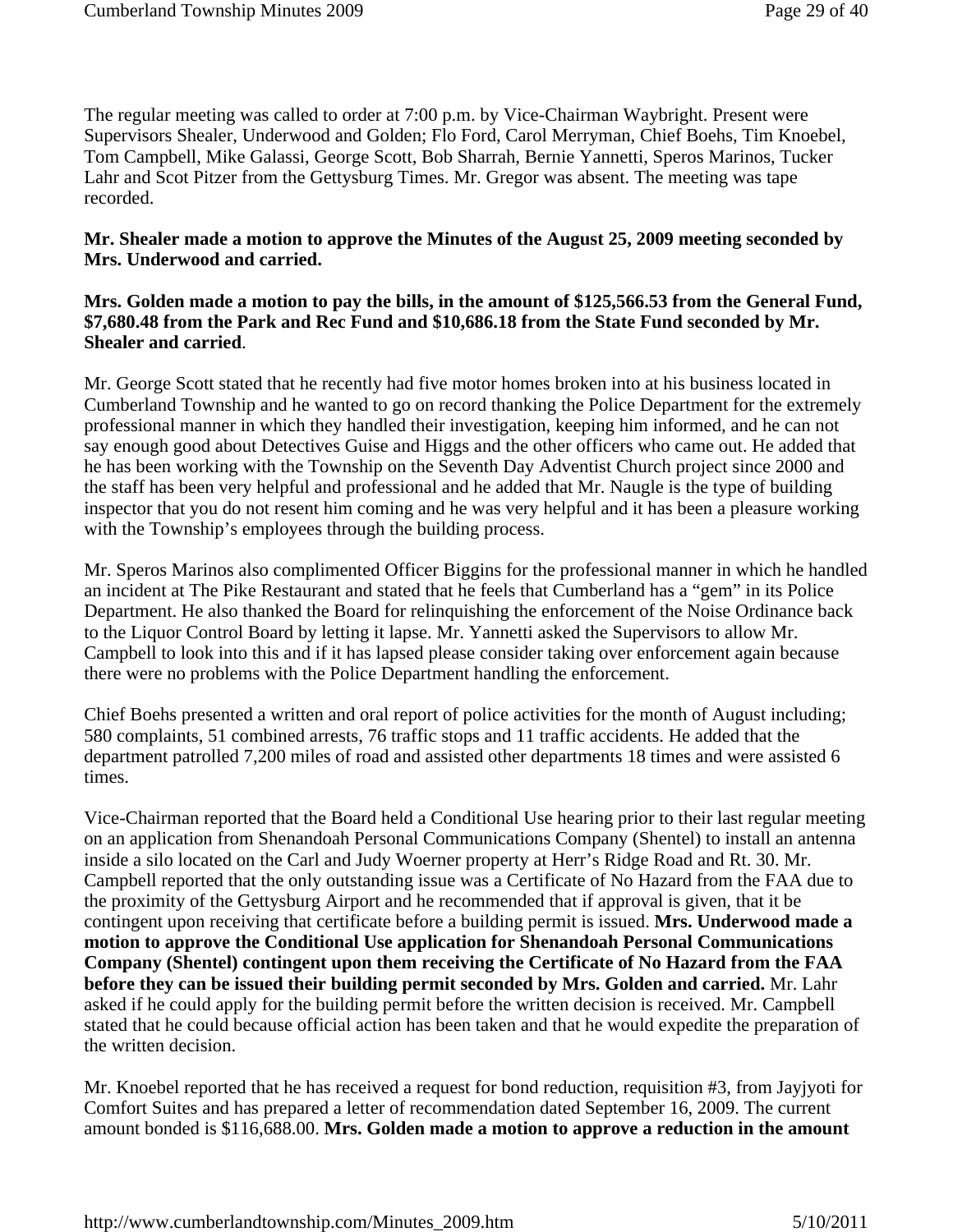# **of \$67,298.00, retaining \$49,390.00 seconded by Mrs. Underwood and carried.**

Mr. Knoebel also reported that he received a request for bond reduction, requisition #8, from Cambridge Crossing, Phase I and has prepared a letter of recommendation dated September 16, 2009. The current amount bonded is \$92,888.51. **Mrs. Underwood made a motion to approve a reduction in the amount of \$6,652.51, retaining \$86,236.00 seconded by Mr. Shealer and carried.**

Mr. Knoebel reported that he received a request for full bond reduction, requisition #1 in the amount of \$56,386.00, from Seventh Day Adventist Church and has prepared a letter of recommendation dated September 21, 2009. **Mr. Shealer made a motion to approve a reduction in the amount of \$49,850.00, retaining \$6,536.00 seconded by Mrs. Golden and carried.** Mr. Knoebel added that the balance could be released once the grass has been established.

No action was needed on the St. Francis Xavier Parish Life and Education Center and they are looking at options regarding traffic concerns.

Vice-Chairman Waybright reported that the Patriot's Choice request for street dedication was discussed at length at the previous meeting and tabled and discussed further at the Board's workshop. Mrs. Ford suggested to keep things clean, the request should be acted upon rather than leaving it tabled until sometime next year and she has advised the developer of what they need to do. **Mr. Shealer made a motion to deny the request for street dedication from Patriot's Choice, until further time, seconded by Mrs. Underwood and carried.**

**Mrs. Underwood made a motion to grant a six month extension to the Pickett's Choice Condominiums Preliminary Land Development Plan seconded by Mrs. Golden and carried.**  Approval is needed by April 23, 2010.

**Mr. Shealer made a motion to grant an extension to The Residence at Deatrick until December 1, 2009 seconded by Mrs. Golden and carried.**

**Mr. Shealer made a motion to grant an extension to Wayne and Susan Hill (former Rudisill property) until March 1, 2010 seconded by Mrs. Underwood and carried.**

**Mrs. Underwood made a motion to grant an extension to Wayne and Susan Hill (Preserves at Plum Run) until March 1, 2010 seconded by Mrs. Golden and carried.**

**Mr. Shealer made a motion to grant a 120-day extension to The Crossings I, Phase I Final seconded by Mrs. Golden and carried.** Approval is needed by January 30, 2010.

# **Mrs. Golden made a motion to grant a 120-day extension to The Crossings, Phase II Preliminary seconded by Mrs. Underwood and carried.**

Vice-Chairman Waybright reported that the last item on the agenda is the approval of the Minimum Municipal Obligations for the township's pension plans for 2010. Mrs. Ford reported that due to the large losses incurred in 2008, pension relief legislation has been passed by the State and she will work with our Actuary on this. She added that she will be getting back to them for a policy decision on this. **Mr. Shealer made a motion to approve the MMO for the Non-Uniformed Pension Plan for 2010, in the amount of \$42,737.00, seconded by Mrs. Underwood and carried. Mrs. Underwood made a motion to approve the MMO for the Police Pension Plan for 2010, in the amount of \$76,439.00, seconded by Mrs. Golden and carried.**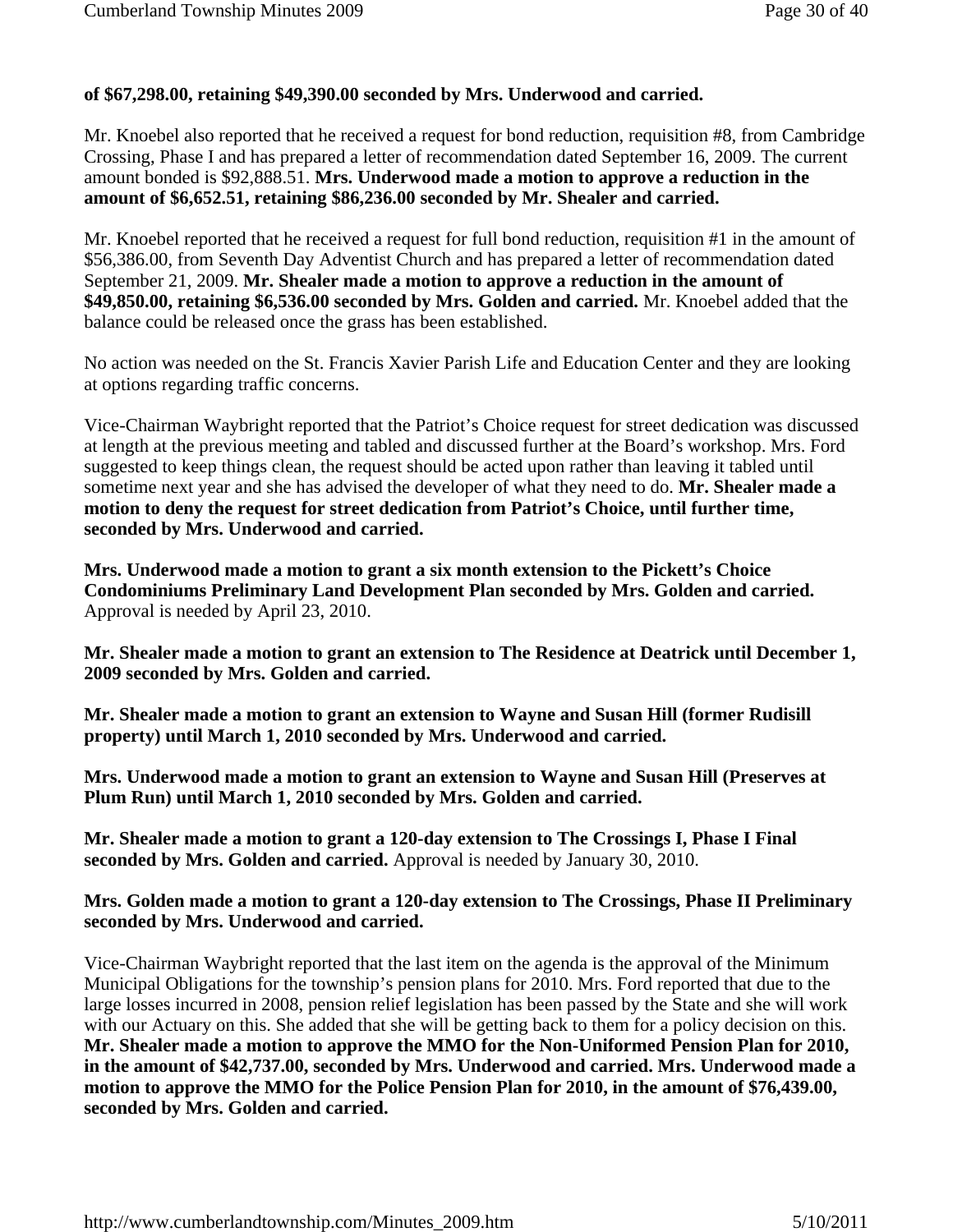The Zoning Officer and Assistant Secretary's reports were reviewed.

Mrs. Golden would like to schedule the road inspection at the next workshop.

Mrs. Underwood reminded the Board that there is a special meeting scheduled for Thursday, September, 24, 2009 at 1:00 p.m.

# **Being no further business the meeting was adjourned at 7:37 p.m. by motion of Mr. Shealer seconded by Mrs. Underwood and carried.**

Carol A. Merryman, Asst. Secretary

#### **Minutes of the September 24, 2009 Special Meeting**

The special meeting was called to order at 1:00 p.m. by Vice-Chairman Waybright. Present were Supervisors Shealer and Underwood; Flo Ford and Carol Merryman. Mr. Gregor and Mrs. Golden were absent. The meeting was recorded.

Vice-Chairman Waybright reported that the purpose of the meeting was to take comment on a proposed ordinance increasing the indebtedness of the township.

**With no one being present to comment; Mr. Shealer made a motion to close the public comment period seconded by Mrs. Underwood and carried.** 

**Mr. Shealer made a motion to adopt Ordinance 130-2009 seconded by Mrs. Underwood. Mrs. Merryman conducted a roll call vote as follows: Mrs. Underwood voted in favor, Mr. Waybright voted in favor and Mr. Shealer voted in favor. The motion carried.**

#### **ORDINANCE #130-2009**

**AN ORDINANCE INCREASING THE INDEBTEDNESS OF CUMBERLAND TOWNSHIP. ADAMS COUNTY, PENNSYLVANIA, THE ISSUE OF A GENERAL OBLIGATION NOTE IN THE AMOUNT OF \$604,777.00 FOR SUNDRY PURPOSE; FIXING THE FORM, NUMBER, DATE, INTEREST, AND MATURITY THEREOF; MAKING A COVENANT FOR THE PAYMENT OF THE DEBT SERVICE ON THE NOTE; PROVIDING FOR THE FILING OF THE REQUIRED DOCUMENT; PROVIDING FOR THE APPOINTMENT OF A SINKING FUND DEPOSITORY FOR THE NOTE; AND AUTHORIZING EXECUTION, SALE AND DELIVERY THEREOF.**

**Being no further business the meeting was adjourned at 1:05 p.m. by motion of Mrs. Underwood seconded by Mr. Shealer and carried.**

> \_\_\_\_\_\_\_\_\_\_\_\_\_\_\_\_\_\_\_\_\_\_\_\_\_\_\_\_\_ Carol A. Merryman, Asst. Secretary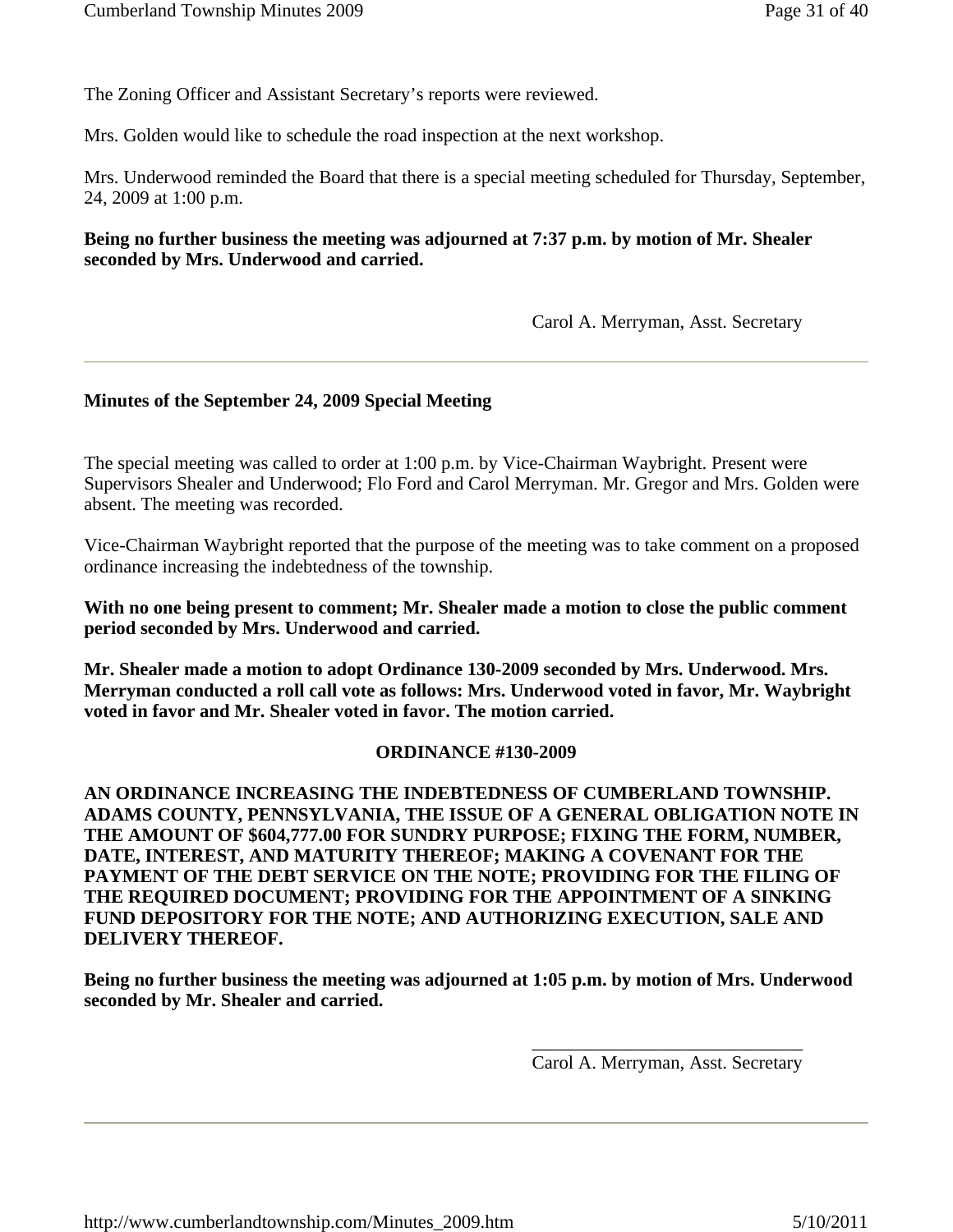# **Minutes of the October 27, 2009 Meeting**

The regular meeting was called to order at 7:00 p.m. by Vice-Chairman Waybright. Present were all Supervisors; Flo Ford, Carol Merryman, Chief Boehs, Tim Knoebel, Mike Galassi, Bob Sharrah, Bernie Yannetti, Cheryl Hankey, Speros Marinos, Jay Patel, Hemang Desai, Matt Sentz, Jim Brown and Mr. and Mrs. Robert Plank. The meeting was tape recorded.

### **Mr. Shealer made a motion to approve the Minutes of the September 22, 2009 meeting seconded by Mr. Gregor and carried.**

**Mr. Shealer made a motion to approve the Minutes of the September 24, 2009 special meeting seconded by Mrs. Underwood and carried.**

**Mrs. Underwood made a motion to pay the bills, in the amount of \$241,126.61 from the General Fund and \$9,406.43 from the Park and Rec Fund seconded by Mr. Gregor and carried**. Mrs. Ford noted that the bills include the Township's Minimum Municipal Obligation (MMO) for the Pension Funds.

Mr. Speros Marinos expressed his concern about two of the Township's police officers being injured while assisting in Gettysburg Borough and does not feel that the borough nor Straban Township pull their weight. He also reported that he feels that Career Day at our local schools is something important that our Police do. He added that he feels that the admission price for the National Park Visitor's Center is too high and our admission tax is down because of it and we should encourage more historic tourism rather than entertainment tourism because the noise turns people off from visiting here.

Mr. Jay Patel and Mr. Hemang Desai started to express their concerns about the hearing for the Pike Restaurant and Vice-Chairman asked them to hold their comments until we are at that point on the agenda.

Chief Boehs presented a written and oral report of police activities for the month of September including; 483 complaints, 96 combined arrests, 104 traffic stops and 18 traffic accidents. He added that the department patrolled 9,509 miles of road and assisted other departments 29 times and were assisted once.

# **Mr. Gregor made a motion seconded by Mrs. Underwood and carried to appoint Mr. Waybright Chairman.**

Mr. Jim Brown, President of the Barlow Fire Department, presented their 2010 Budget which shows a \$90,650.00 deficit. He reported that their income is dropping and they are working harder to keep it up. He added that they purchased the new rescue vehicle this year and the one that they replaced was twenty years old and they were able to sell it at a pretty good price. Mr. Shealer asked about the budgeted amount for buildings and grounds improvements and Mr. Brown stated that they are planning on installing a sand mound on their new property this year. Mrs. Underwood suggested that, per the Second Class Township Code, that the Board asks the Manager to request financial reports from Barlow, Gettysburg and Greenmount Fire Departments for the Township's budget preparation. Mrs. Ford reported that we already have a report from Barlow.

**Mr. Gregor made a motion seconded by Mrs. Underwood and carried to reschedule the November**  meeting to November 17<sup>th</sup> with workshops on November 5<sup>th</sup> and November 12<sup>th</sup> and the December meeting on the 15<sup>th</sup> with a workshop on the 10<sup>th</sup> due to the Thanksgiving and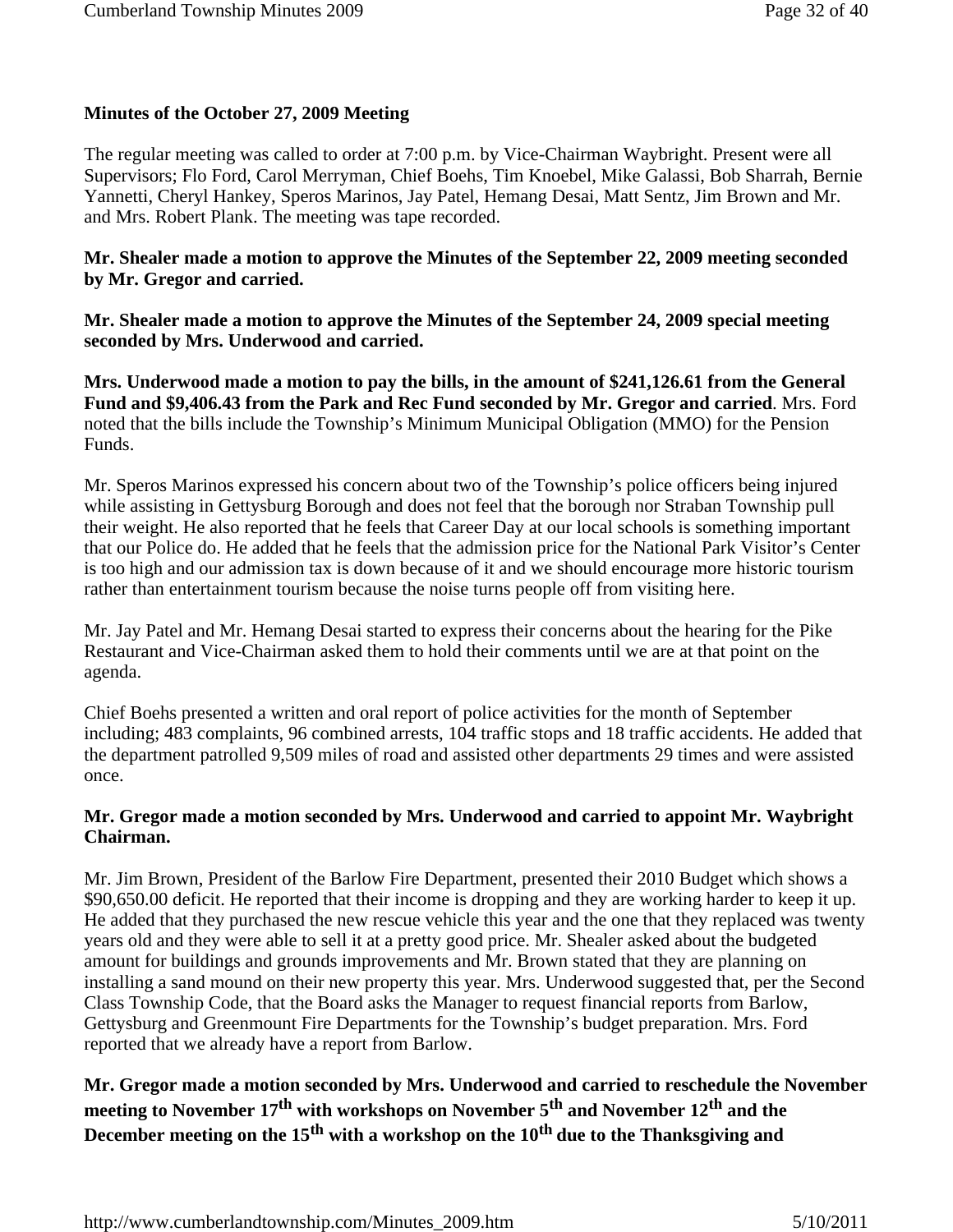# **Christmas holidays.**

Chairman Waybright reported that the Board has received a request from **The Pike Restaurant** for the Township to schedule a hearing date to renew the Township's enforcement of the Noise Ordinance. He added that the Township did this for them last year and has discovered that it has to be done again. Mr. Yannetti, solicitor for The Pike, asked the Board to schedule a hearing date with the Liquor Control Board (LCB) and to authorize the Township Manager to coordinate a date that works with the Township's solicitor. Mr. Gregor stated that he had a few comments and that he was not speaking for the Board. He stated that as of September 3, 2009, the Township was relieved of the responsibility of enforcing the Noise Ordinance and enforcement is back under the jurisdiction of the LCB and he felt that this was good. He added that the LCB has been around for a long time and they do what they do very well and are impartial and he feels that it is unfair to place this burden on the Township's Police Department. **Mr. Gregor made a motion that the Board not entertain a hearing or set a date seconded by Mrs. Underwood. Mr. Gregor, Mrs. Underwood and Mrs. Golden voted in favor of the motion and Mr. Shealer and Chairman Waybright voted in opposition of the motion. The motion carried.** Mr. Yannetti stated that this action is contrary to what was previously decided at a public meeting and contrary to what the Board has done for other people and he would like that to be on the record**.** 

Mr. Knoebel reported that the Board has a Sewage Planning Module in front of them for a small flow treatment facility to serve a proposed residence on Herr's Ridge Road. He added that the Board needs to decided whether to adopt it or not and if adopted it goes to PADEP for their approval. He also reported that once approved, there will be other permits required before the system can be constructed. He added that the ground is not suitable for other types of septic systems and there is a concern that public sewer will be coming past the property in the future and the applicant's engineer did included language regarding the applicant having to connect to the public sewer when it becomes available in the agreement and it is finalized. He reported that there are other land development issues related to the driveway site distance and sidewalks and perhaps it would make sense to table the Planning Module at this time to allow the owner time to answer the questions from the Board and possibly reconsider the public sewer option. Mr. Plank stated that all he wants to do is build a simple house for himself and his wife and he has been going around and around it just seems like the Township does not want to let him do it. Mr. Knoebel stated that there are always concerns about this type of system because the permit is issued by PADEP and they are responsible for future testing, not the Township. Mrs. Ford asked Mr. Plank if their engineer ever suggested that he explore the possibility of connecting to the public sewer and he stated that they did not. Mrs. Ford offered to get Mr. Plank on the Authority's workshop and meeting agendas. **Mrs. Underwood made a motion to table the Sewage Planning Module for Robert Plank seconded by Mr. Shealer and carried.**

**Mrs. Underwood made a motion to approve a bond reduction for Patriot's Choice, Phase 1, retaining \$43,700.00 resulting in a release of \$142,110.93 seconded by Mr. Shealer and carried.**

**Mr. Gregor made a motion to approve a bond reduction for Patriot's Choice, Phase II, retaining \$247,514.80 resulting in a release of \$201,531.92 seconded by Mrs. Underwood and carried.**

# **Mr. Gregor made a motion to approve a full release of \$3,500.00 being held in escrow for Deatrick Commons seconded by Mr. Shealer and carried.**

Mr. Knoebel reported that **The Residence at Deatrick** is the remaining piece of property in the Deatrick development and it consists of 30 apartment units and an exercise building specifically for the residents in these units. He added that he has prepared a report dated October 19, 2009 that outlines that remaining comments on the plan and there is one waiver request to Section 507.G.2.b and although this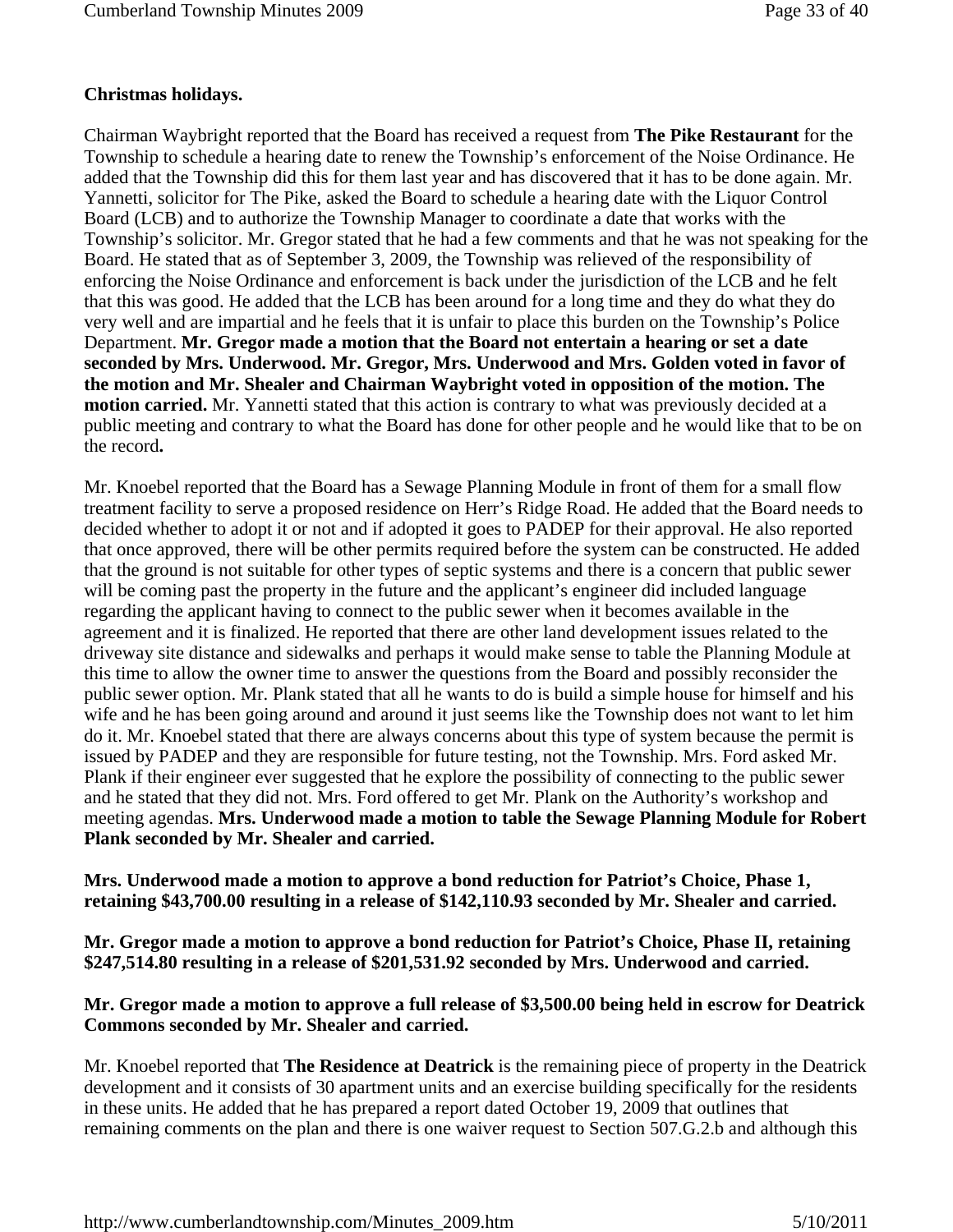is a Preliminary Plan, if the waiver is not granted, they will have to revise their plan. He also reported that they would like to have a written release from the adjoining property owner but, since it is the Federal government, doubts that they will be able to get anything from them. He added that there was also a concern about the integrity of Deatrick Drive during the construction of this project and Mr. Knoebel has spoken to Mr. Sharrah about documenting the condition of the road and any repairs being the responsibility of the developer. Mr. Sharrah stated that he does not feel that he will be able to get a letter from the adjoining property owner and he feels that they are actually taking water away from the adjoining property and dumping it into a wetland on the subject property and then onto the FCC property. He added that asking for the road repairs is fair. **Mr. Shealer made a motion to grant a waiver to section 507.G.2.b allowing the applicant to have less than 40' between the top of the detention basin berm and a downstream property line seconded by Mr. Gregor and carried.** Mr. Sharrah asked that the Sewage Planning Exemption for this development be forwarded to PADEP and Mrs. Golden verified that Mr. Sites has paid for the 31 EDUs for the development. **Mr. Gregor made a motion to forward the Sewage Planning Exemption to PADEP seconded by Mrs. Underwood and carried. Mr. Gregor also made a motion to approve the Preliminary Plan for the Residence at Deatrick subject to the comments of Mr. Knoebel's October 19, 2009 letter and documentation of the existing condition of Deatrick Drive and the developer being responsible for any damage done to the road during the construction of this project seconded by Mrs. Underwood and carried.**

**Mr. Shealer made a motion seconded by Mr. Gregor and carried to approve a 120-day extension for St. Francis Xavier Preliminary Land Development Plan so that they can address the traffic concerns.** Approval is now needed by March 1, 2010.

Mr. Knoebel explained that Misty Ridge has been approved as a Preliminary Plan and Phase I has been given Final approval and is under construction at this time. He added that they are taking a portion of Phase I (townhouses) and making them sellable under the Planned Unit Development Act and to do that they have to prepare declarations and covenants that the buyers are bound to and in addition a declaration plat has to be prepared and recorded as a requirement of the Act and they asking for those items to be approved by the Board. He asked that the Board's approval be subject to the engineer's and solicitor's approval of the declaration plat because he does have some questions. **Mr. Shealer made a motion seconded by Mrs. Underwood and carried to approve the Declarations for Misty Ridge and Declaration Plat for Phase I subject to the approval of the Township's engineer and Township's solicitor.**

**Mr. Shealer made a motion to accept, with deep regret, Mr. Gregor's resignation effective December 31, 2009. Mrs. Underwood seconded the motion, also with deep regret. The motion carried.** On behalf of himself and his family**,** Mr. Galassi expressed his appreciation for Mr. Gregor's very conscientious service over the years and added that he will be missed and hard to replace. Mr. Marinos seconded. Chairman Waybright stated that the Board will be looking for a replacement and anyone interested should submit a letter of interest and the Board will hold interviews.

Mrs. Ford reported that she has received the bids for the new Trash Contract and she will be presenting them to the Board at their next workshop and place it on November's agenda. She added that there is a budget workshop tomorrow night at 7:00 p.m. Mr. Shealer reported that he will not be able to attend the budget workshop, but he has discussed it with Mrs. Ford.

The Zoning Officer and Assistant Secretary's reports were reviewed.

**Being no further business the meeting was adjourned at 8:10 p.m. by motion of Mr. Shealer seconded by Mr. Gregor and carried.**

\_\_\_\_\_\_\_\_\_\_\_\_\_\_\_\_\_\_\_\_\_\_\_\_\_\_\_\_\_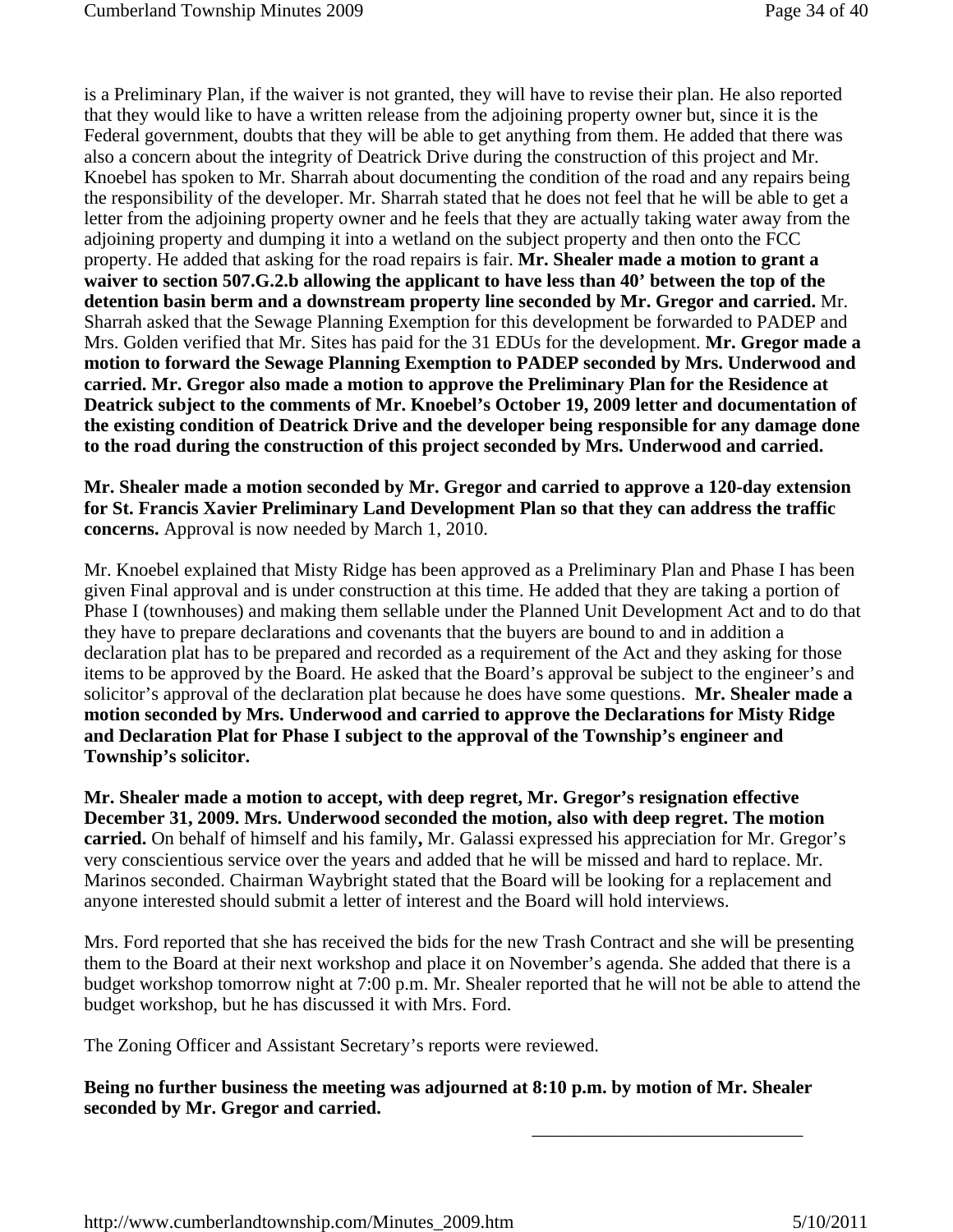# **Minutes of the November 17, 2009 Meeting**

The regular meeting was called to order at 7:00 p.m. by Chairman Waybright. Present were all Supervisors; Flo Ford, Tom Campbell, Carol Merryman, Chief Boehs, Tim Knoebel, Mike Galassi, Bernie Yannetti, John Kresky and Speros Marinos. The meeting was tape recorded.

Chairman Waybright reported that the Board canceled their regular workshop because of a conflict with the COG meeting but, they did hold an Executive Session late Thursday morning to discuss a personnel issue.

**Mr. Gregor made a motion to approve the Minutes of the October 27, 2009 meeting seconded by Mrs. Underwood and carried.**

# **Mr. Gregor made a motion to pay the bills, in the amount of \$216,885.00 from the General Fund and \$60,000.00 from the Park and Rec Fund seconded by Mrs. Golden and carried**.

No visitors addressed the Board.

Chief Boehs presented a written and oral report of police activities for the month of October consisting of: 546 complaints, 64 combined arrests, 58 traffic stops and 19 traffic accidents. He added that they patrolled 5,050 miles and assisted other departments 14 times and were assisted 9 times.

Chairman Waybright reported that the Board has a proposed budget completed for 2010, in the amount of \$2,676,659. Mrs. Underwood added that the budget was a lot of work again this year in an attempt to make it as good as possible for the residents. **Mrs. Underwood made a motion to approve the proposed 2010 Budget for advertisement and public review seconded by Mr. Shealer and carried.**

Mr. Knoebel reported that the Board has received a request from John Kresky for release of bonding for stormwater improvements on six remaining lots located on Twin Lakes Drive (former DeSimon Subdivision). He added that it was a fairly minor subdivision with public water and public sewer. The stormwater was handled with a centralized pipe storage system that controlled water from each lot and each lot had its own stormwater system that was to be installed when the homes were built. He also reported that there was a significant bond reduction given back in 2007 when the centralized system was constructed and the balance remaining is \$12,296.60. Mr. Knoebel stated that he would not have a problem with these lots being handled as if they were individual lots using the grading plan process that is now in place and a Certificate of Occupancy not being issued until the stormwater was constructed and approved. Mr. Knoebel asked if the sewer improvements were bonded with the Authority and Mr. Kresky stated that they are not. Mr. Shealer stated that a Road Encroachment Permit would be needed and would cover the restoration of the road. Mr. Knoebel also asked if there is a Homeowners' Association and Mr. Kresky stated that he is handling that until all of the lots are sold. **Mr. Shealer made a motion to grant the bond release for John Kresky, in the amount of \$12,296.60, seconded by Mrs. Underwood and carried.** 

**Mr. Gregor made a motion seconded by Mr. Shealer and carried to approve an extension for Grandview Station Professional Office Condominium Development until March 1, 2010.**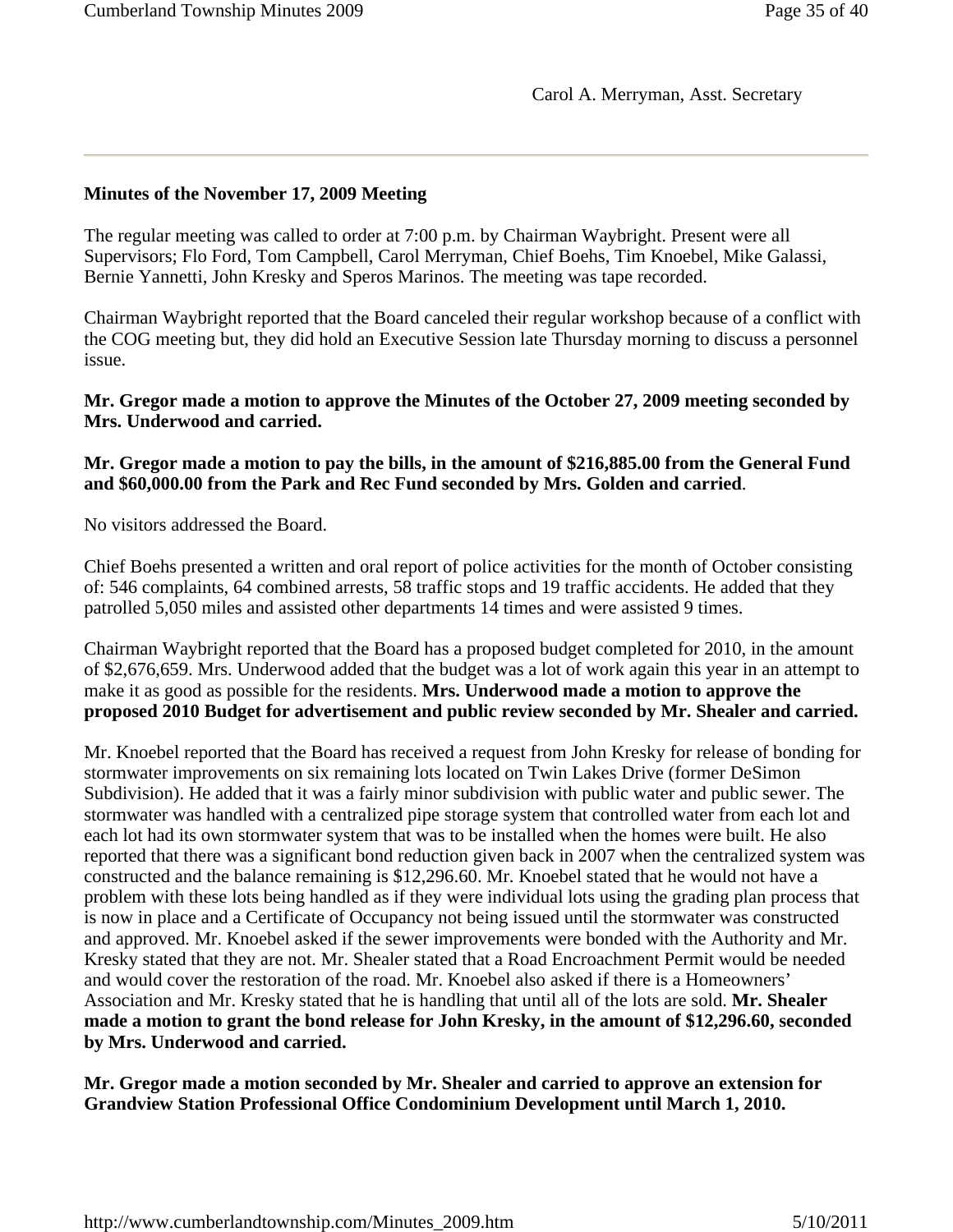Chairman Waybright reported that representatives from IESI and Waste Management attended the last workshop meeting to answer any questions that the Board had regarding their bids for the Waste Hauling Contract and their services. He added that there was not a whole lot of difference in the two bids. Mrs. Ford also stated that Cumberland was grouped with Straban Township and Abbottstown Borough for the bidding and the group has to go with the lowest bid, which is the bid from IESI. She added that the major cost savings comes in the recycling component of the bid with IESI bidding \$24.00 per year, \$200.28 per year for waste collection and disposal and \$3.00 for per-bag service. Waste Management's bid was \$51.84 per year for recycling, \$199.92 per year for waste collection and disposal and \$3.75 for per-bag service. She added that you must accept the lowest bid unless you can prove good reason not to. Mrs. Ford asked that the Board make a condition of acceptance that the Township has time to review the letter to the customers before it gets sent out to make sure that it is clear. Mr. Campbell clarified that the bid needs to be awarded to the lowest overall bidder even though the bid had three components to it. Mrs. Ford also reported that the contract is for three years with a one year extension. Mrs. Ford also reported that no one in the group wanted to do mandatory recycling. **Mr. Shealer made a motion to accept the bid from IESI, option #2, in the amount of \$200.28 per year for waste collection and disposal, \$24.00 per year for recycling and \$3.00 for per-bag service, contingent upon the Township being able to review and possibly edit the letter before it goes out to the customers seconded by Mrs. Golden and carried.** 

Chairman Waybright reported that Eloise Wilson passed away. Eloise was a township employee for 27 years and served as a supervisor for six of those years. **Mrs. Underwood made a motion to make a \$50.00 donation to the American Heart Association in Eloise's name seconded by Mr. Gregor and carried.**

Mrs. Ford stated that when the Board was searching for someone to fill the last vacancy, a block ad was run in the Gettysburg Times. She added that we will have a vacancy on the Board and also two vacancies on the Authority and she asked if the Board wanted to do a block ad for all three vacancies and when they wanted to make the deadline to receive the resumes. The Board agreed to do the block ad and make the deadline to receive the resumes December 7, 2009, before the next workshop.

Mrs. Ford also reported that replacement of the Belmont Road Bridge is on the TIP and \$1.3 million was appropriated for the project on Thursday afternoon at the ACTPO meeting. She added that the county is finishing the right-of-way acquisitions and they are ready to roll with the design. Also, the county is willing to help offset the costs for the "Road Closed" signs and Mr. Shealer will get those costs together to turn into the county. Mr. Shealer reported that he did save some money on the signs and he spoke to George Weikert and then to Todd Williams regarding future sewer lines and he asked for Board approval to have the engineer take a look at the drainage situation from Route 30 back to the limit of work for the bridge and make that a road project. He added that there is an existing box at the corner of Belmont Road and Route 30 that would probably have to be replaced and then piping would be taken back to the limit of work. The Board agreed that while they are in the area working that should be done.

The Zoning Officer and Assistant Secretary's reports were reviewed.

**Mr. Gregor made a motion seconded by Mrs. Golden and carried to approve the closing of the contract for the Topper property tomorrow.** Mrs. Underwood asked if the property should be posted since the front porch appears to be unsafe. Mr. Shealer will post some "No Trespassing" signs. Mr. Campbell reported that the Board will also have a closing on the bank loan from Adams County National Bank tomorrow.

**Being no further business the meeting was adjourned at 7:50 p.m. by motion of Mrs. Golden seconded by Mr. Shealer and carried.**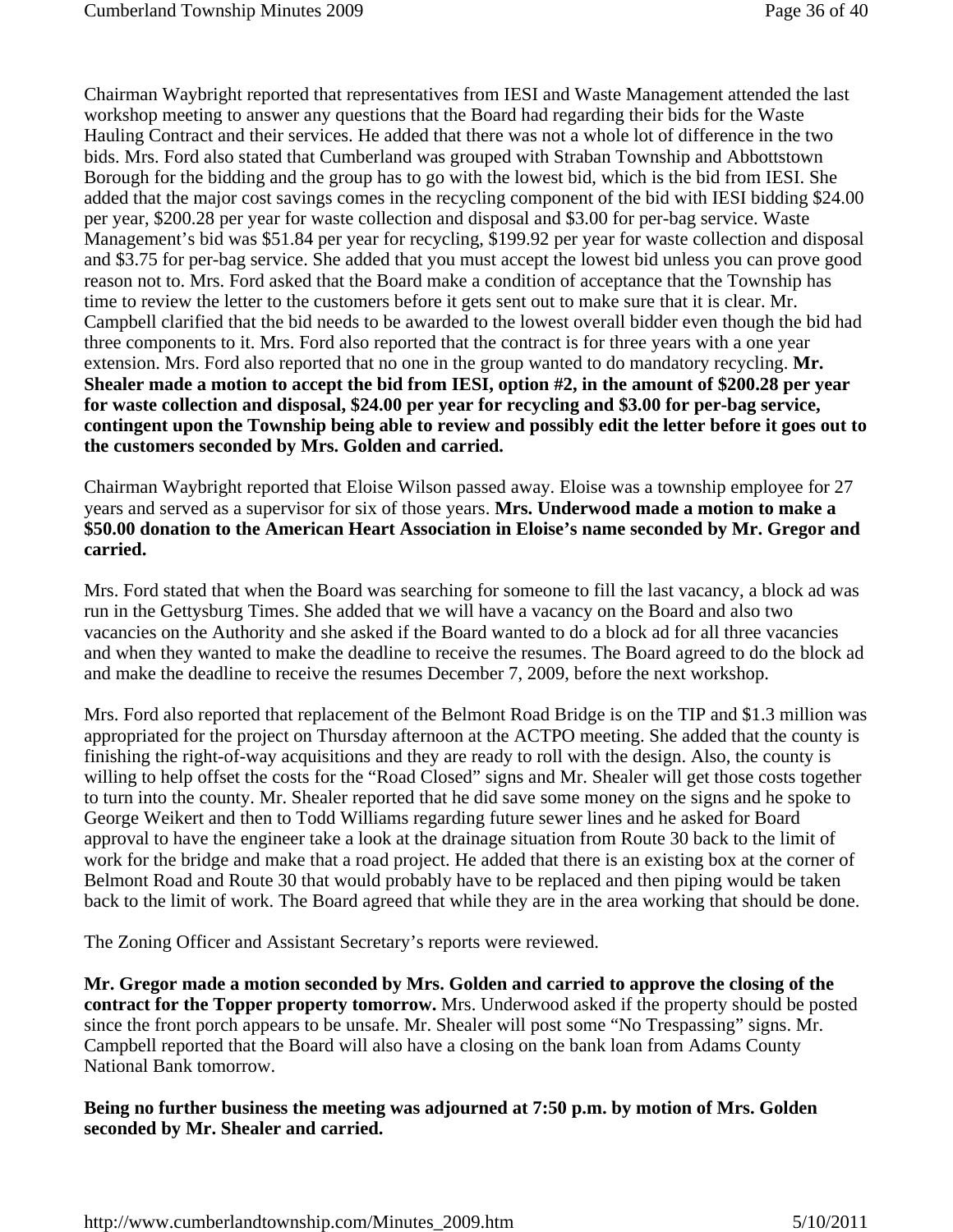An Executive Session was held after the meeting to discuss a personnel issue.

\_\_\_\_\_\_\_\_\_\_\_\_\_\_\_\_\_\_\_\_\_\_\_\_\_\_\_\_\_ Carol A. Merryman, Asst. Secretary

# **Minutes of the December 15, 2009 Meeting**

The regular meeting was called to order at 7:00 p.m. by Chairman Waybright. Present were all Supervisors; Flo Ford, Carol Merryman, Chief Boehs, Tim Knoebel, Mike Galassi, Bernie Yannetti, Ben Craddock, Speros Marinos and Scot Pitzer from The Gettysburg Times. The meeting was tape recorded.

**Mr. Gregor made a motion to approve the Minutes of the November 17, 2009 meeting seconded by Mrs. Underwood and carried.**

**Mr. Shealer made a motion to pay the bills, in the amount of \$179,953.66 from the General Fund, \$12,257.44 from the State Fund and \$3,669.52 from the Park and Rec Fund seconded by Mr. Gregor and carried**.

No visitors addressed the Board.

Chief Boehs presented a written and oral report of police activities for the month of November consisting of: 444 complaints, 52 combined arrests, 47 traffic stops and 20 traffic accidents. He added that they patrolled 5,695 miles and assisted other departments 15 times and were assisted 9 times.

Chairman Waybright reported that the Board has a balanced budget completed for 2010, in the amount of \$2,671,659.00. **Mr. Shealer made a motion to approve the 2010 Budget, in the amount of \$2,671,659.00, seconded by Mrs. Underwood and carried. Mrs. Golden voted in opposition of the motion.**

**Chairman Waybright reported that the next item was the Tax Resolutions for 2010 and that they are all the same as last year except for the tax millage rate of 5.5 for real estate.** 

# **2010 TAX RESOLUTIONS**

**BE IT RESOLVED THAT** the Per Capita Resolution of 1953 be re-enacted for 2010 without change. The tax rate is \$5.00. 2% at discount, 5% at par and 10% at penalty.

**BE IT RESOLVED THAT** the Admission Tax Ordinance of 1978, amended, continue without change in 2010. The rate is 10% (Township receives 5% and Gettysburg Area School District receives 5%).

**BE IT RESOLVED THAT** the Tax Millage for 2010 be set at 5.5 mills for Real Estate.

**BE IT RESOLVED THAT** the Earned Income Tax Resolution of 1978 be re-enacted for 2010 without change. The tax rate is 1.7% (Township receives .5% and Gettysburg Area School District receives 1.2%).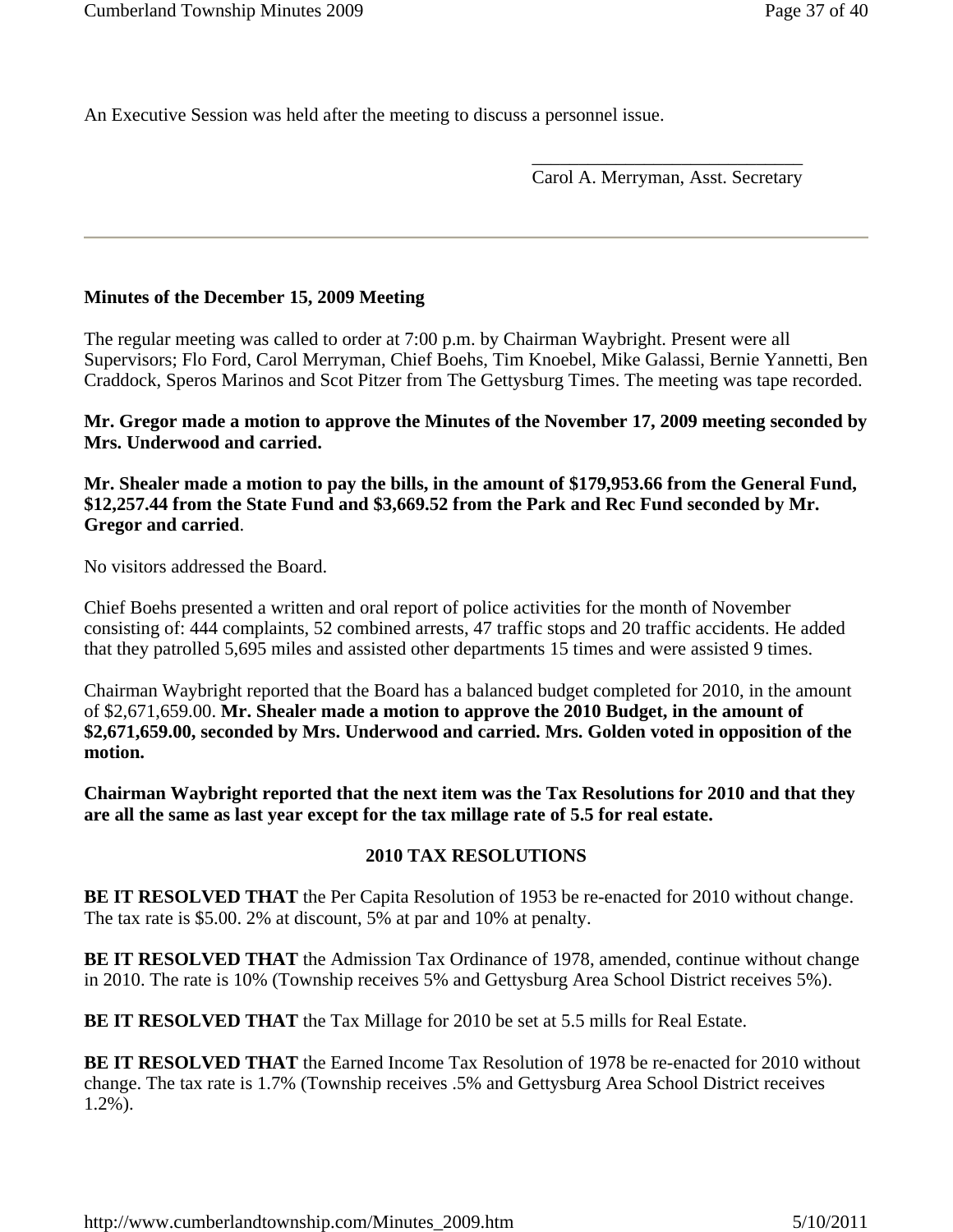**BE IT RESOLVED THAT** the Realty Transfer Tax Ordinance of 2008 be re-enacted for 2010 without change. The tax rate is 1% (Township receives .5% and Gettysburg Area School District receives .5%).

## **Mrs. Underwood made a motion to adopt the 2010 Tax Resolutions seconded by Mr. Shealer and carried. Mrs. Golden voted in opposition of the motion.**

Mr. Knoebel reported that the bond reduction request from **D & L Enterprises** was discussed at the workshop. He added that this is a private project for storage buildings located on the corner of Taneytown and Solomon Roads and some of the stormwater improvements were bonded. He added that one reduction was made in 2008 and the balance of bonding left is \$33,855.50. He added that there are a couple of minor issues that need to be addressed and he is recommending that \$2,500.00 be retained to cover those issues. **Mr. Gregor made a motion to approve a bond release in the amount of \$31,355.50, retaining \$2,500.00, per the engineer's recommendation in his letter dated December 9, 2009 seconded by Mrs. Golden and carried.**

Mr. Knoebel also reported that **St. Francis Xavier Parish Life and Education Center** was discussed at the workshop and the project has been in the works for about two years. He added that the plan is a preliminary and proposes the construction of a church, education center, social hall, rectory/administrative offices, sports fields and associated parking areas. The project is located near the intersection of Table Rock Road and Boyd's School Road in the A/R zoning. He added that their final plan will likely be done in phases, the details of the preliminary plan have been worked out, they have purchased property for the installation of a sewage pump station and water will be provided by GMA. He added that there are five waiver requests associated with the plan and he has prepared a letter dated December 15, 2009 that outlines the waivers, outstanding issues including items #10 and #11 which address the Board's concerns regarding improvements to the intersection including the addition of crosswalks and sidewalks the entire frontage of their property for pedestrian safety. The applicant's engineer and attorney were present and agreed to these comments and agreed to put notes on the preliminary plan indicating their willingness to comply. Mr. Knoebel added that the details of the intersection work, crosswalks and sidewalks would have to be included on the final plan submission. Mr. Knoebel stated that he recommends that the waivers be granted and that the preliminary plan is ready for the Board's approval subject to the conditions set forth in his letter. **Mr. Shealer made a motion to grant waivers 1.a through 1.e, under the recommendation of the township's engineer seconded by Mr. Gregor and carried.**

- a. **To allow grading within 50 feet of a wetland. (401.4.D)**
- b. **To allow geometric modification to the required 100 foot sight triangle at the southern entrance. (402.7.D)**
- c. **To not be required to provide additional street cartway or right-of-way width along Table Rock Road. (402.1.E and 402.2.B)**
- d. **To allow an access way to any public street or highway to be located less than two hundred (200) feet from the intersection of any two (2) street right-of-way lines. (This is related to the access to the proposed wastewater pump station) (405.3.A)**
- e. **To allow grading in excess of ten (10%) percent within twenty (20) feet of a property line. (This is related to the proposed wastewater pump station) (507.1.B.1)**

**Mrs. Underwood made a motion to approve the St. Francis Xavier Parish Life and Education Center Preliminary Land Development Plan located at 445 Table Rock Road subject to the conditions outlined in KPI's December 15, 2009 report seconded by Mrs. Golden and carried.** 

**Mr. Shealer made a motion to advertise the Board's Intention to Adopt two ordinances restating the Non-Uniformed and Police Pension Plans at the regular meeting of January 26, 2010 seconded by Mrs. Underwood and carried.**